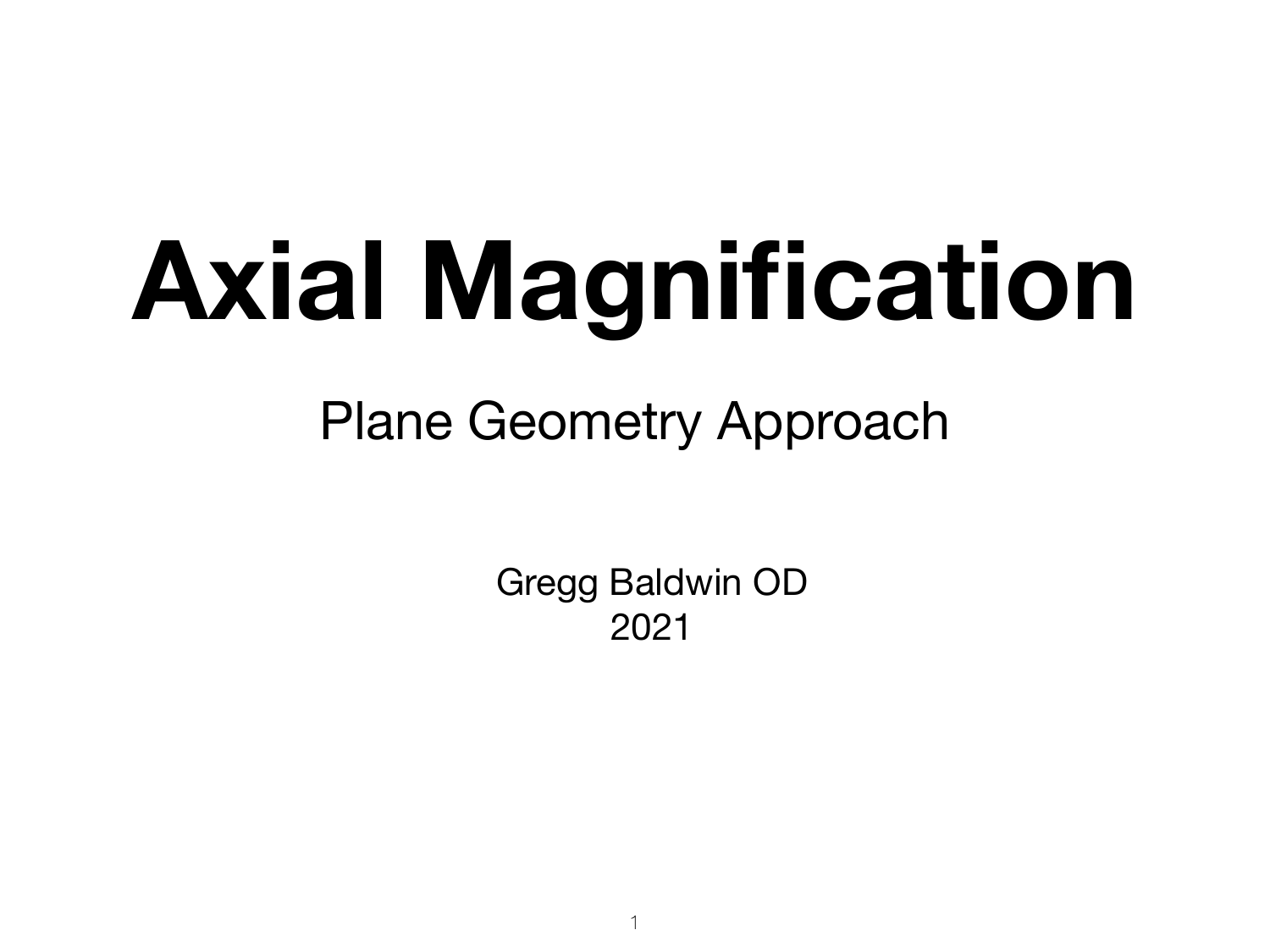Dedicated to my Geometrical Optics professor, William Brown, OD, PhD, who always taught the geometry first.

Reference: Isaac Barrows Optical Lectures, 1667 Translated by H.C. Fay Edited by A.G. Bennett Publisher: The Worshipful Company of Spectacle **Makers** 

London, England; 1987 ISBN # 0-951-2217-0-1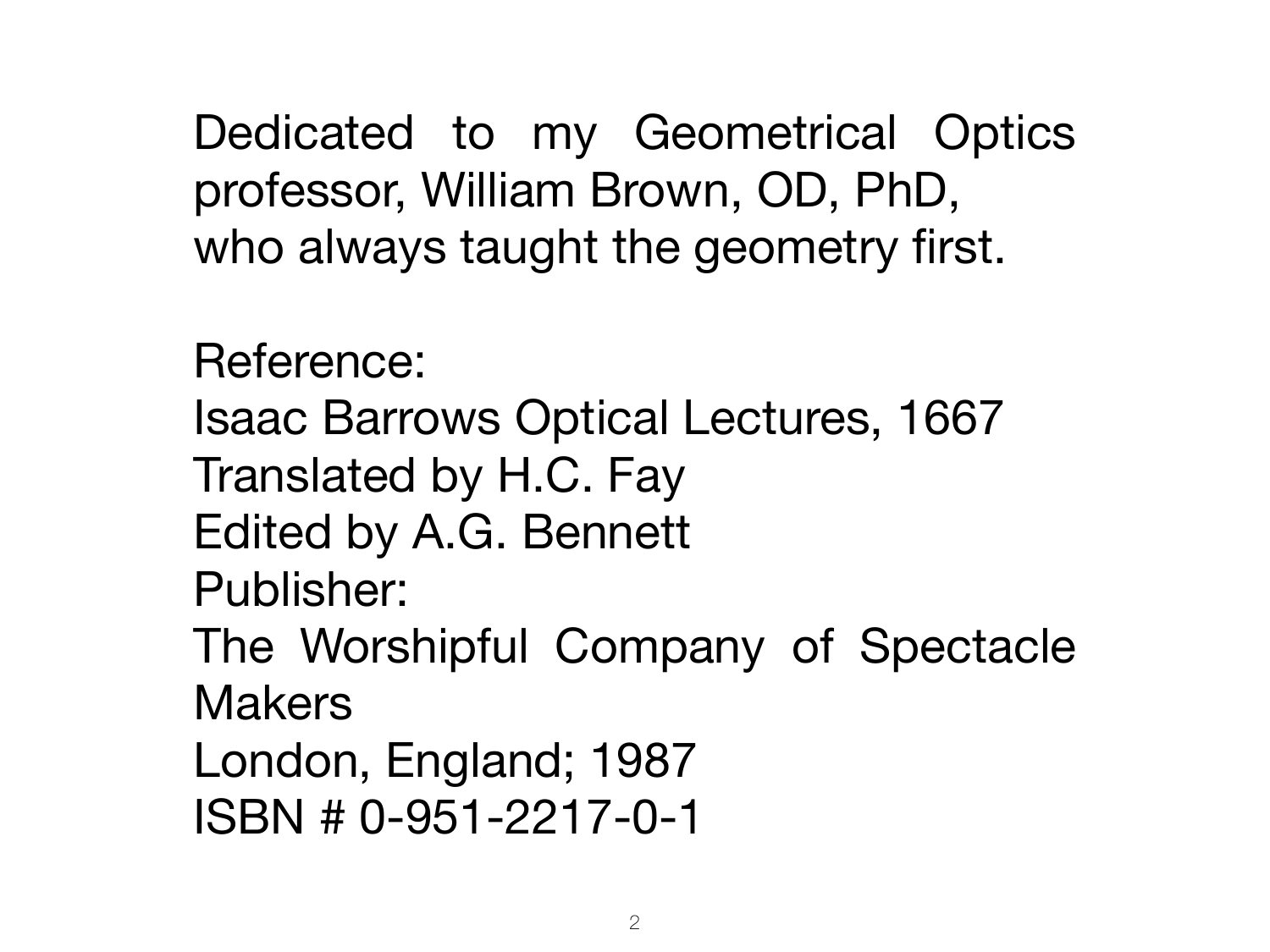# Contents

- 1). prerequisite geometry
- 2). refraction along a line
- 3). refraction along a circle
- 4). refraction through a circle's center
- 5). afocal angular magnification/minification
- 6). retinal image size magnification
- 7). axial magnification of distance correction
- 8). axial magnification of near correction
- 9). object angular subtense magnification
- 10). stand magnifier magnification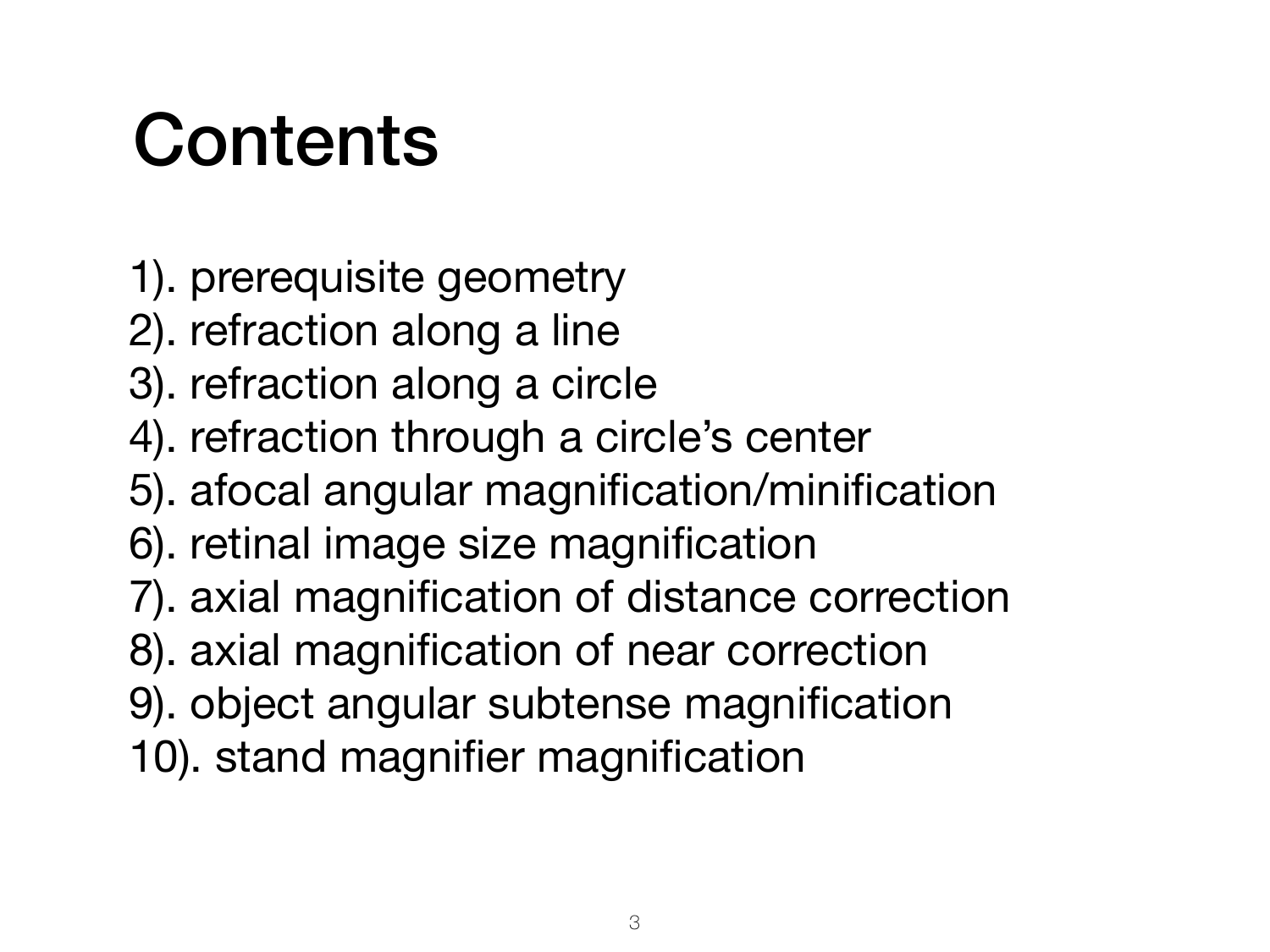# 1). prerequisite geometry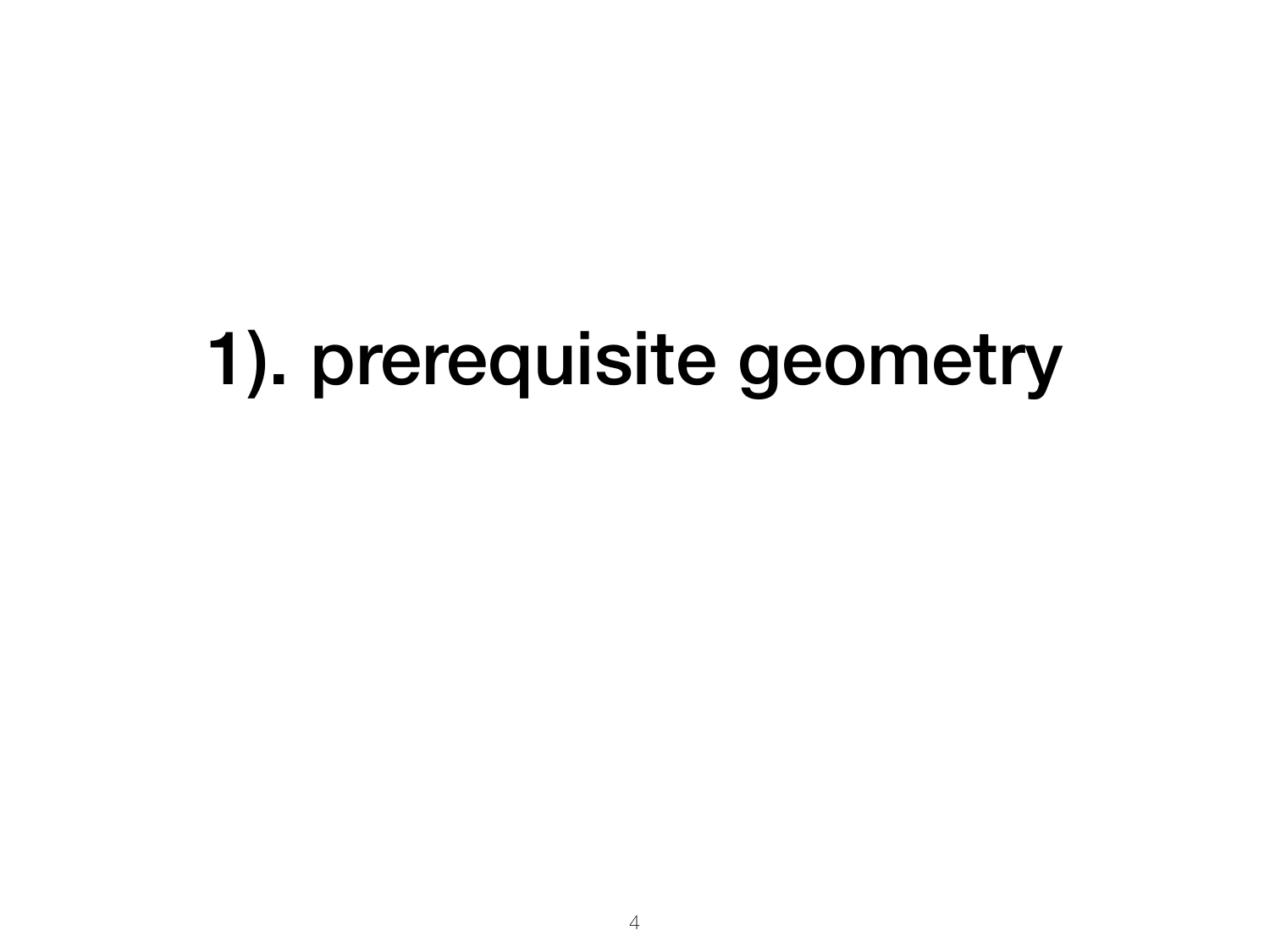# On a circle with diameter EU and center N:

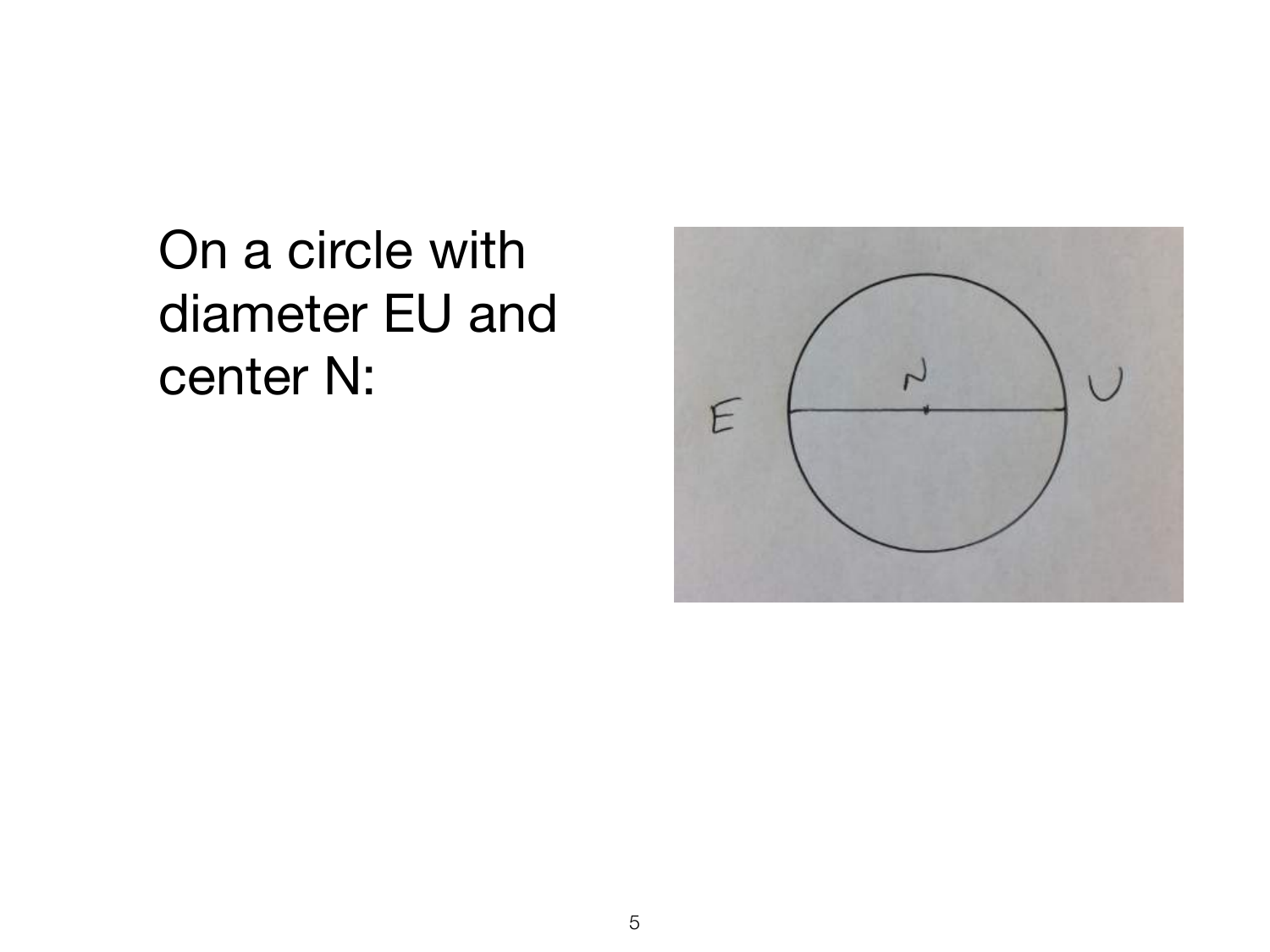Two equal arcs ~SE and ~JR can be shown to subtend equal angles by drawing any two parallel lines SD and JF. Since parallel lines intercept equal arcs across a circle,  $\sim$ SF =  $\sim$ JD  $\sim$ SE +  $\sim$ SF =  $\sim$ JR +  $\sim$ JD  $\sim$ EF =  $\sim$ RD ED || RF, and therefore: ∠SDE = ∠JFR

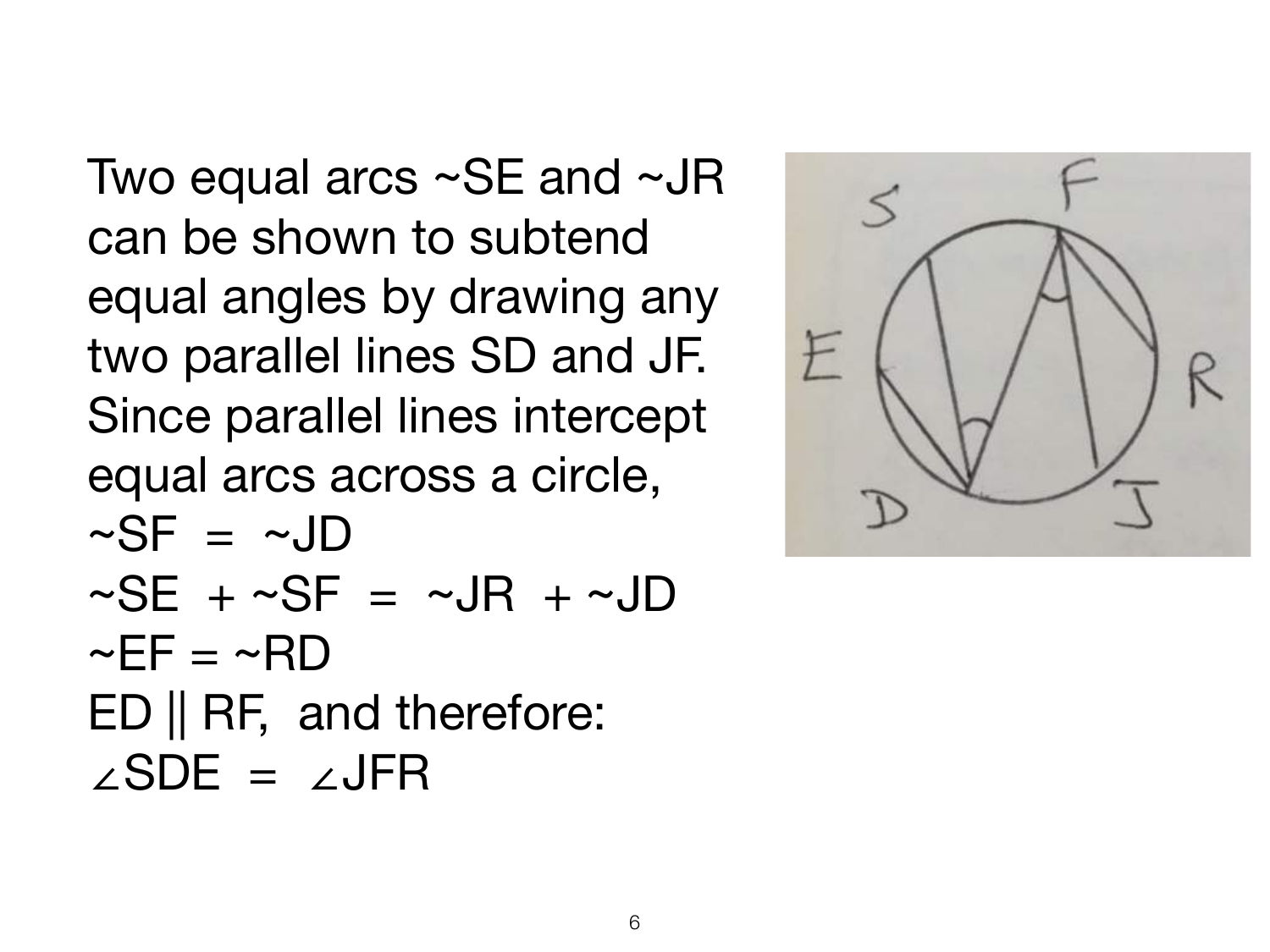Since conversely, equal angles along a circle subtend equal arcs, any angle along any circle can be defined in terms of its subtended arc and the circle's diameter.

For example: ∠RFJ = ~RJ/EU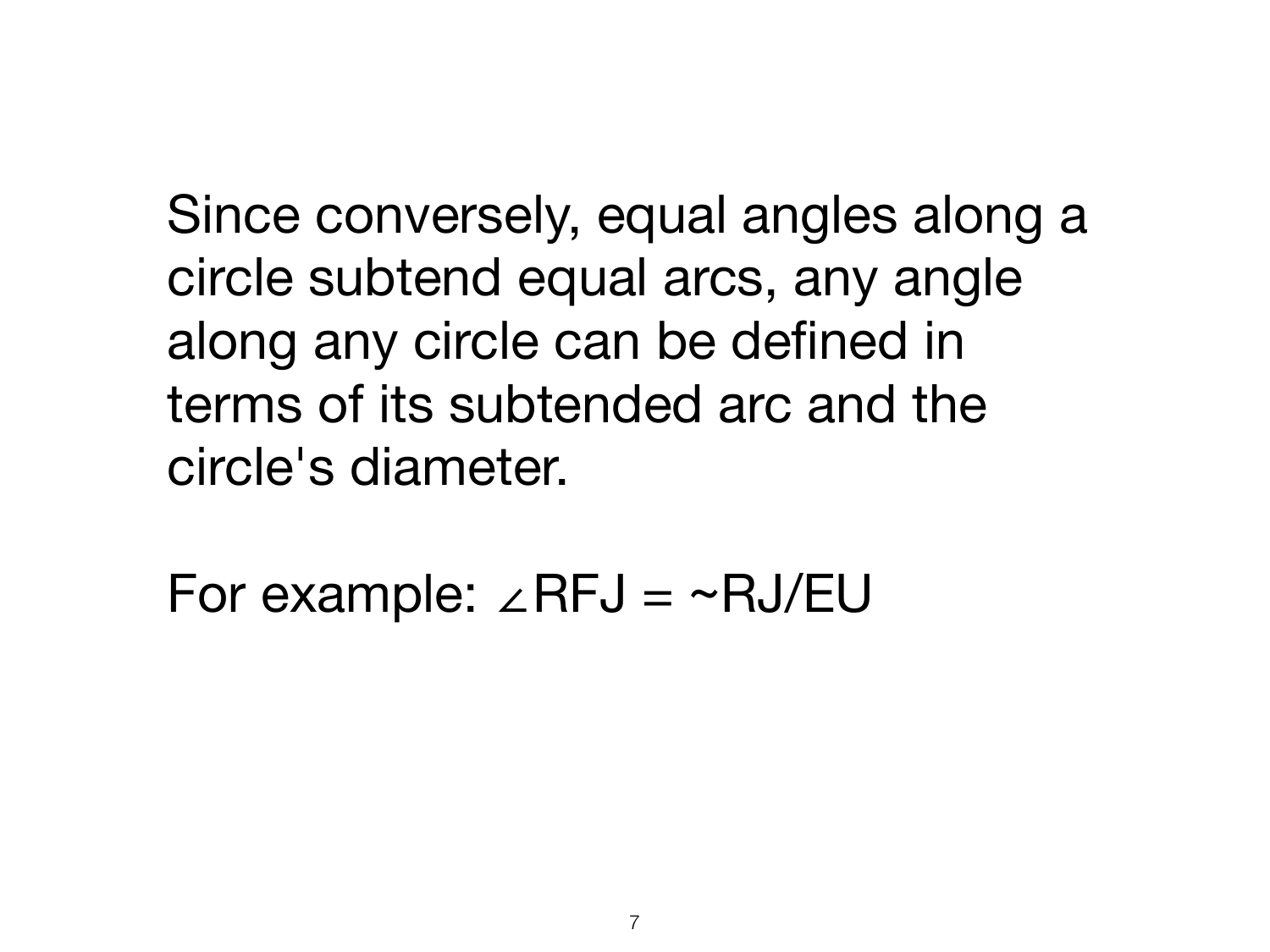#### ∠KNU = ∠MDH  $\angle MDH = \sim MH/MD$  $= \sim M H / U E = 2 (\sim U M) / U E$ = 2∠MEU

∠KNU = ~UK/UN  $= 2(-UM)/2(UN)$  $\nu$ UK =  $\nu$ UM

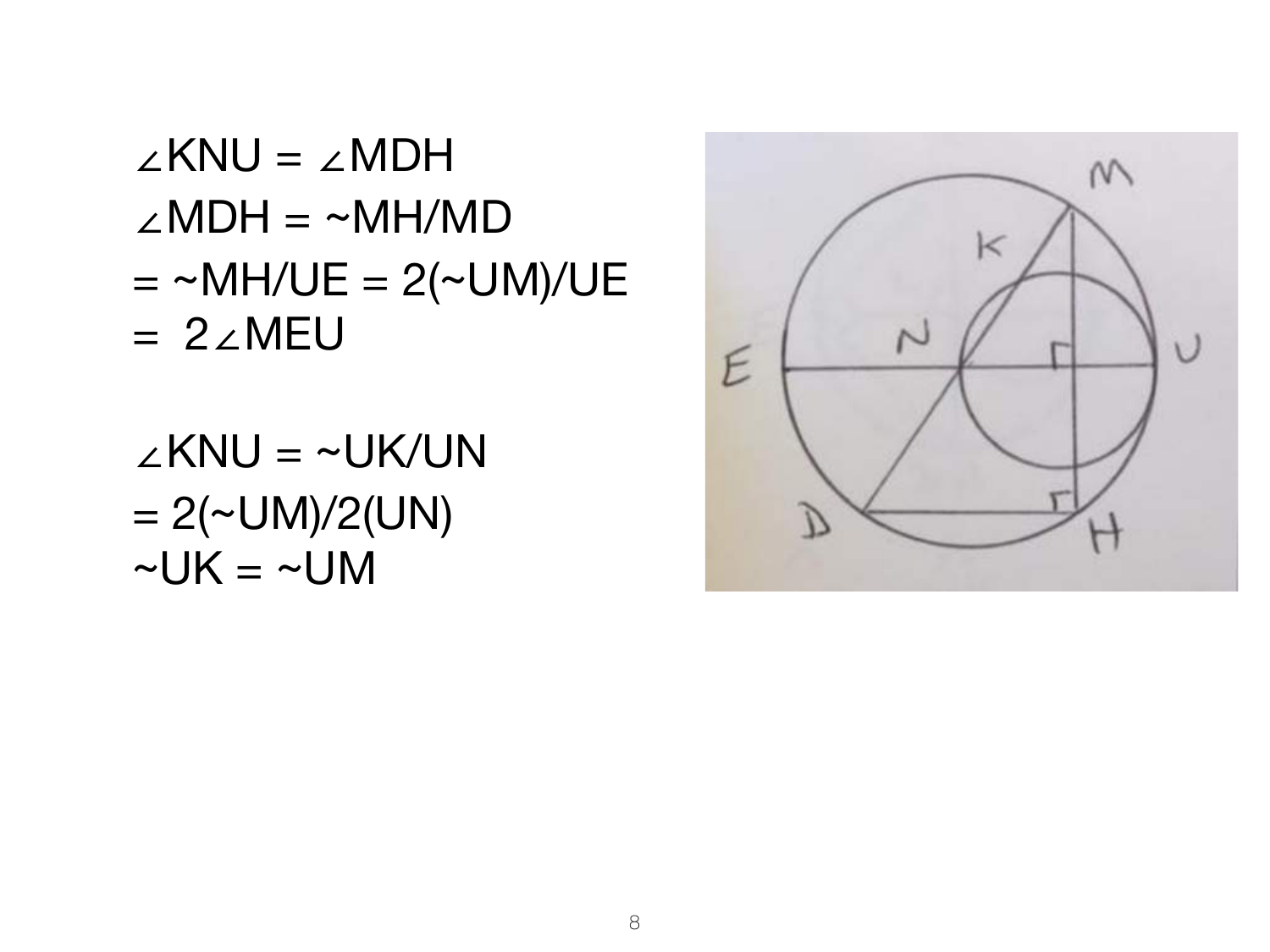Let  $K \Rightarrow N$  and  $D \Rightarrow H$ :  $\neg UK/UN = \neg MH/MD$  $= \sim M H / U E = \angle M E H$ 

 $\nu$ UK/UN =  $\angle$ MNU

 $2($ ~UK)/UN = ∠MNH =  $\pi$ 

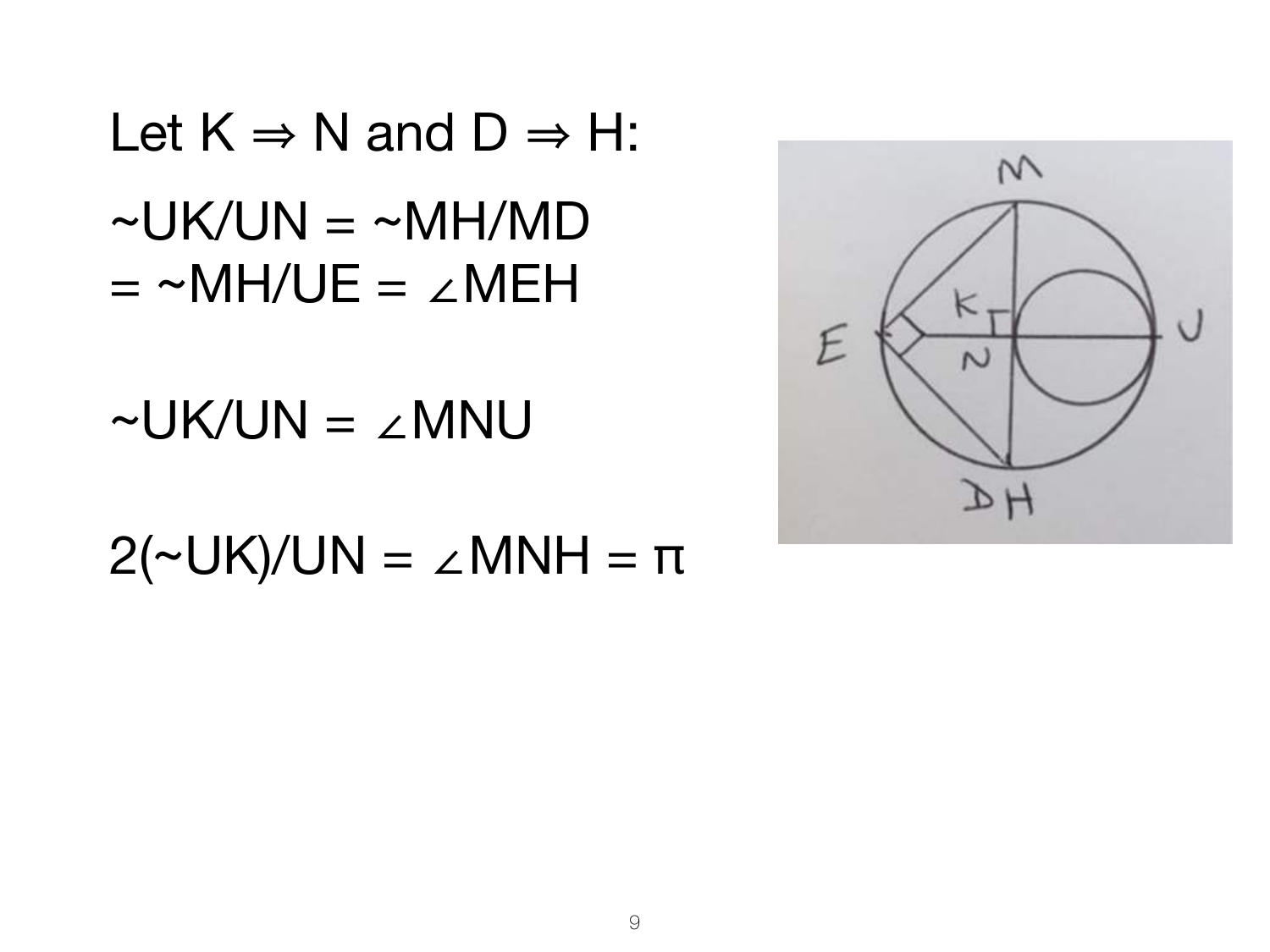NS/NC = NC/NB  $N$ K/NC = CN/CK

ΔNSC = ΔKWB = ΔKNP  $NC = KP$ 

 $\Delta$ CKP =  $\Delta$ BNA =  $\Delta$ AOB  $NA = KP$ 

 $NC = NA = OB$  $NC = KB = YB$ 

 $WK = NS = YN$ 

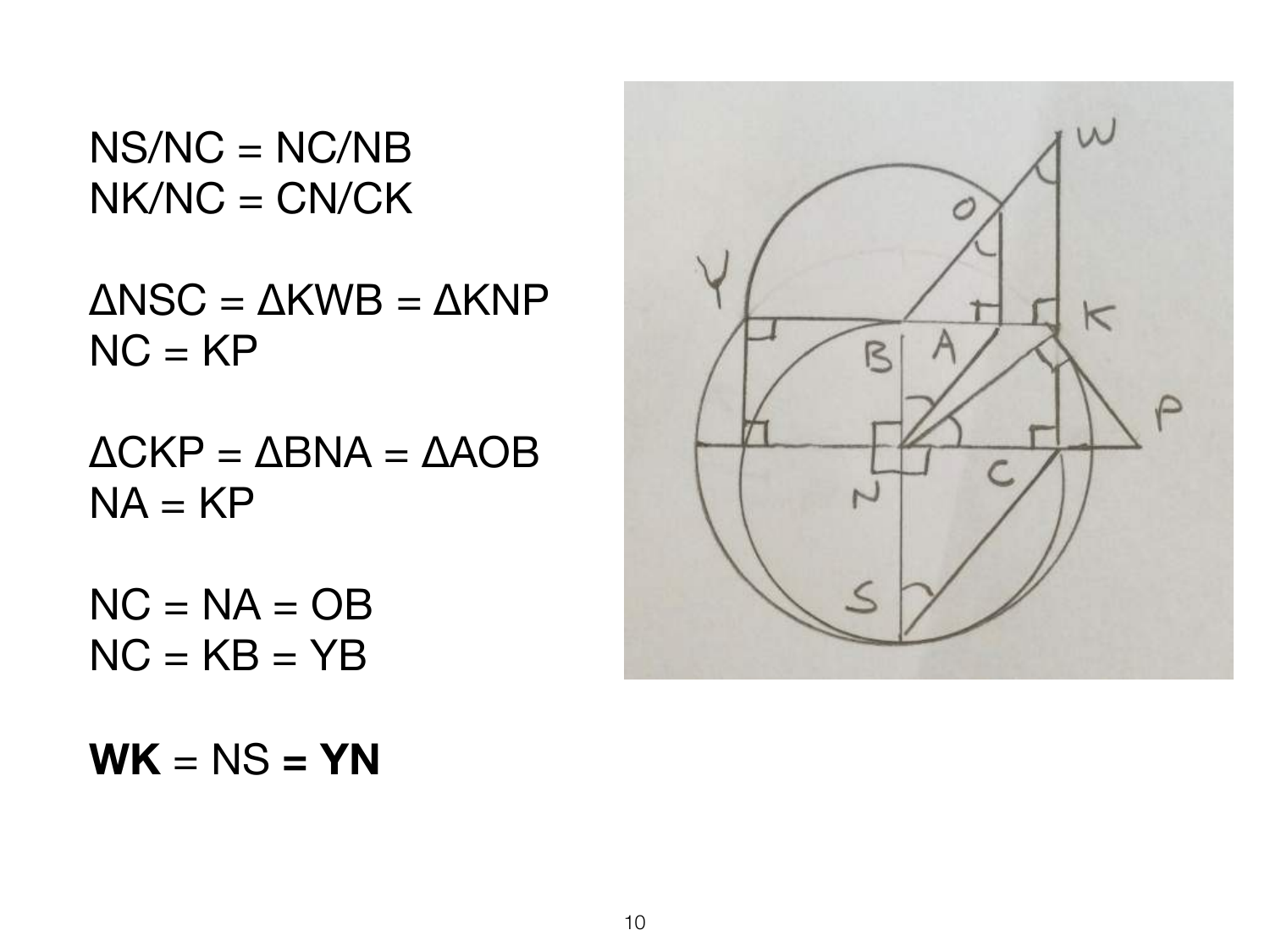Keeping only:  $NA = NC$ , and  $\triangle CNK \cong \triangle AOB \cong \triangle KWB$ :

#### $\mathsf{As} \mathsf{N} \Rightarrow \mathsf{B}, \mathsf{W}\mathsf{K} \Rightarrow \mathsf{YN}$

because:  $WK/OA \Rightarrow NK/NA = NK/NC$ 

 $=$  OB/OA  $=$  WB/WK

so that:  $WK \Rightarrow OB \Rightarrow YN$ 

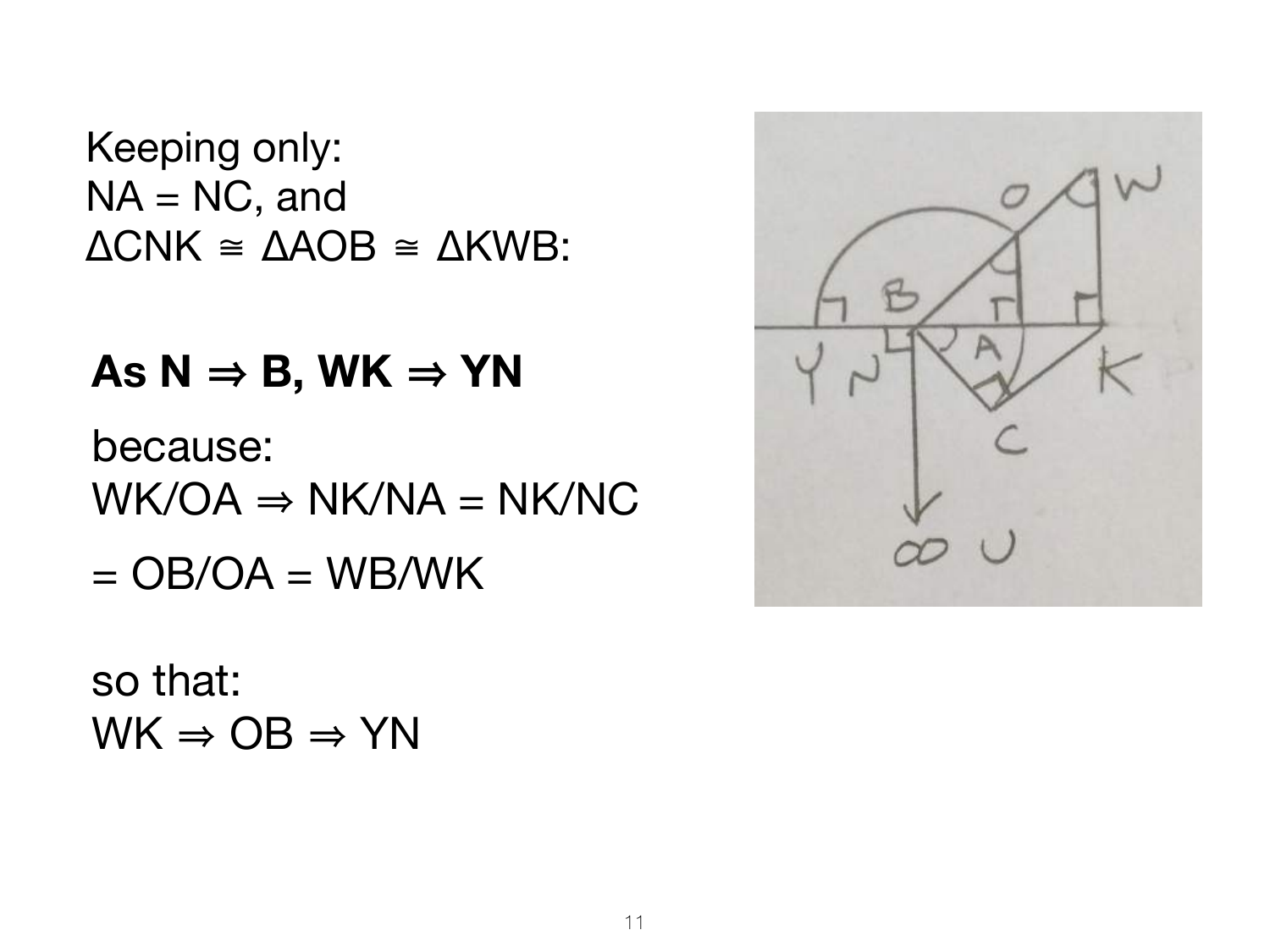### Keeping only:  $NA = NC$ , and  $\triangle CNK \cong \triangle AOB \cong \triangle KWB$ :

#### As  $A \Rightarrow K$ , WK  $\Rightarrow YN$

|          | Low     |
|----------|---------|
| $\alpha$ | KC<br>R |
|          |         |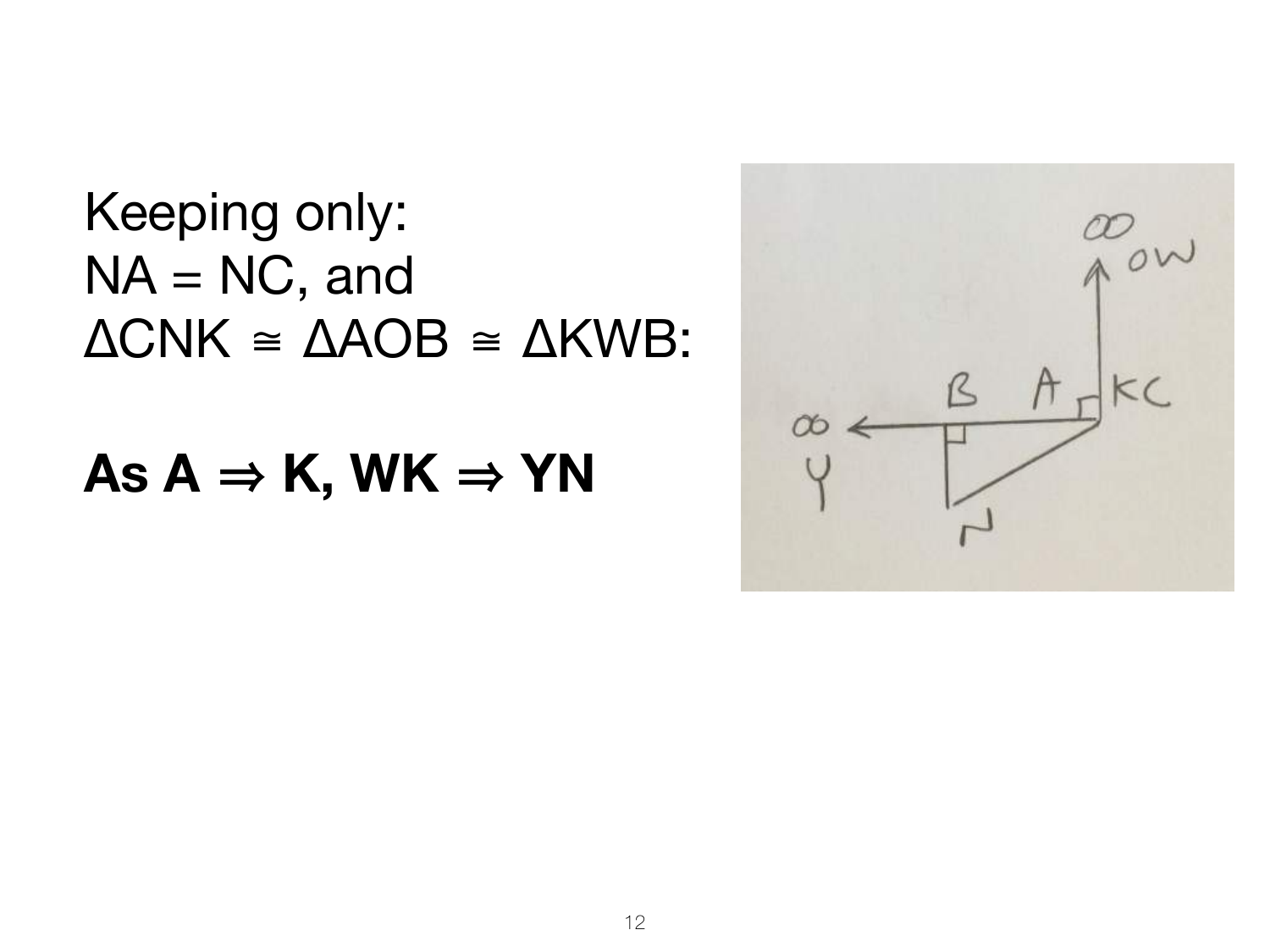#### Keeping only:  $NA = NC$ , and  $\triangle CNK \cong \triangle AOB \cong \triangle KWB$ :

#### As  $A \Rightarrow B$ , WK  $\Rightarrow$  YN

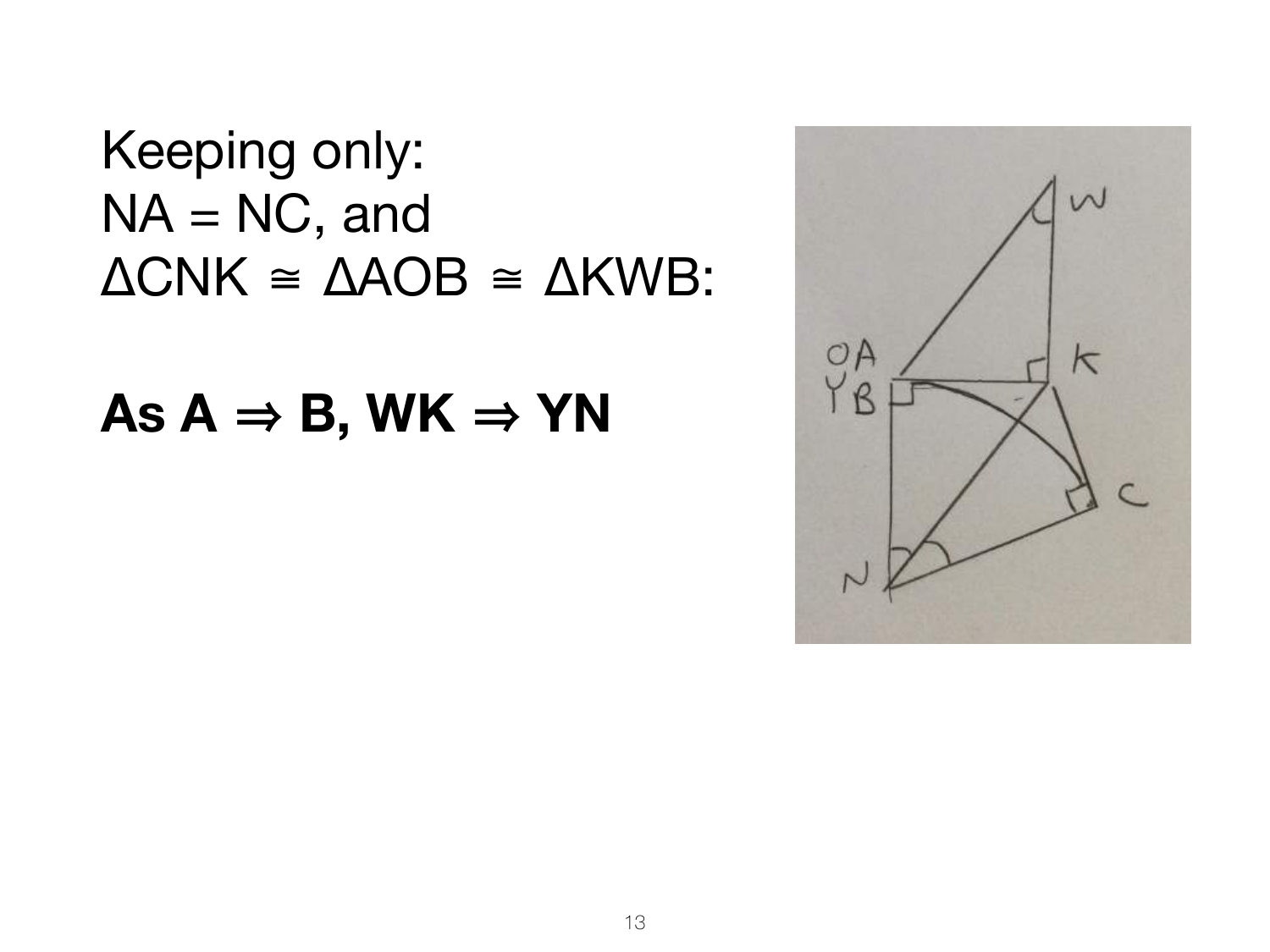We can therefore assume that whenever A lies on BK, given right triangle KBN, if  $NA = NC$ , and  $\triangle CNK \cong \triangle AOB \cong \triangle KWB$ as shown, then:



#### **WK = YN**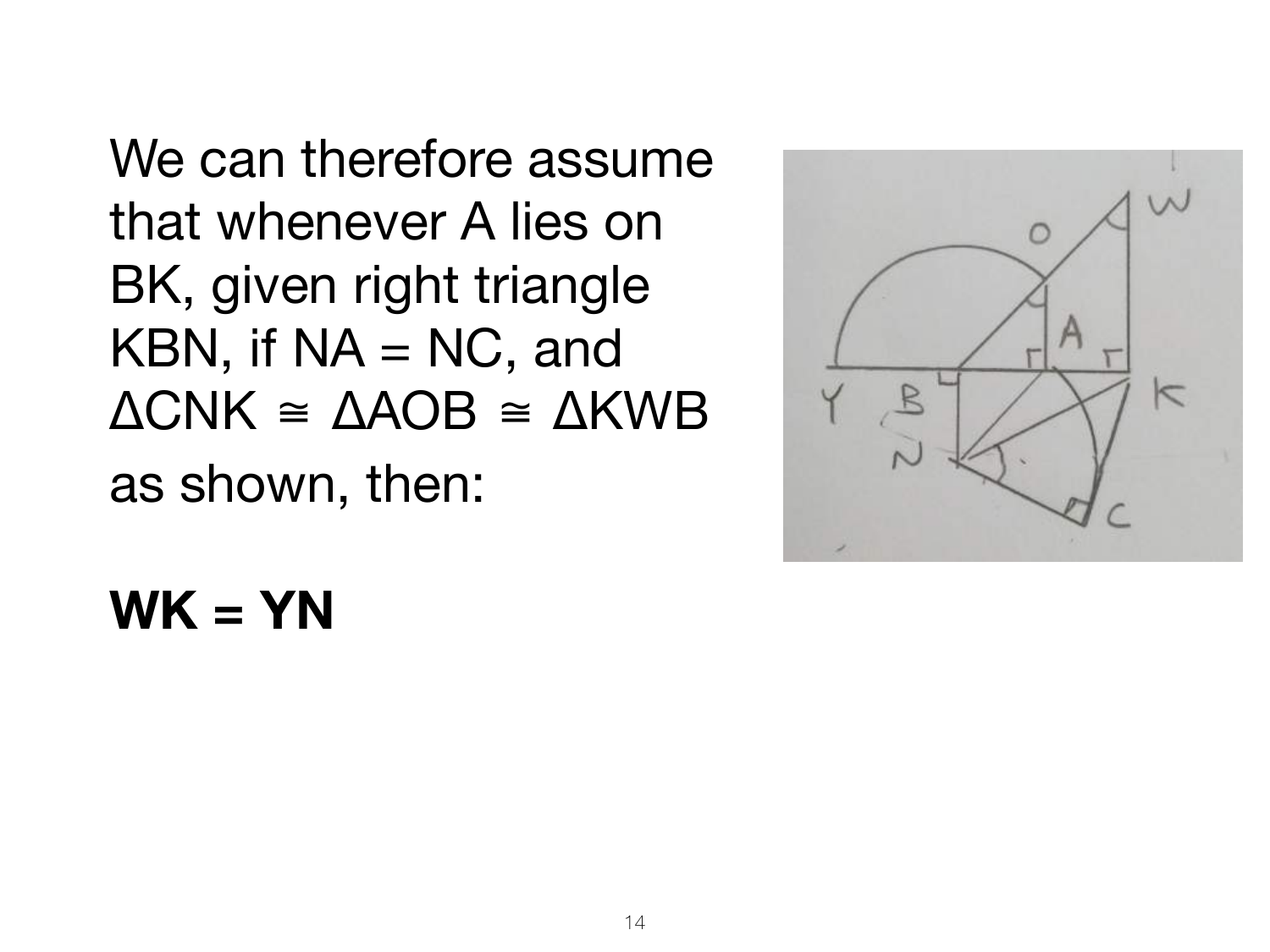$OB/OA = NK/NA$  $= N'K'/N'A$ 

 $KW = YM$  $K'W' = YN'$ 

#### $KB/YN = K'B/YN'$

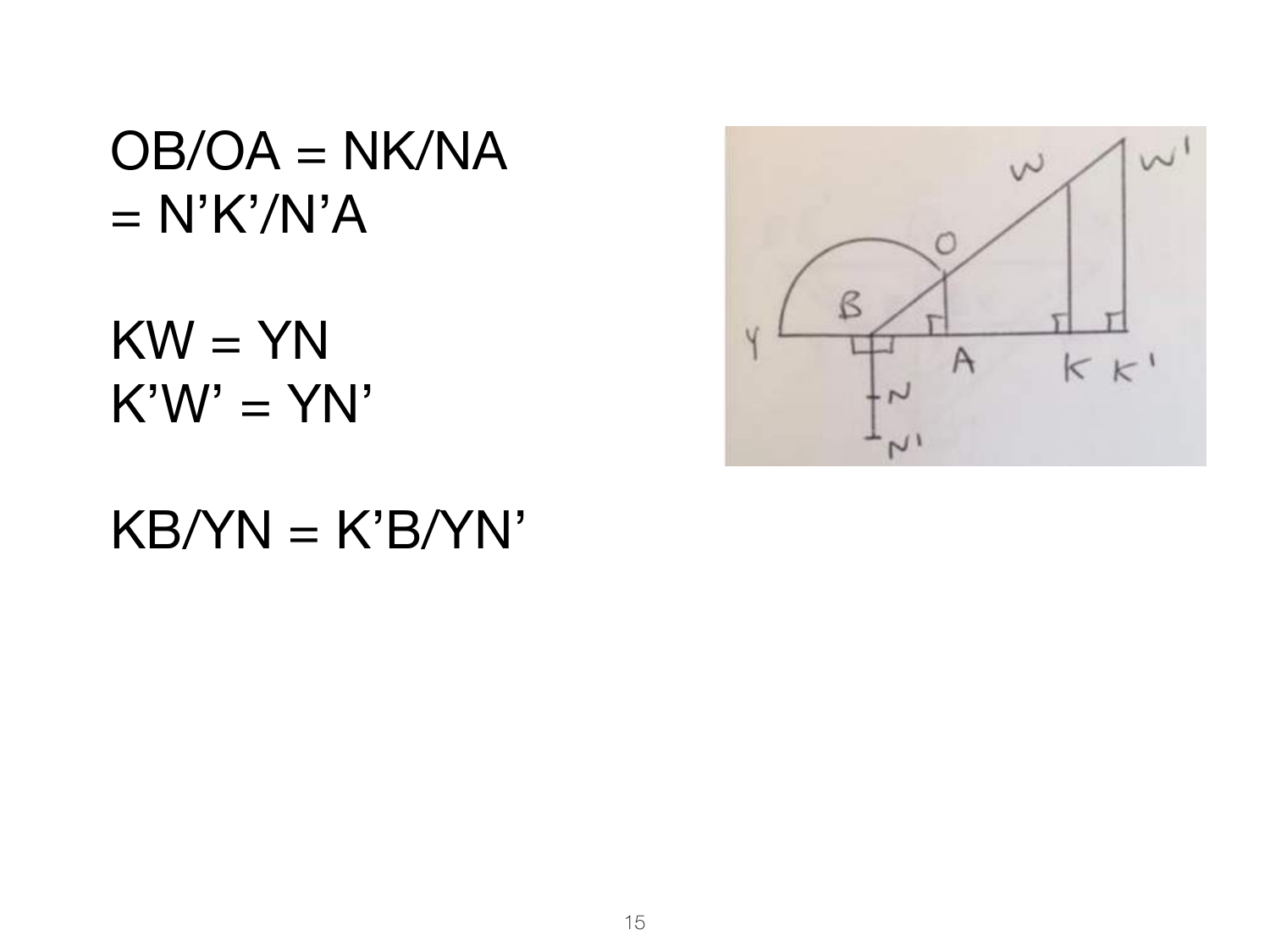

Only one N'K'X exists for NKX since only one E'N' exists equal to EN. When EN is the smallest segment through Y included in the right angle EQN, E' lies at E, and N' lies at N.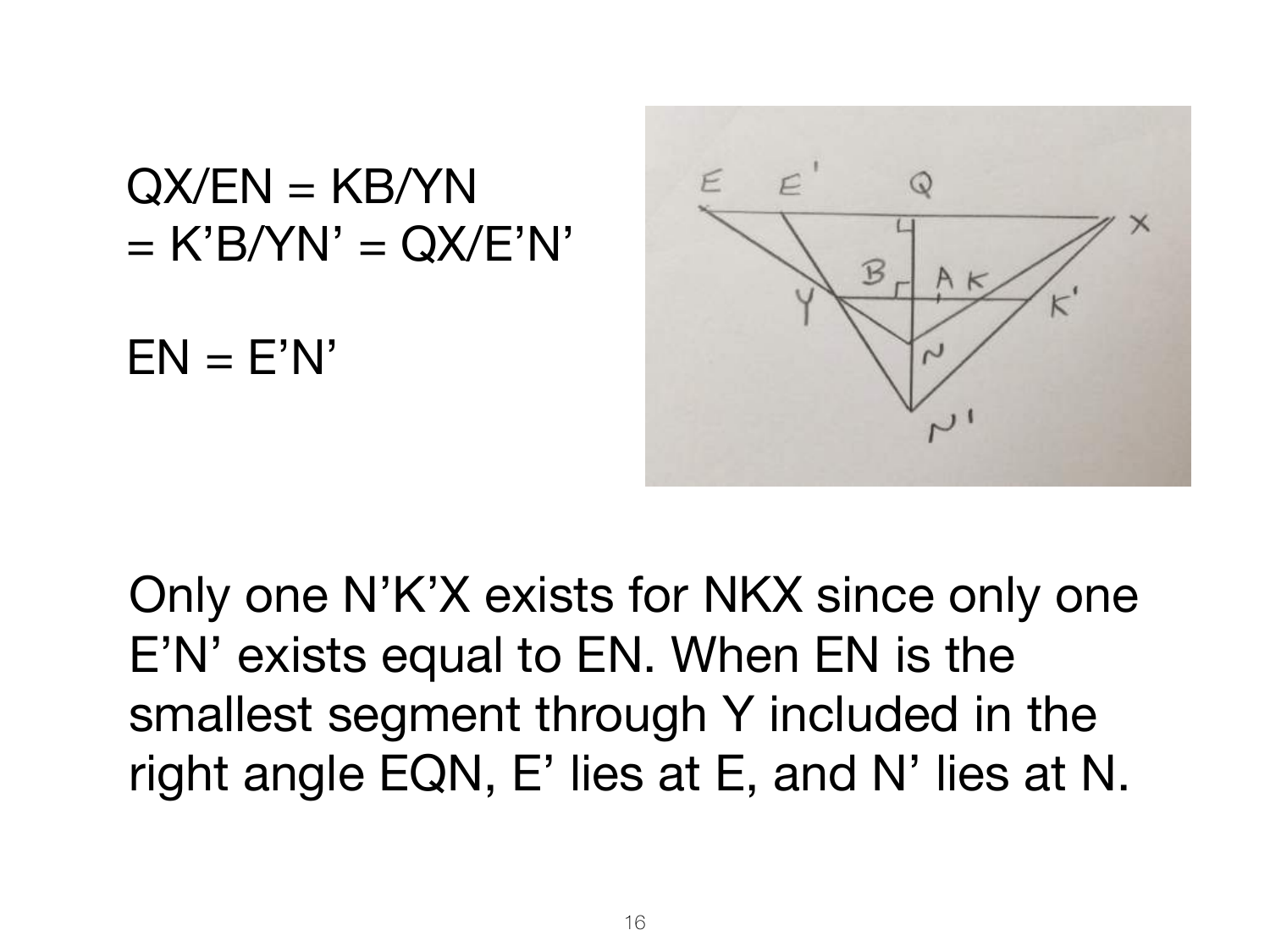NE || GL TY || EL HI || NM  $HI = NM$  $NM > NL$ 

NL is the hypotenuse of right triangle NEL

 $NL > NE$  $HI > NE$ 

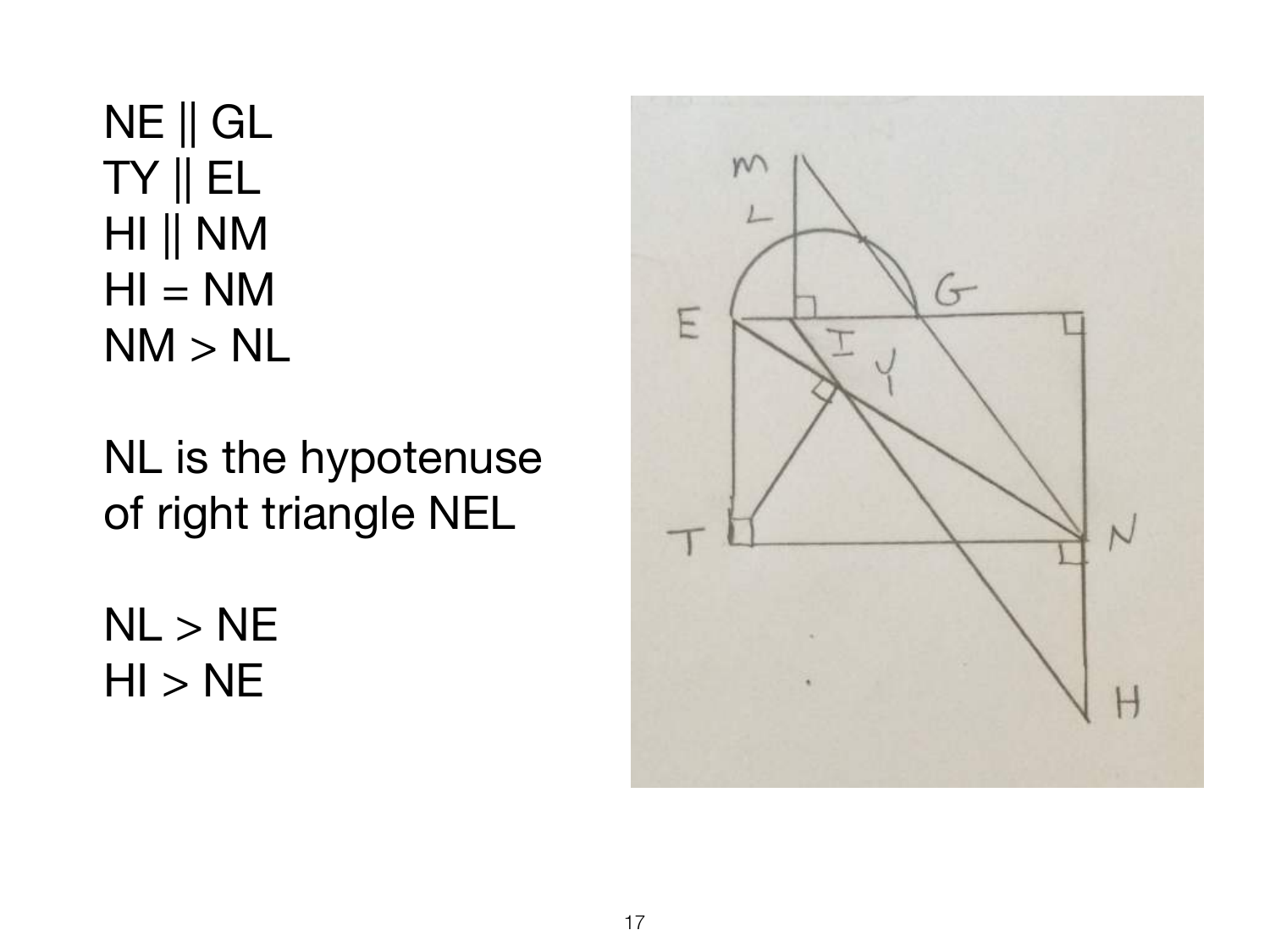NE || GL TY || NL HI || EM  $HI = EM$  $EM > EL$ 

EL is the hypotenuse of right triangle ENL



 $EL > EN$  $HI > EN$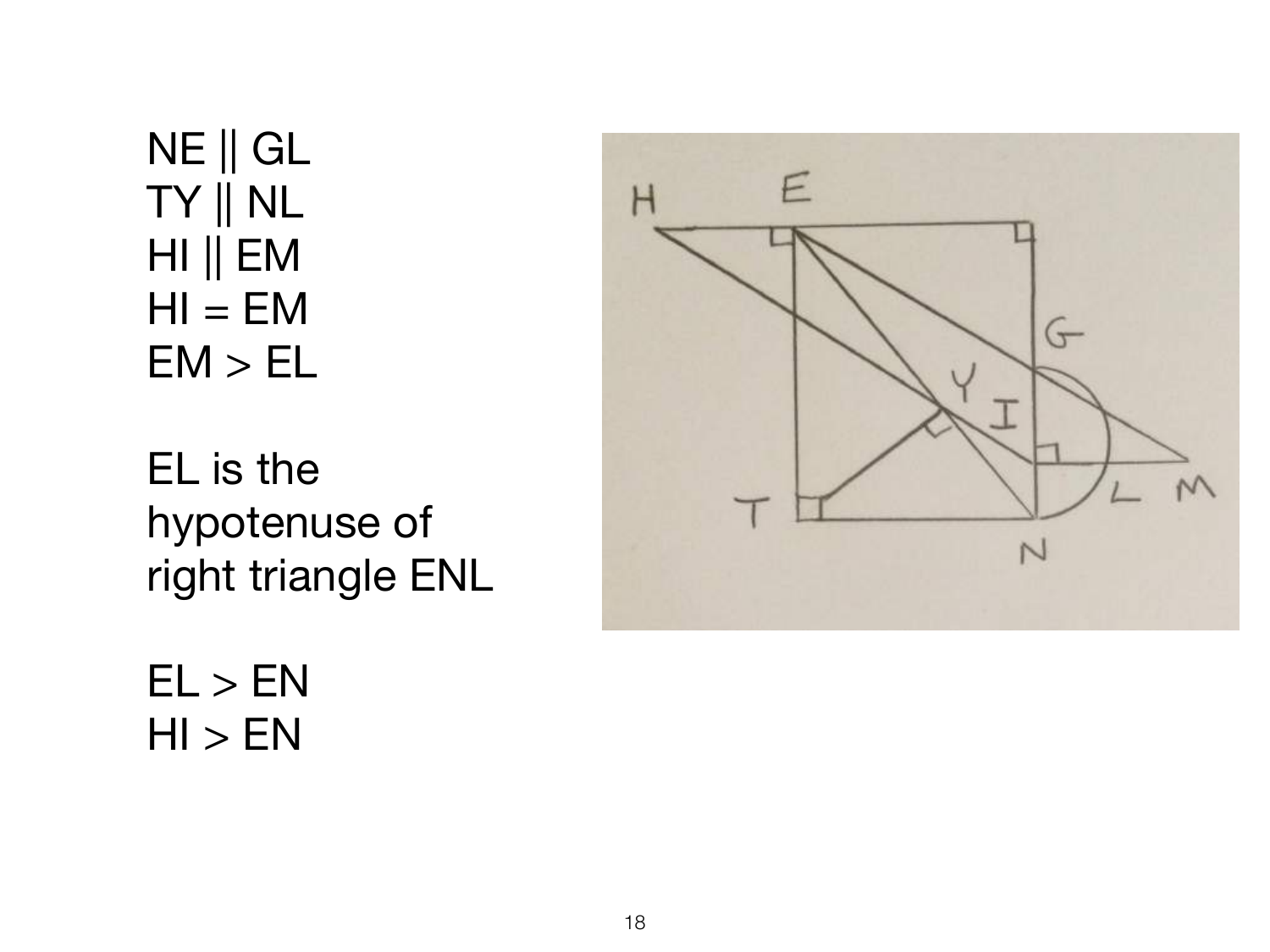$X = Z$  when EN is the shortest segment through Y included in right angle EQN

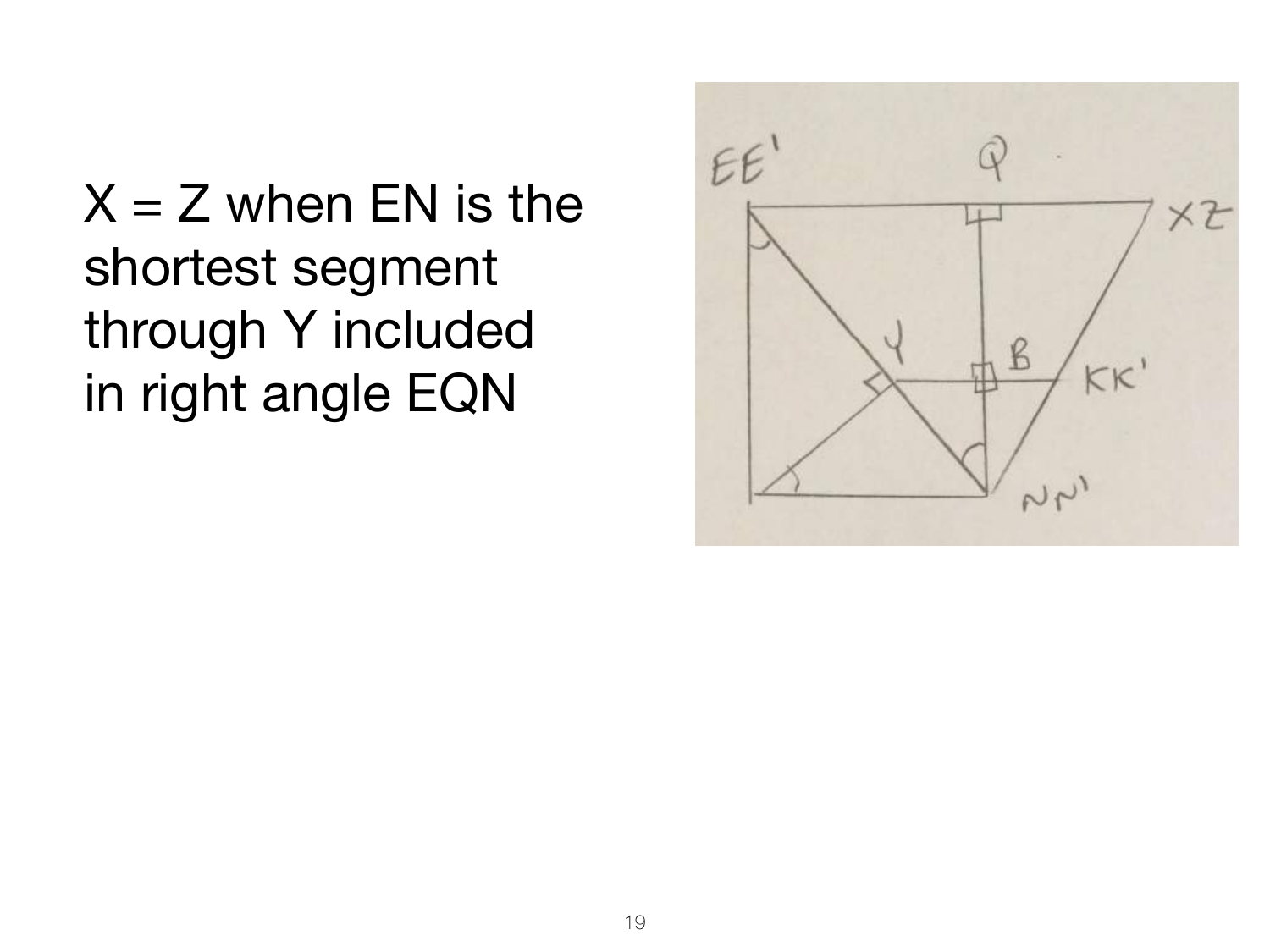In order to find Z given ΔYBN and NK, we must find E using:



**AYBN**  $\cong \triangle NYT$  $\cong \triangle NTE$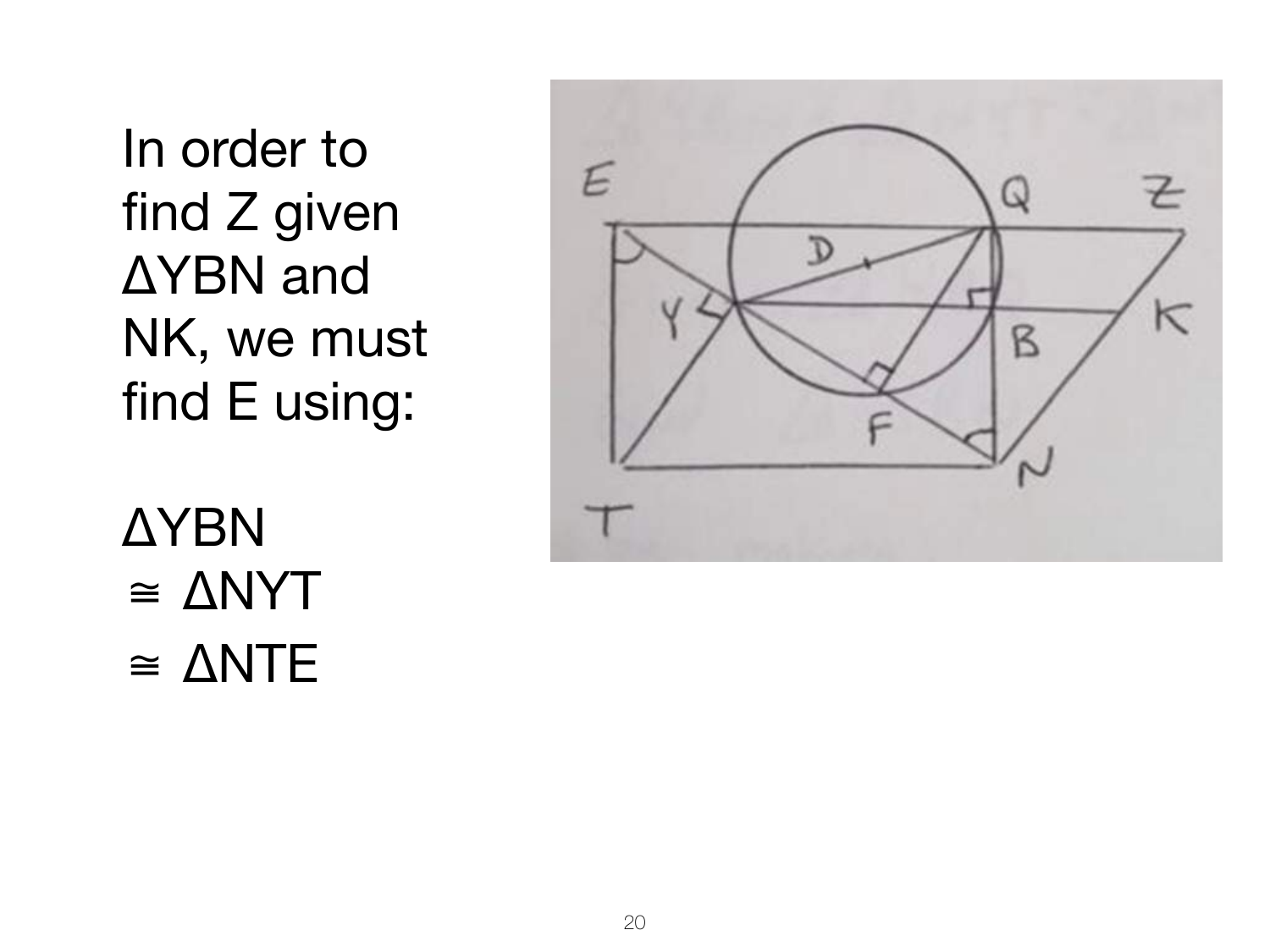In order to find Z given ΔYBQ, we must find EN so that: right triangle  $\triangle TYE = \triangle QFN$ by drawing a circle concentric with ⊙Y(F)BQ around its center D containing arc ~EN so that YF lies on chord EN.

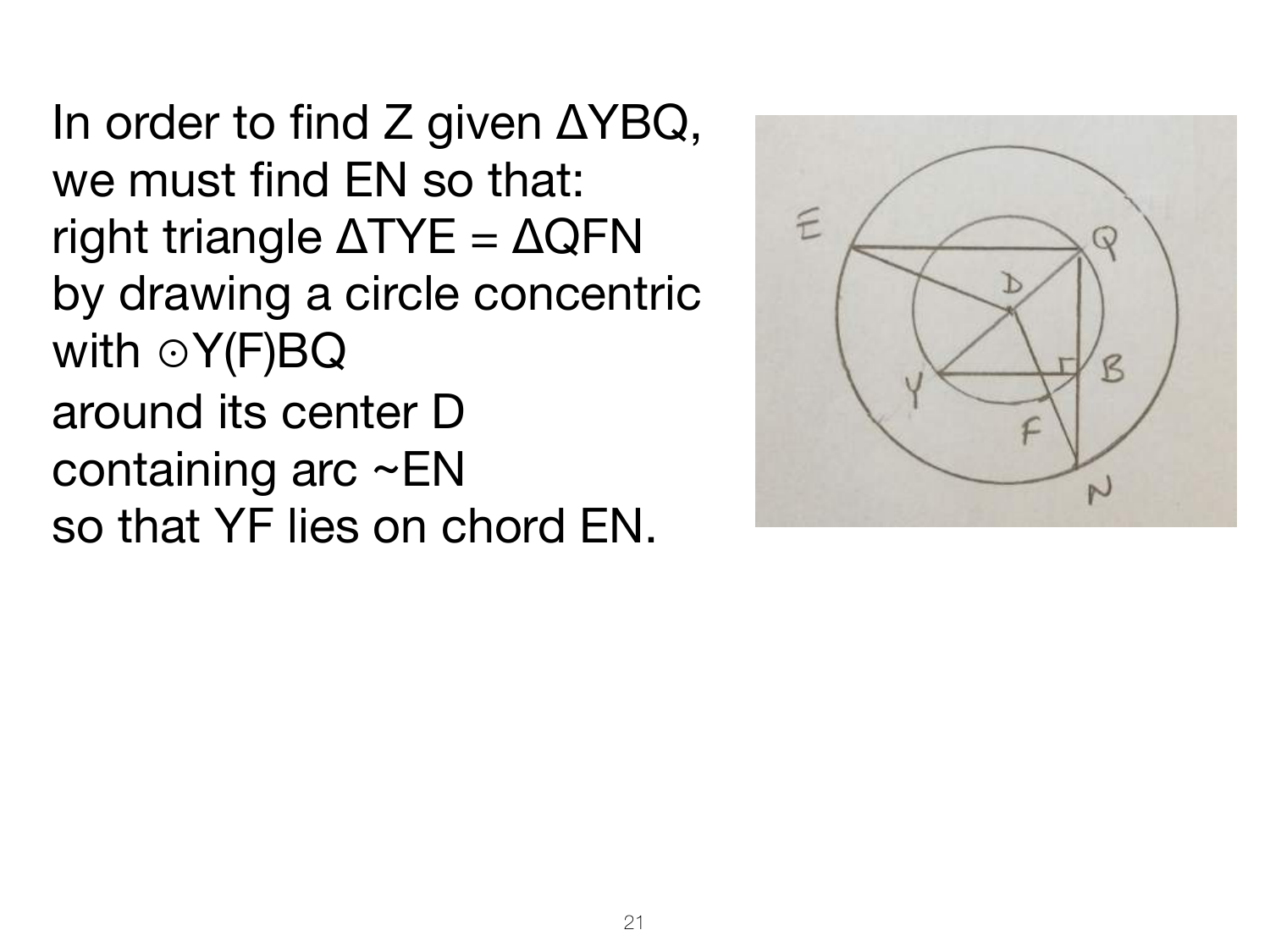Not only does:  $DY = DF$ , but also:  $ED = ND$  and therefore  $\Delta$ EDY =  $\Delta$ NDF  $so EY = NF$ 

Since ΔQFN is a right triangle, so is ΔTYE. Once we have found EN, we must also find NK in order to find Z.

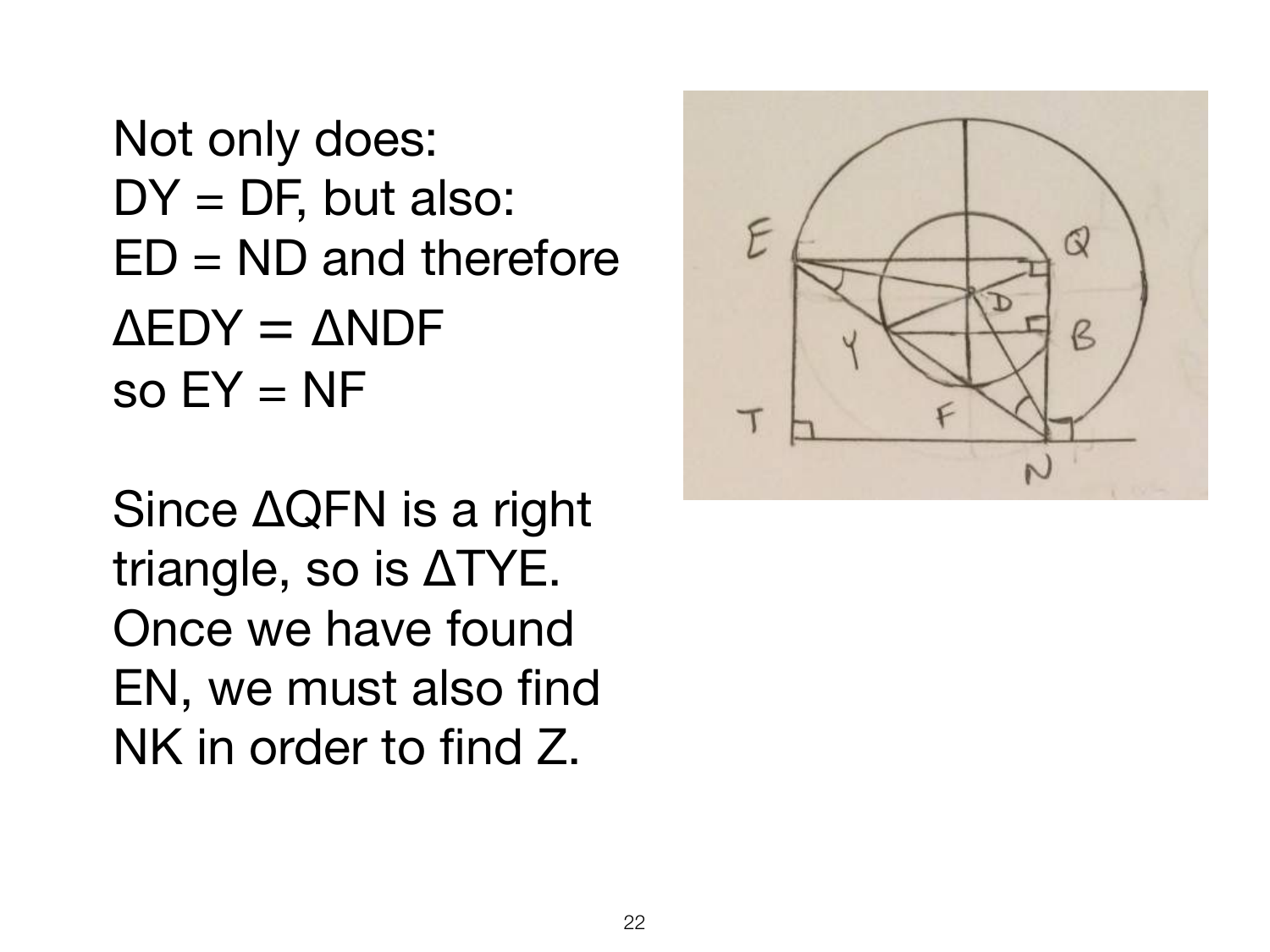# 2). refraction along a line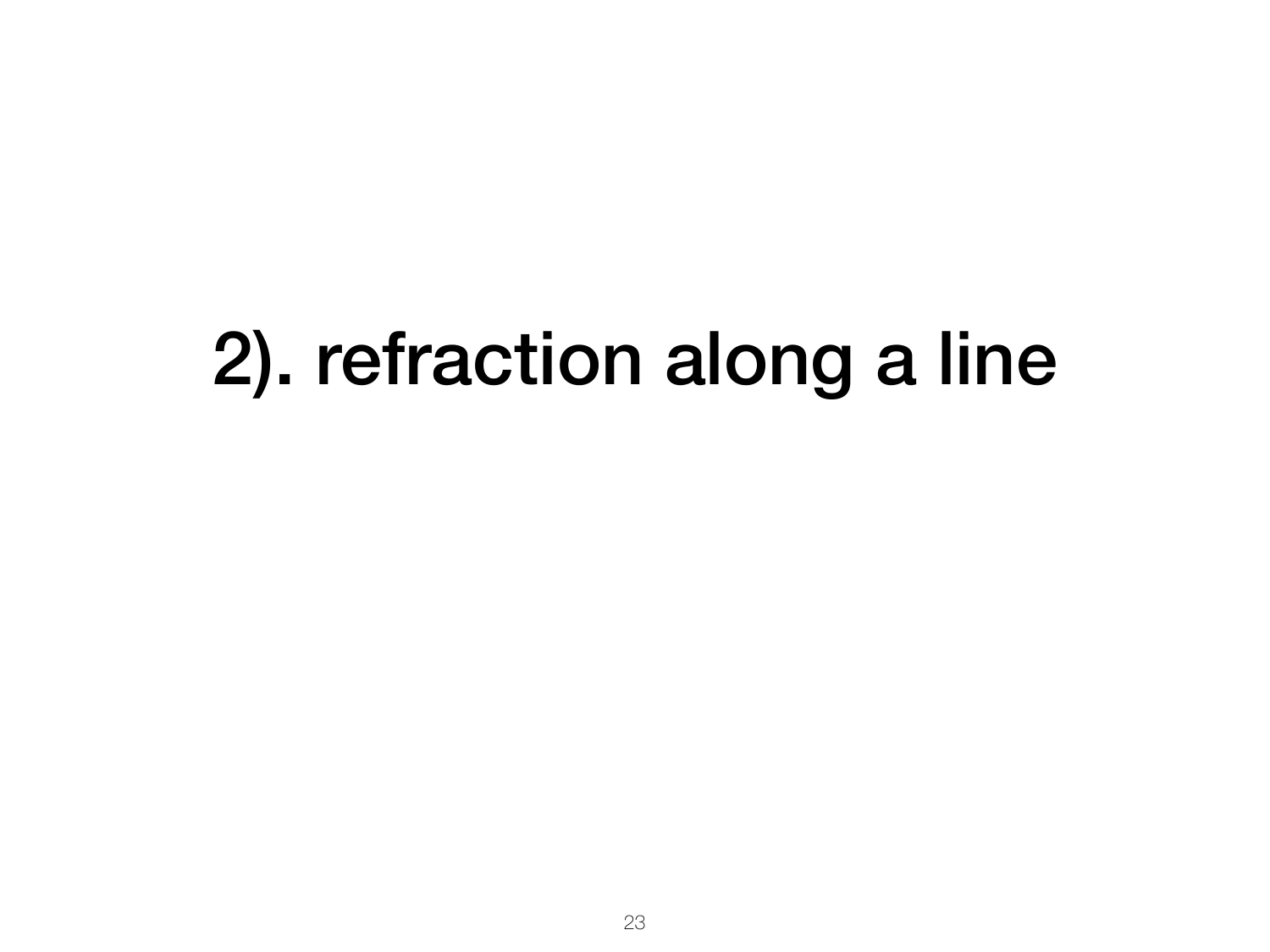ΔNoNK ≅ ΔKNA because:  $\sim$ NS =  $\sim$ NK

Wavefront G<sub>o</sub>N<sub>o</sub> refracts into wavefront GN along GoN, because it travels GoG in the same time it travels NoN.



 $R = NN_o/GG_o$  $= NN_o/NK = NK/NA$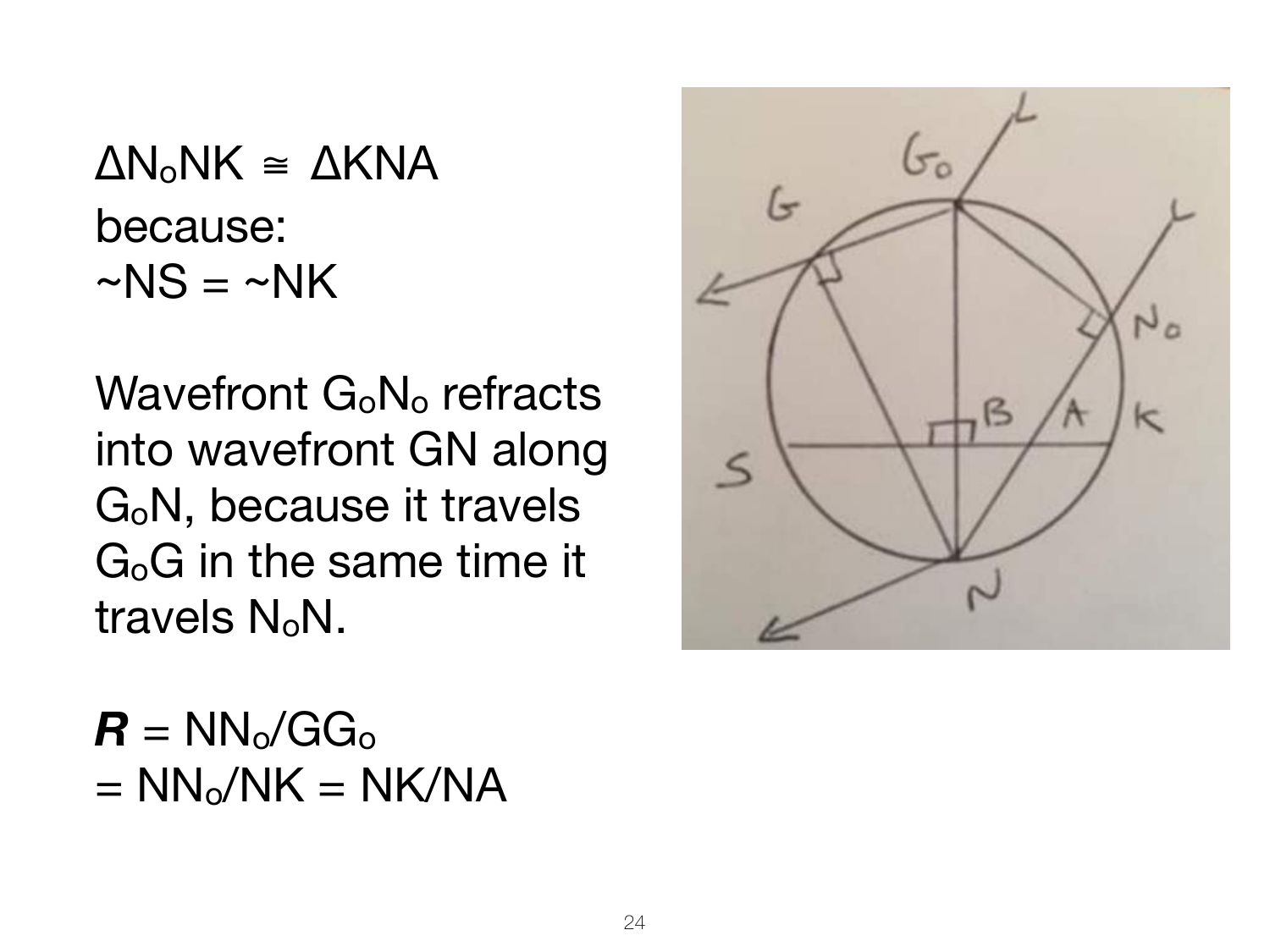If  $R = OB/OA$ ,

and  $KW = YM$ :

 $R = N$ K/NA



### and Z is the clear image of object A refracted at N along BN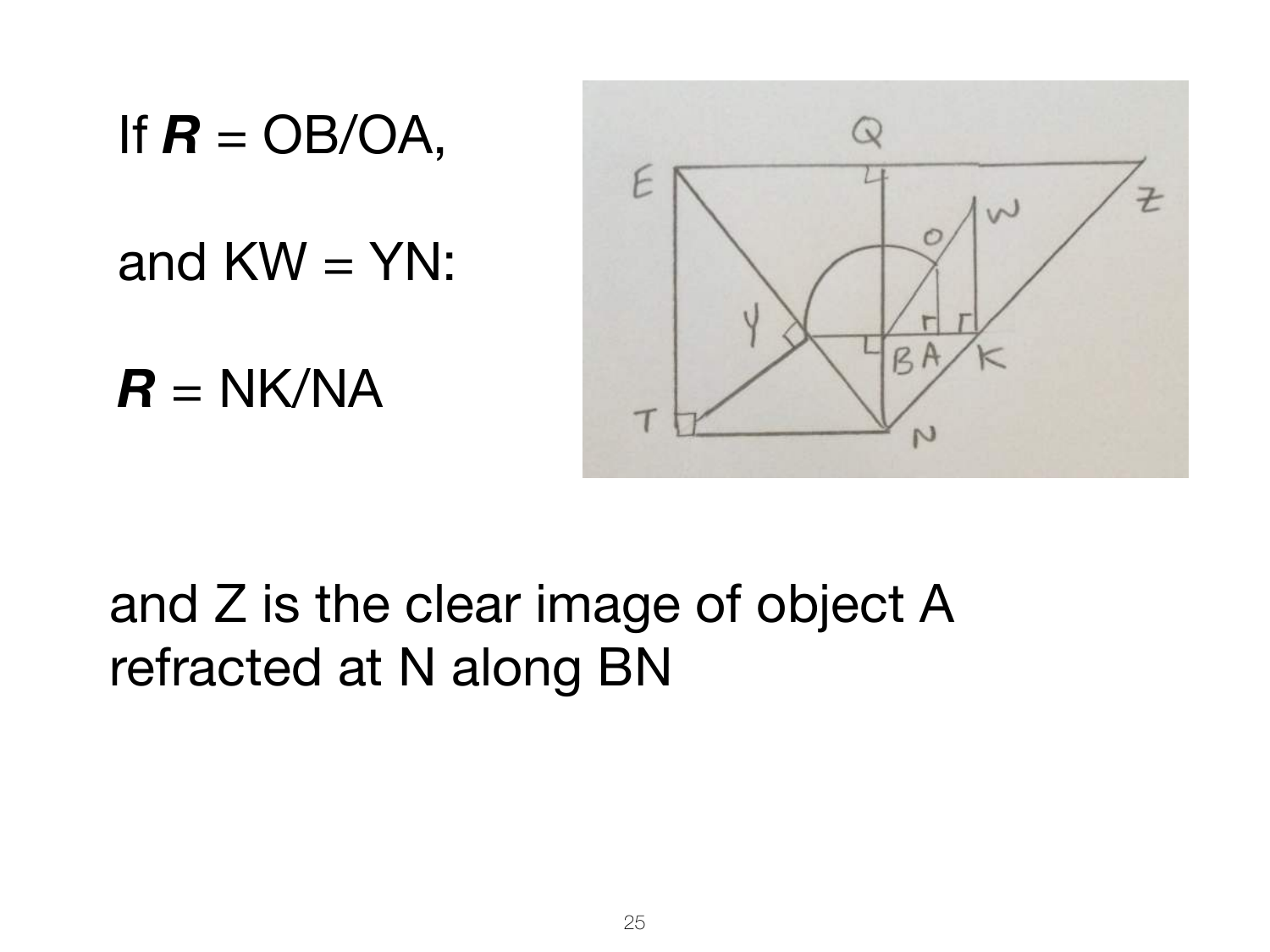

given ΔBAO: use ΔBKW or ΔQBY to find ΔBNY use ΔBNY to find ΔBKW or ΔQBY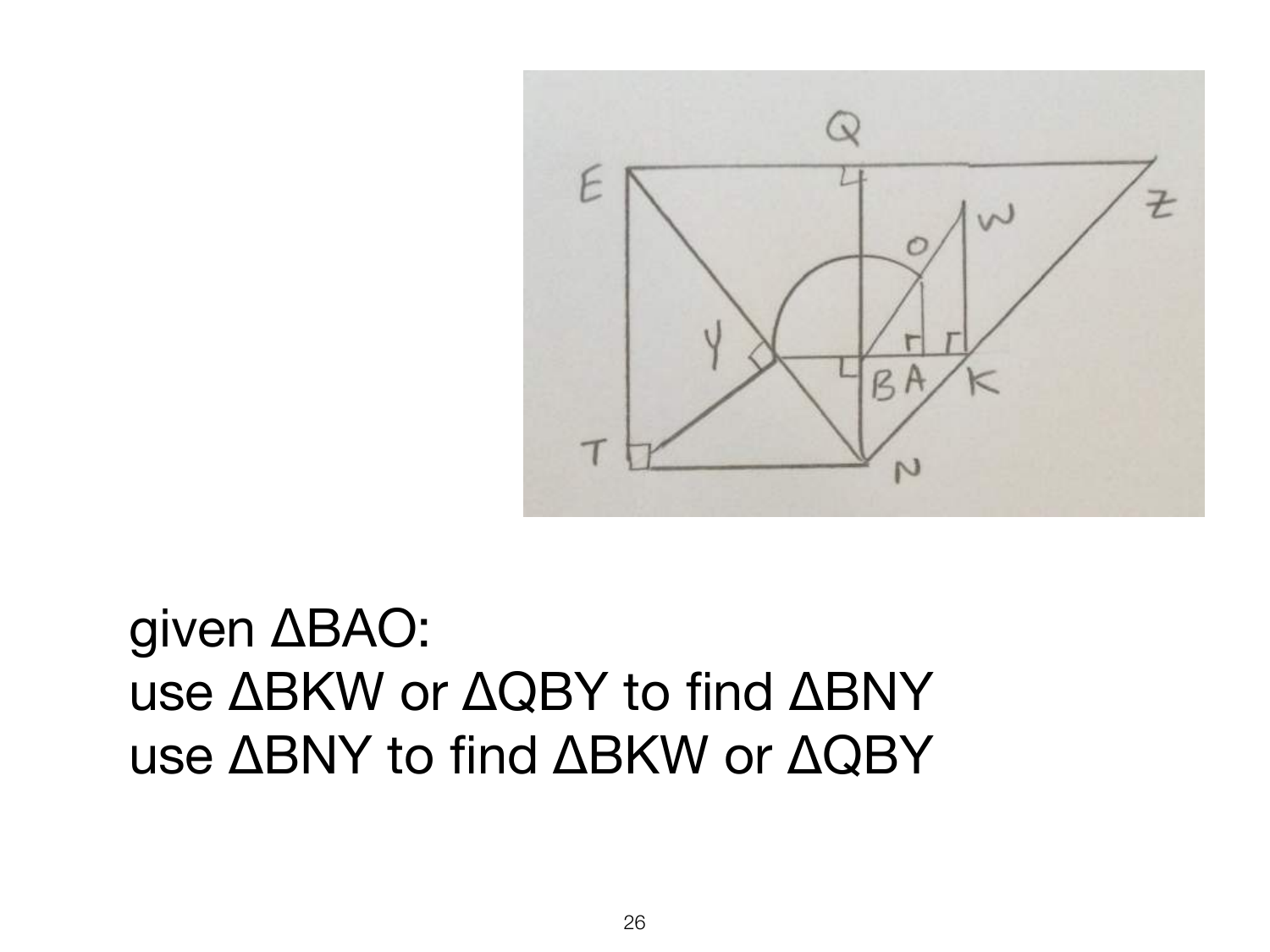# 3). refraction along a circle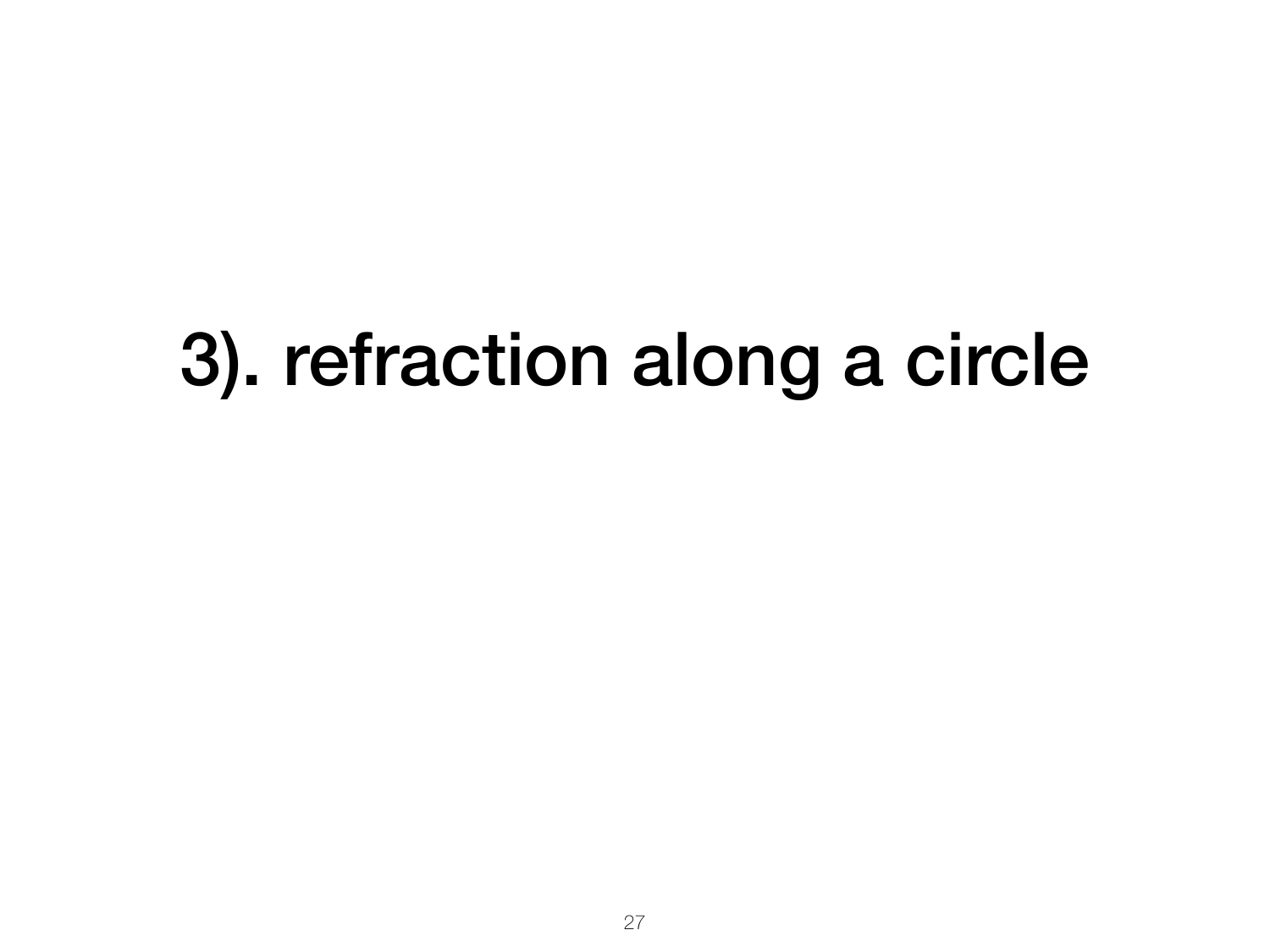

# $\triangle$ KNA  $\cong$   $\triangle$ OCP  $R = NK/NA = N'K'/N'A = CO/CP$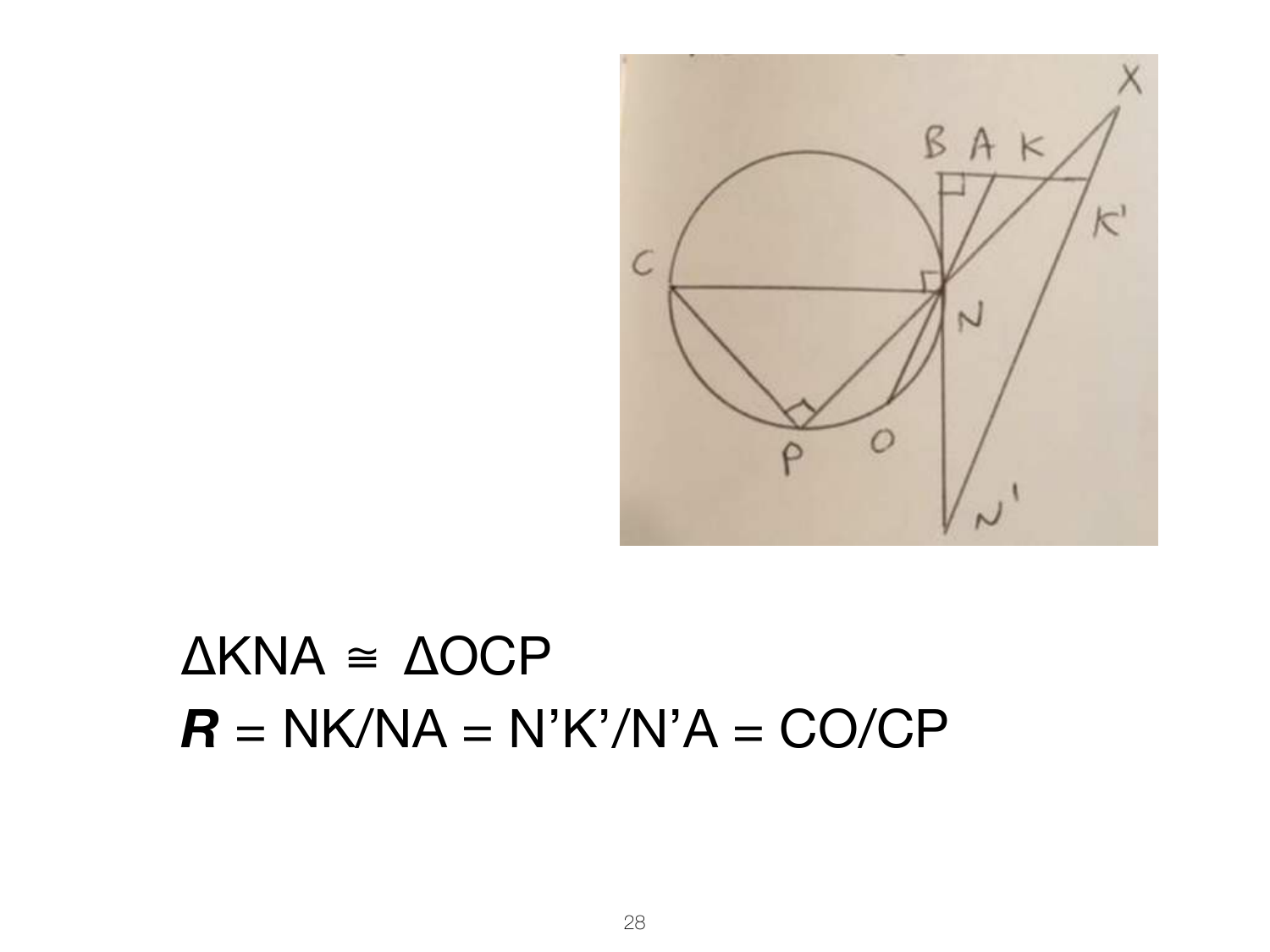# $\triangle ANN' \cong \triangle AQG$  $AG/AN' = QG/NN'$

 $(AG + AN')/2AN'$  $= (QG + NN')/2NN'$ 

**Real object A** 



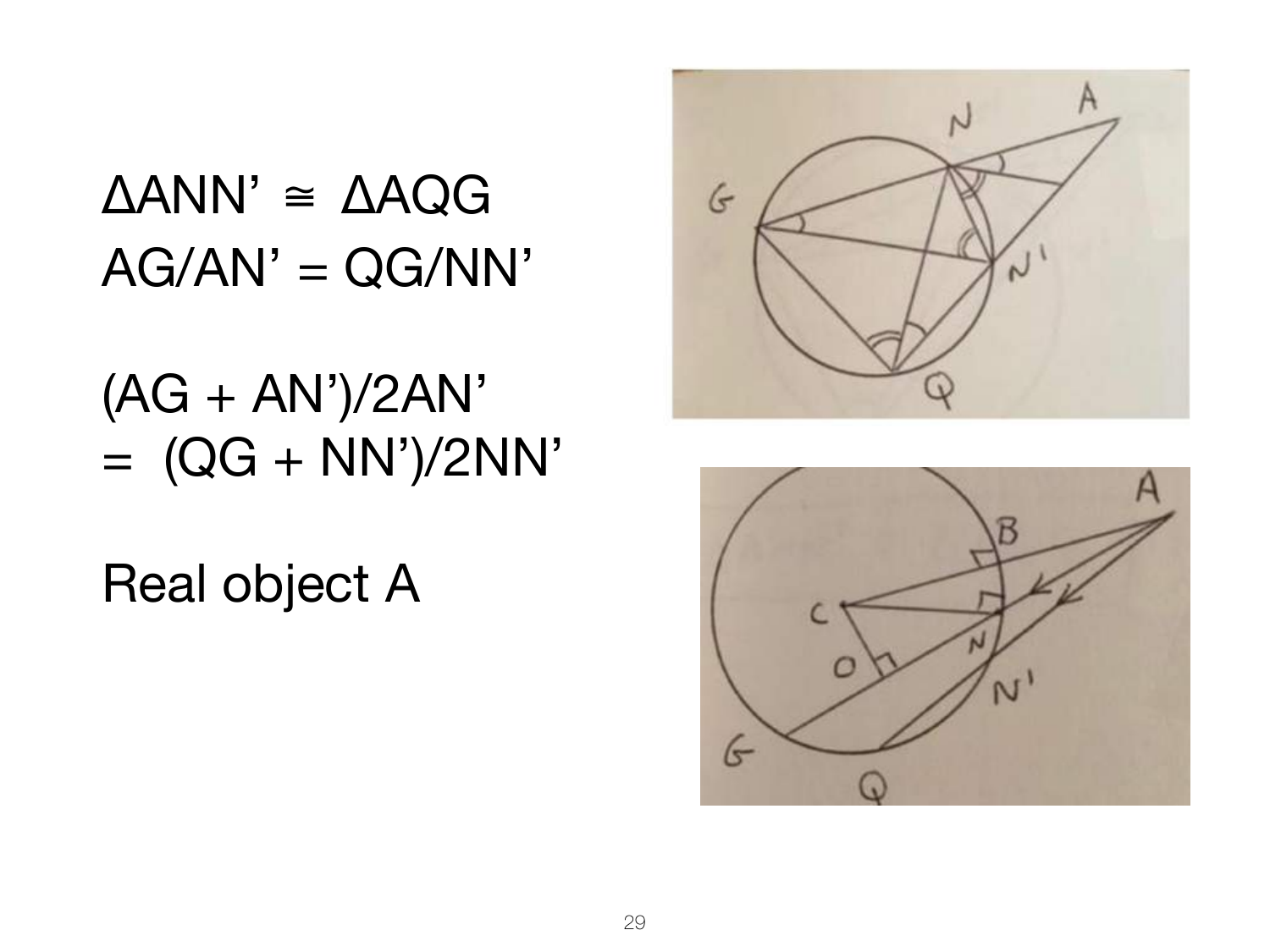$\triangle$ ANN'  $\cong$   $\triangle$ AQG  $AG/AN' = QG/NN'$ 

(AG + AN')/2AN'  $= (QG + NN')/2NN'$ 

Virtual object A can not be projected on a screen due to refraction at BN.

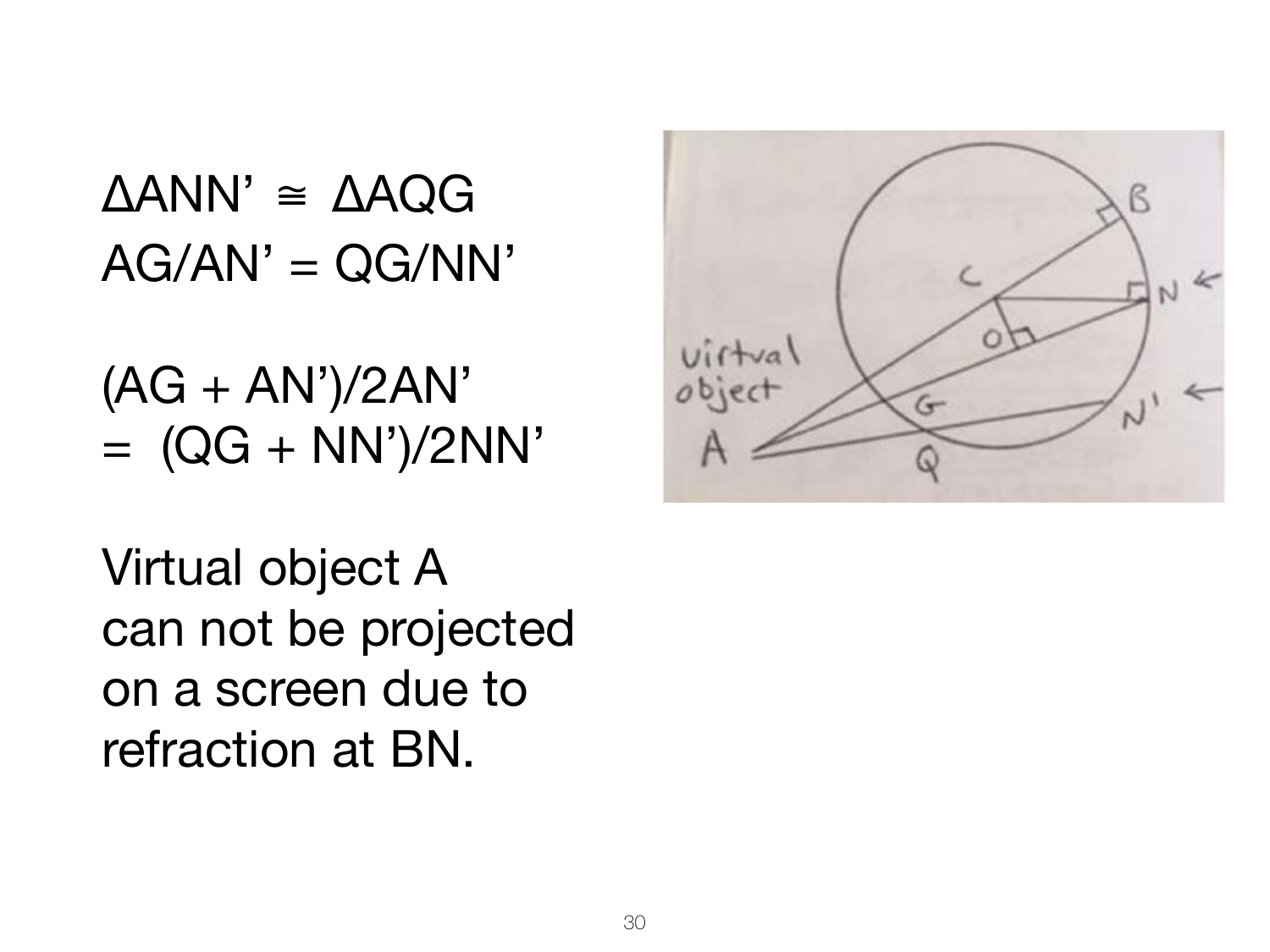# $\triangle$ XNN'  $\cong$   $\triangle$ XFE  $XE/XN' = EF/NN'$

(XE + XN')/2XN'  $=$   $(EF + NN')/2NN'$ 



Real image at  $(X = Z)$ can be projected on a screen.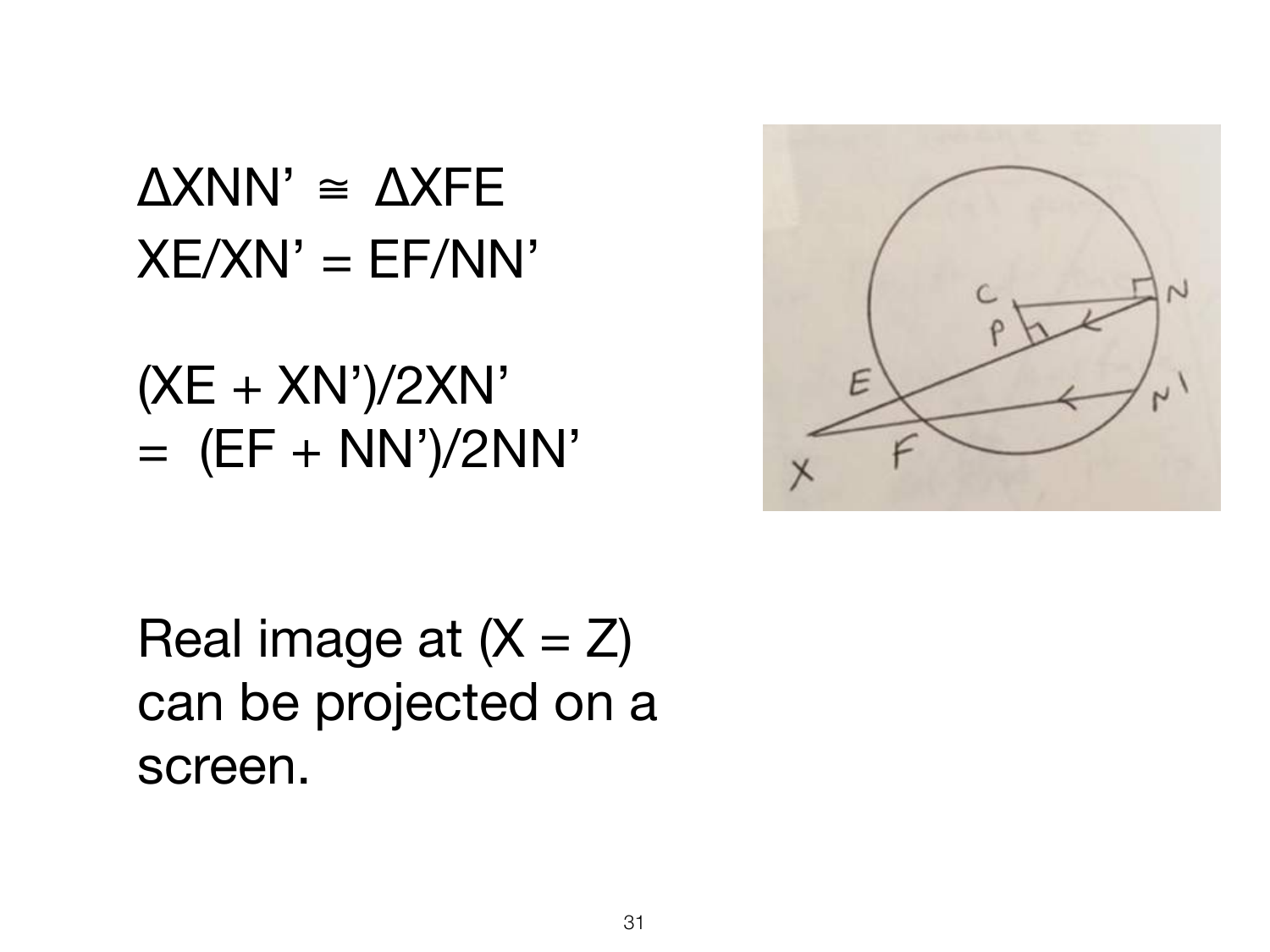# $\triangle$ XNN'  $\cong$   $\triangle$ XFE  $XE/XN' = EF/NN'$

# (XE + XN')/2XN'  $=$   $(EF + NN')/2NN'$



Virtual image at  $(X = Z)$ can not be projected on a screen.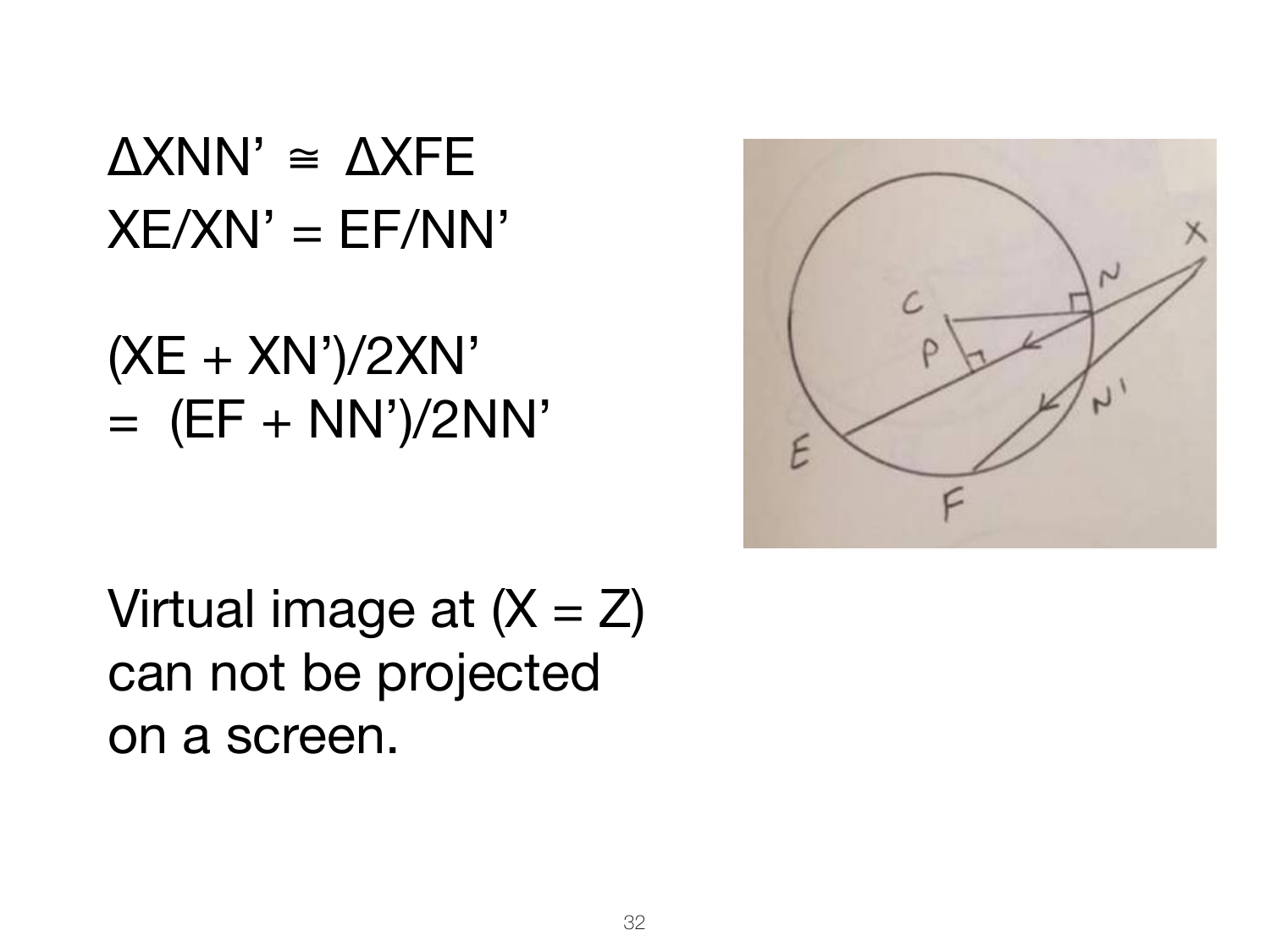# $(\sim QG + \sim NN')/(\sim EF + \sim NN')$  $\Rightarrow$  (QG + NN')/(EF + NN')  $\Rightarrow (AO/AN)(ZN/ZP)$

As 
$$
N' \Rightarrow N
$$
,  $X \Rightarrow Z$ , and:

 $(QG + NN')/(EF + NN')$  $=$   $[(AG + AN')/2AN'][2XN'/(XE + XN')]$ 

 $(AG + AN')/2AN' = (QG + NN')/2NN'$  $(XE + XN')/2XN' = (EF + NN')/2NN'$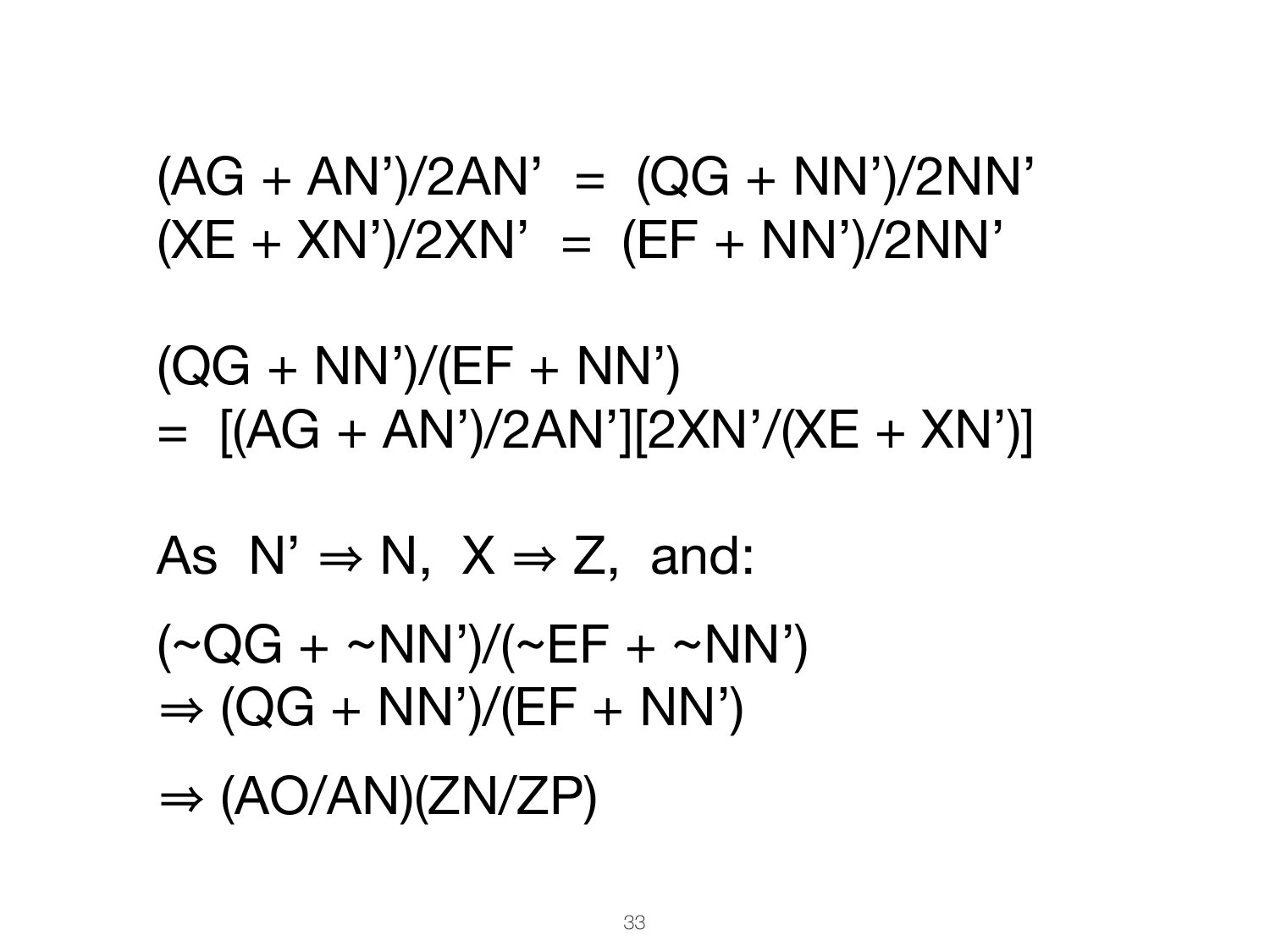Also, when  $HD = QN'$ and  $\mathsf{R}J = \mathsf{FN}'$ 

$$
(\sim QG + \sim NN')/(\sim EF + \sim NN')
$$
  
= 2( $\sim ND$ )/2( $\sim NJ$ ) =  $\sim ND/\sim NJ$ 

As  $N' \Rightarrow N$ ,  $X \Rightarrow Z$ , and:

 $\sim$ DJ  $\Rightarrow$  line segment DJ, so:

 $(\sim QG + \sim NN')/(\sim EF + \sim NN')$  $\Rightarrow$  ND/NJ



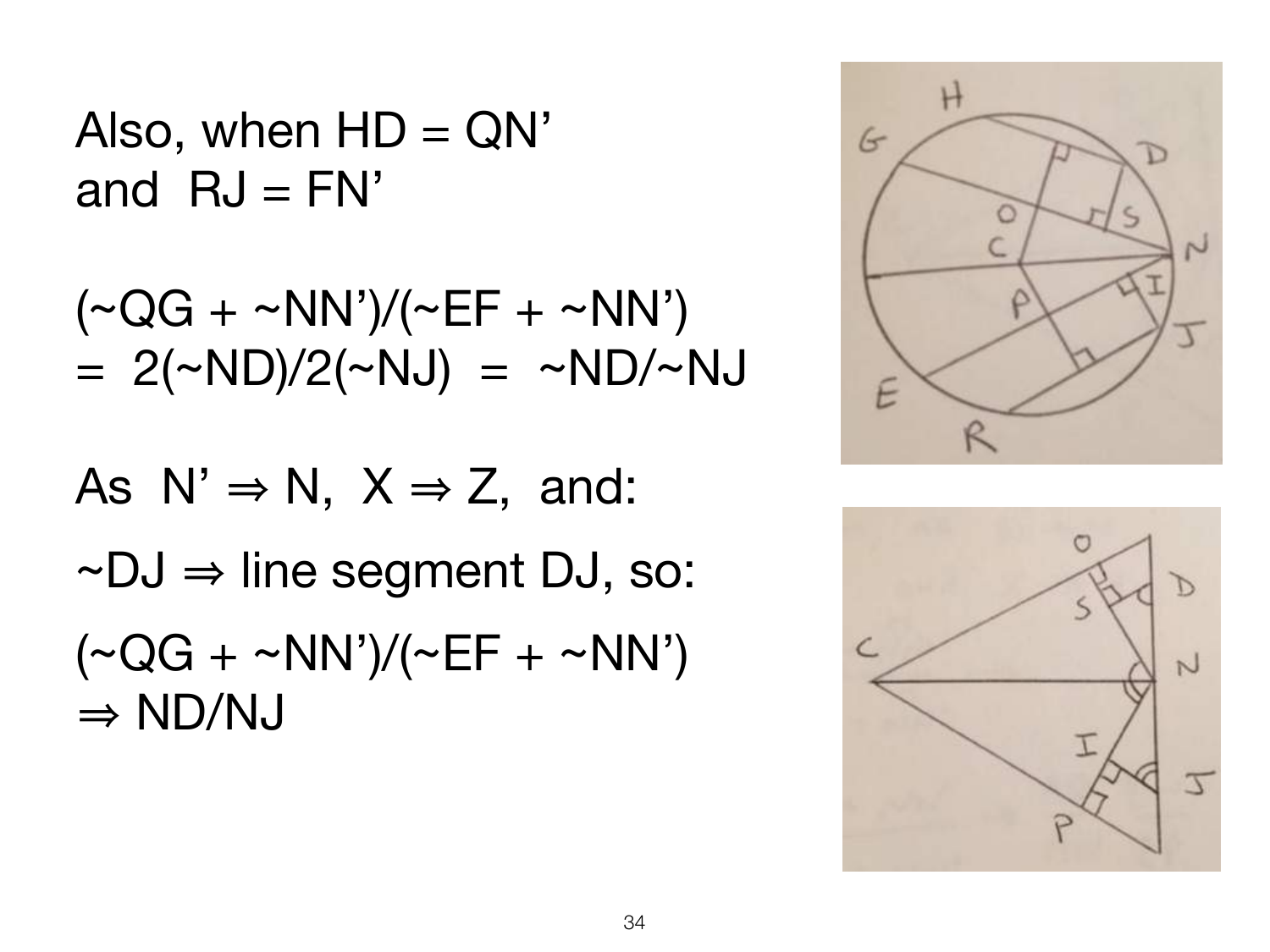```
DS/JI = CO/CPJI/JN = NP/NCDN/DS = NC/NOND/NJ = (NP/NO)(CO/CP)
```

```
As N' \Rightarrow N, X \Rightarrow Z, and:
(\sim QG + \sim NN')/(\sim EF + \sim NN')\Rightarrow (NP/NO)(CO/CP)
```
and therefore:  $(AO/AN)(ZN/ZP) \Rightarrow (NP/NO)(CO/CP)$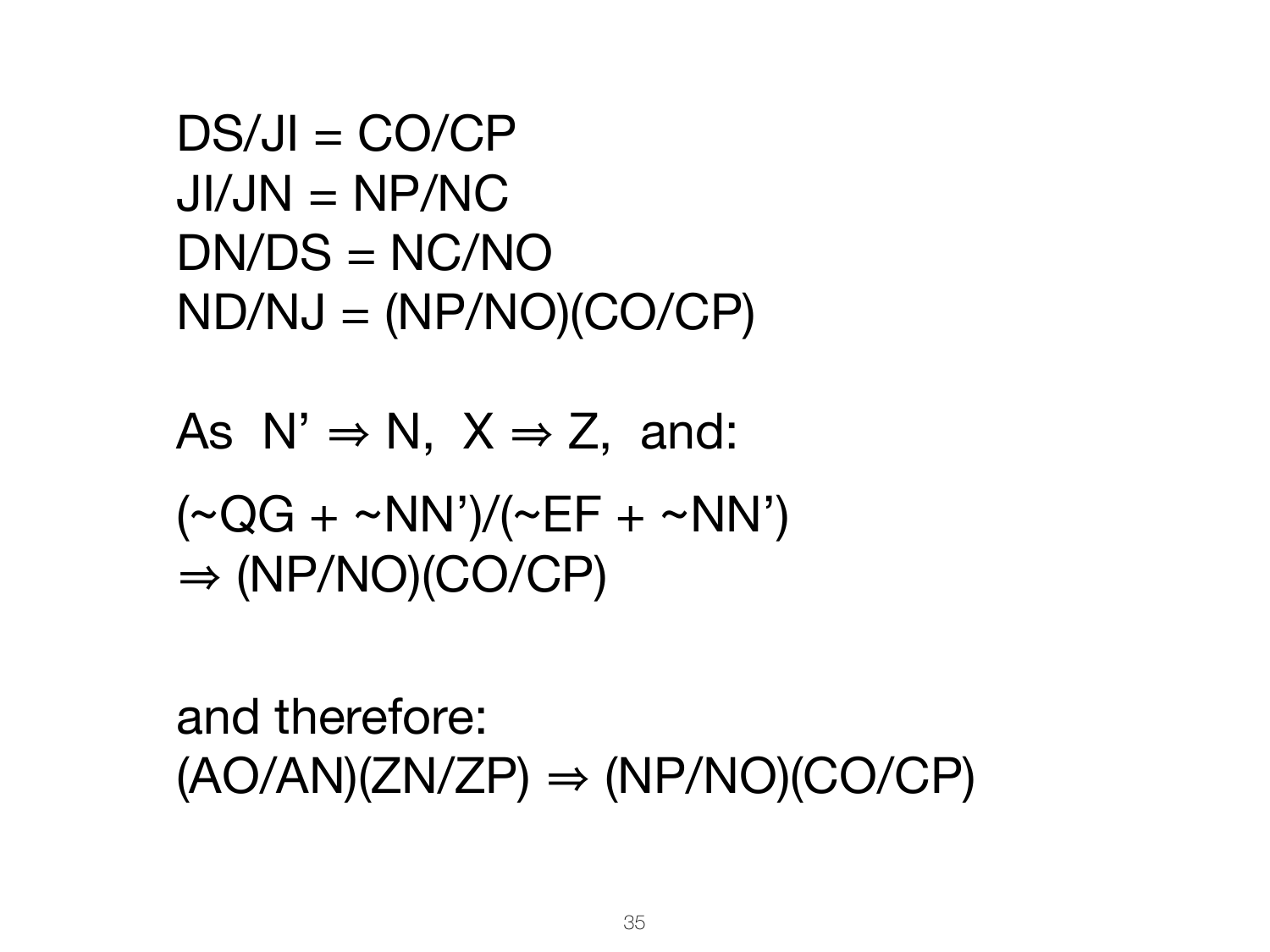Thus  $\mathbf{R} = \text{CO}/\text{CP}$ , and Z, (along both NP and CW), is the clear image of A refracted along ~BN, when:

NT||CO, so:  $AO/AN = CO/NT$  and:

NW||CP, so:  $ZNZP = NW/CP$  and:

 $NW/NT = NP/NO$ (ΔWNT ≅ ΔPNO)

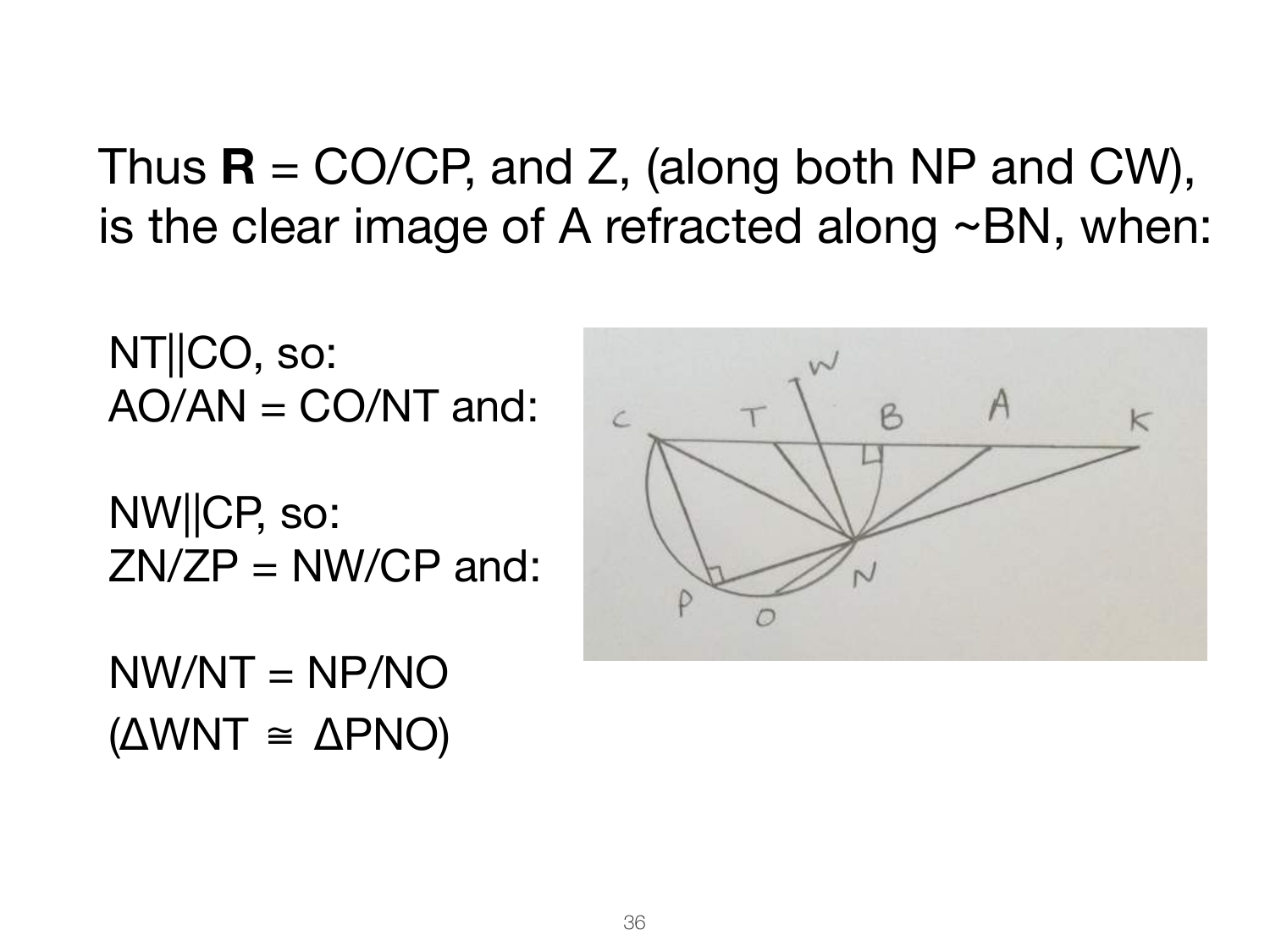The off-axis rays from any on-axis object A, (real or virtual), can not form a virtual on-axis image at Z because NW must be less than CP for Z to be virtual; but NW must also be greater than NT.

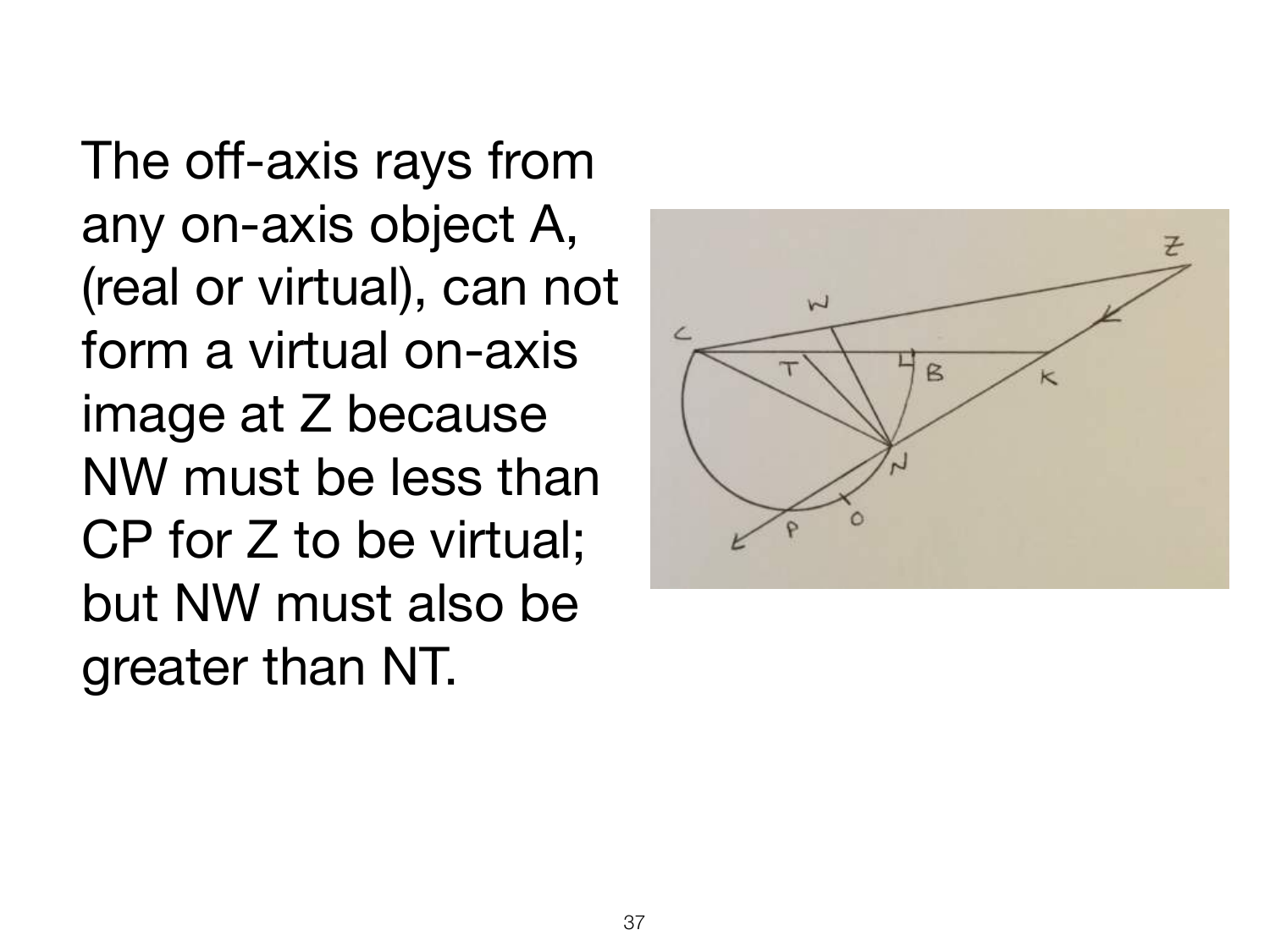The off-axis rays from any real onaxis object A can not form a real on-axis image at Z because NW must be greater than (or equal to) CP for Z to be real; but NW must also be greater than NT.

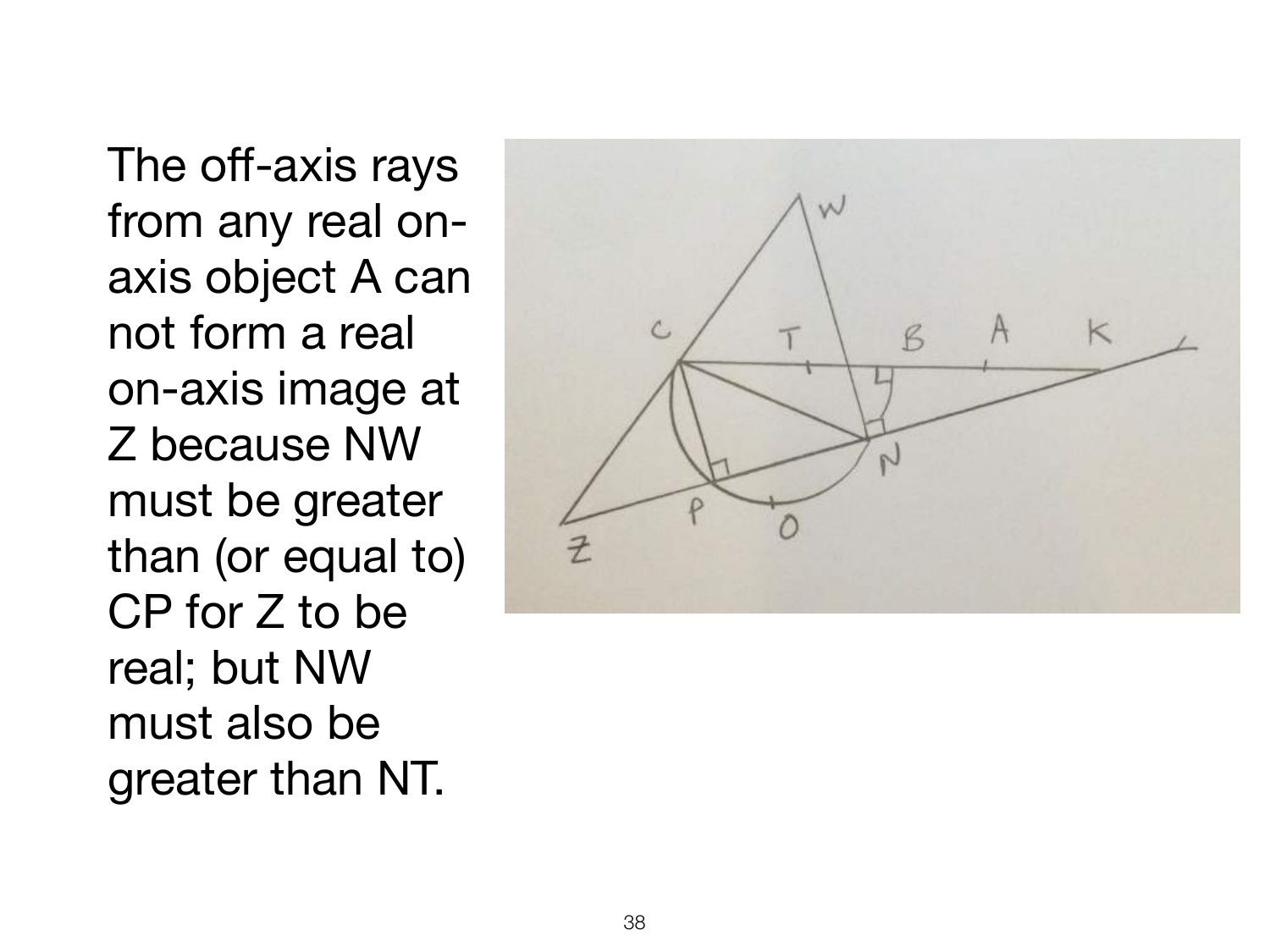The off-axis rays from any real onaxis object A can not form a real onaxis image at Z because NW must be greater than (or equal to, as shown here) CP for Z to be real; but NW must also be greater than NT.

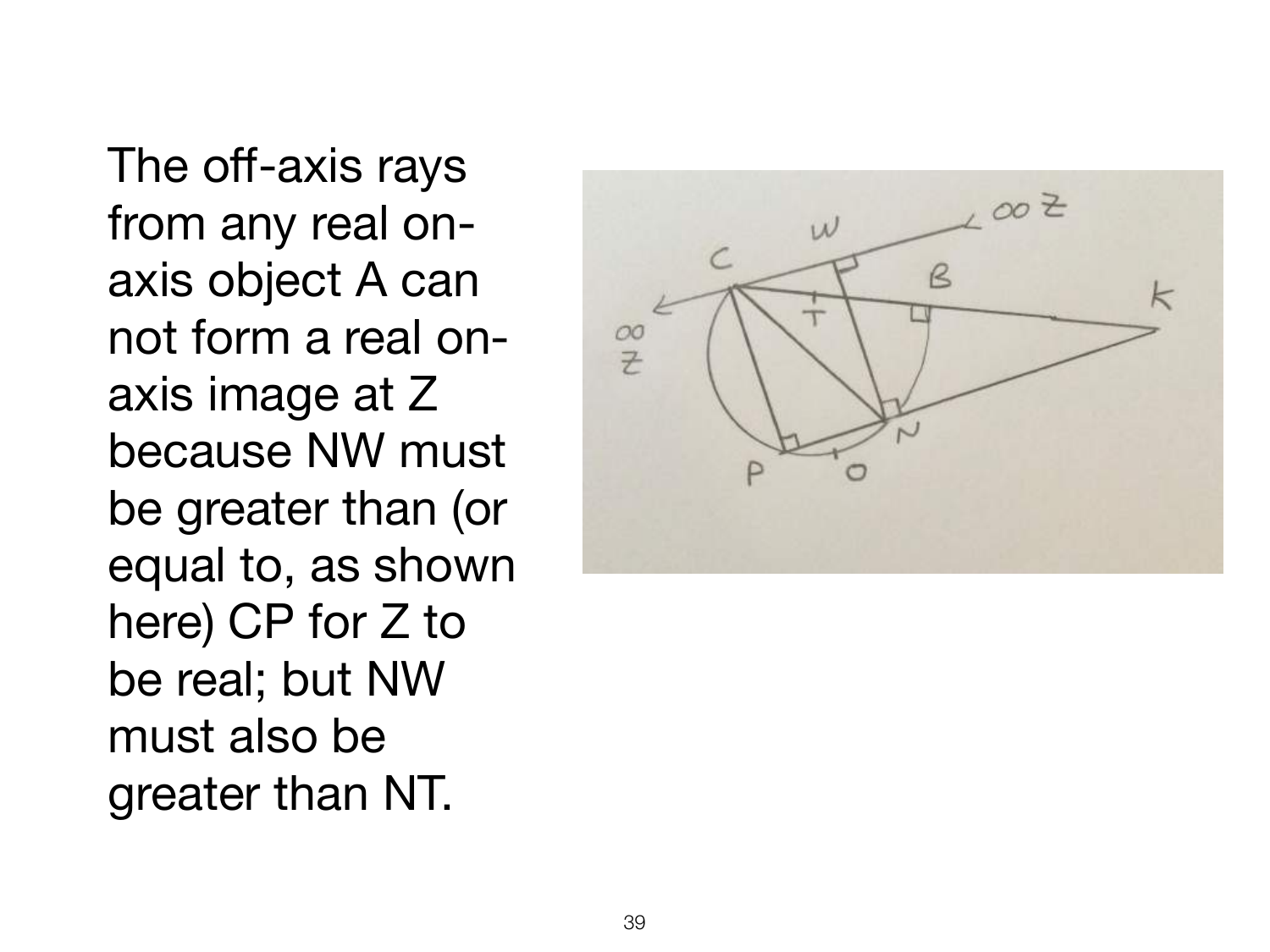The off-axis rays from a virtual on-axis object A *can* form a real on-axis image at Z, if NW is greater than CP, and WT lies along the axis.

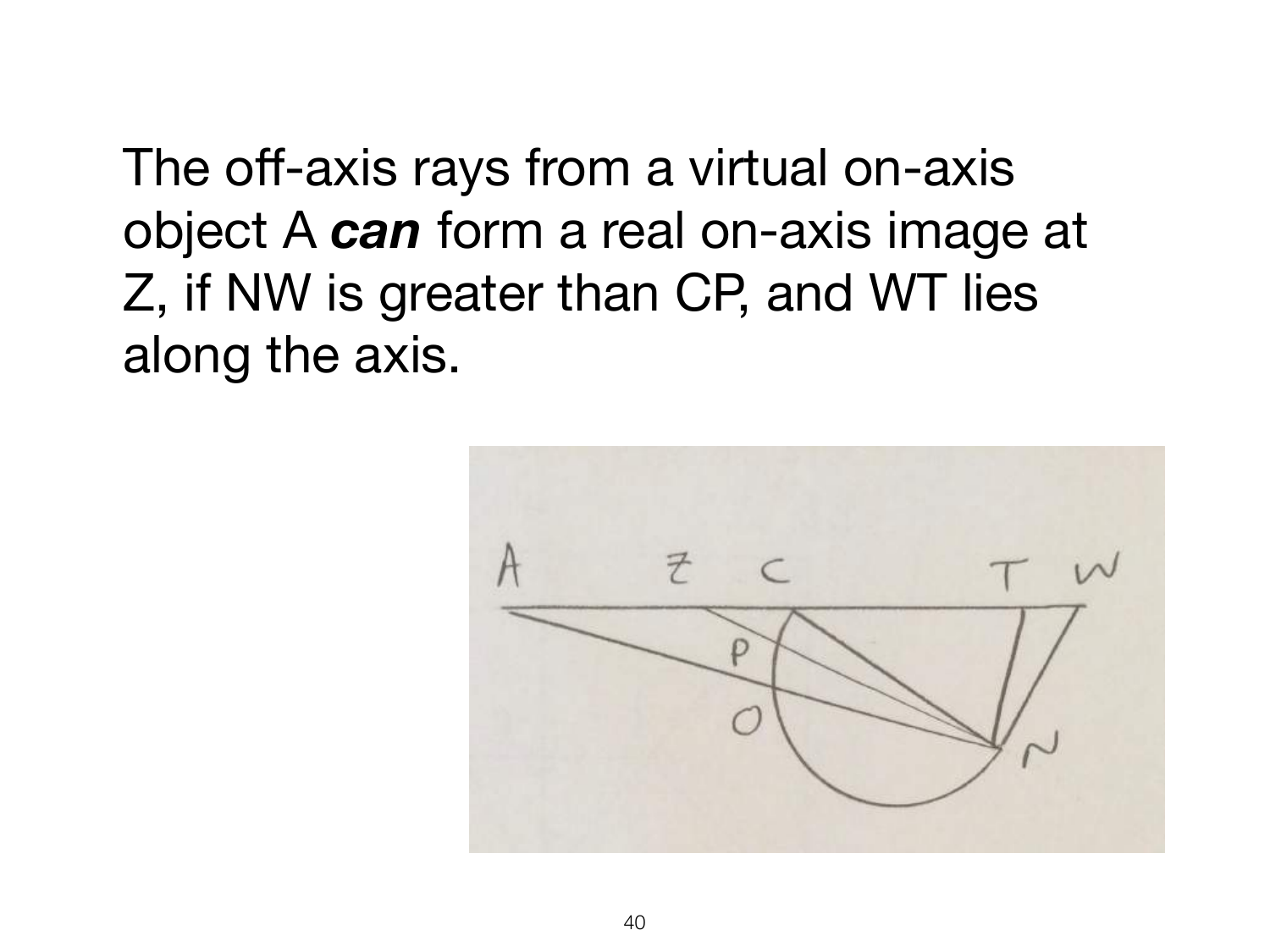### Since: ∠NWT = ∠NPO = ∠NCO and NW||CP

WT lies along the axis when:

ΔNCO ≅ ΔZCP

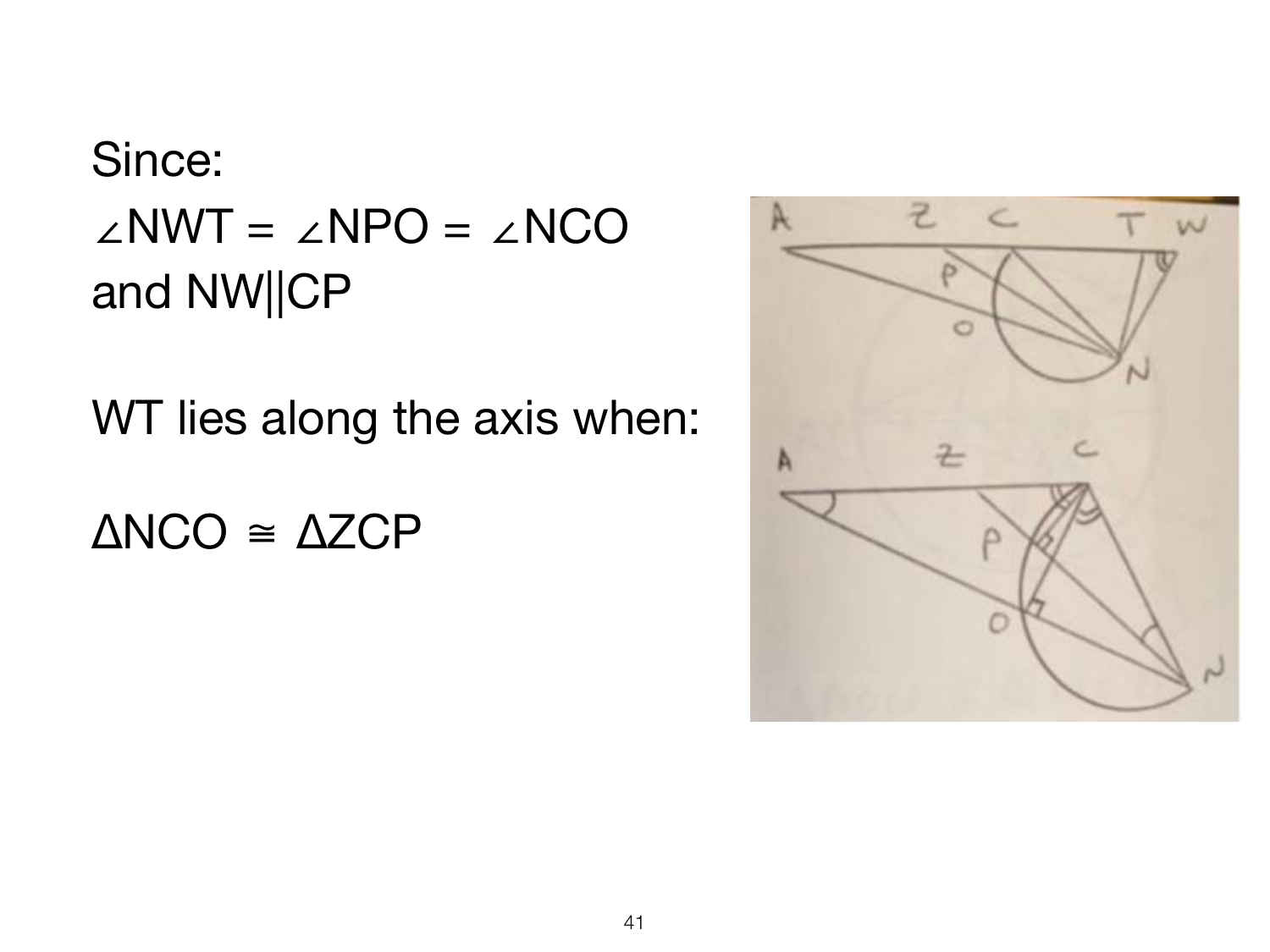When off-axis rays from a virtual on-axis object A form a real on-axis image Z, this occurs at all points N because:



#### ΔACN ≅ ΔNCZ for all N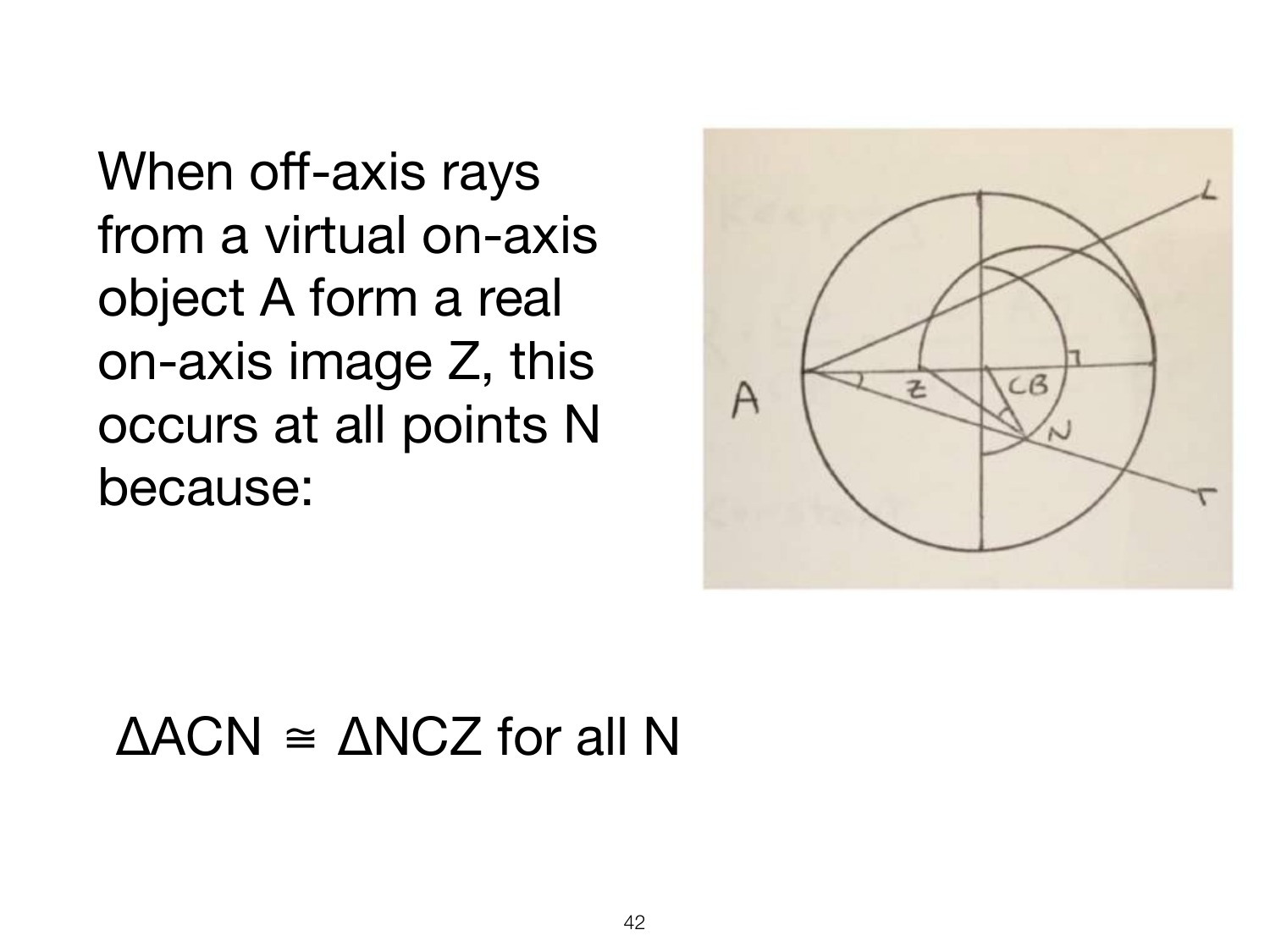## 4). refraction through a circle's center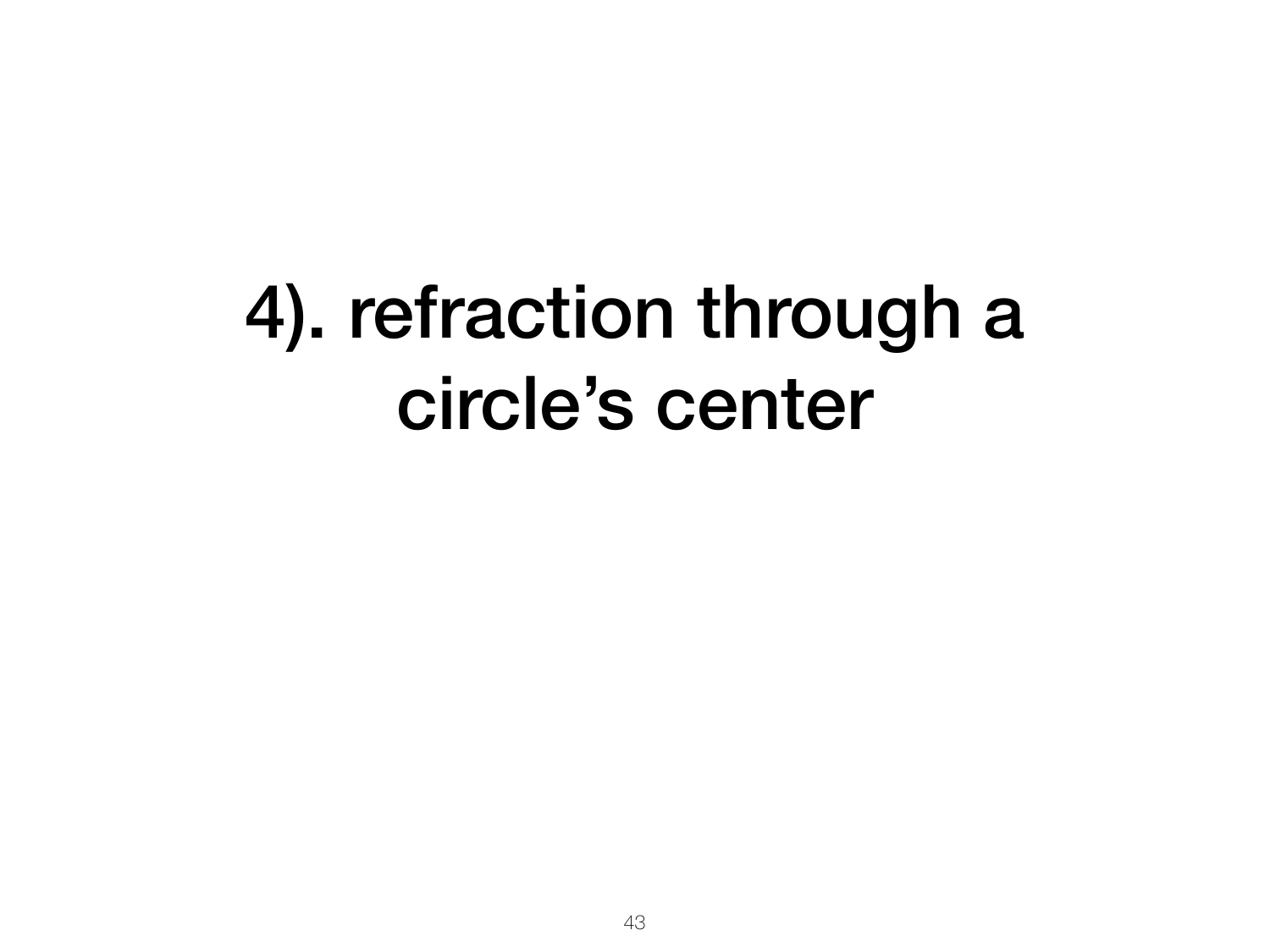Keeping:

 $R = (CO/CP) =$ (NO/NP)(AO/AN)(ZN/ZP)

constant as:  $N \Rightarrow B$ :

 $(BC/BC)(AC/AB)(ZB/ZC) \Rightarrow R$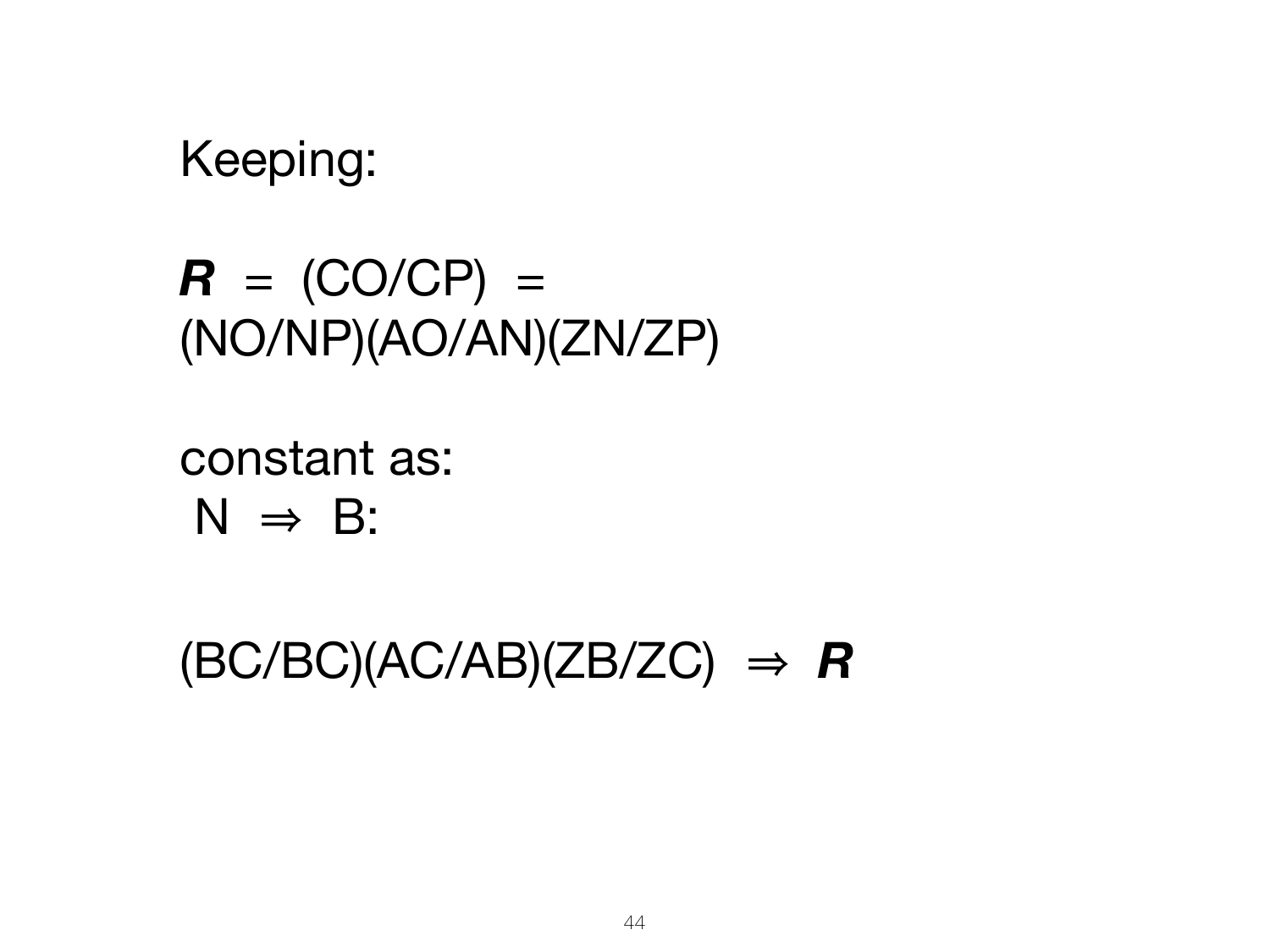Refraction through a circle's center occurs when N lies at B, so that an object's ray from A to N lies along ABC, and an image ray lies along BCZ. The locations of the object A and image Z along the optic axis BC are described by the equation:

 $R = CO/CP = (AC/AB)(ZB/ZC)$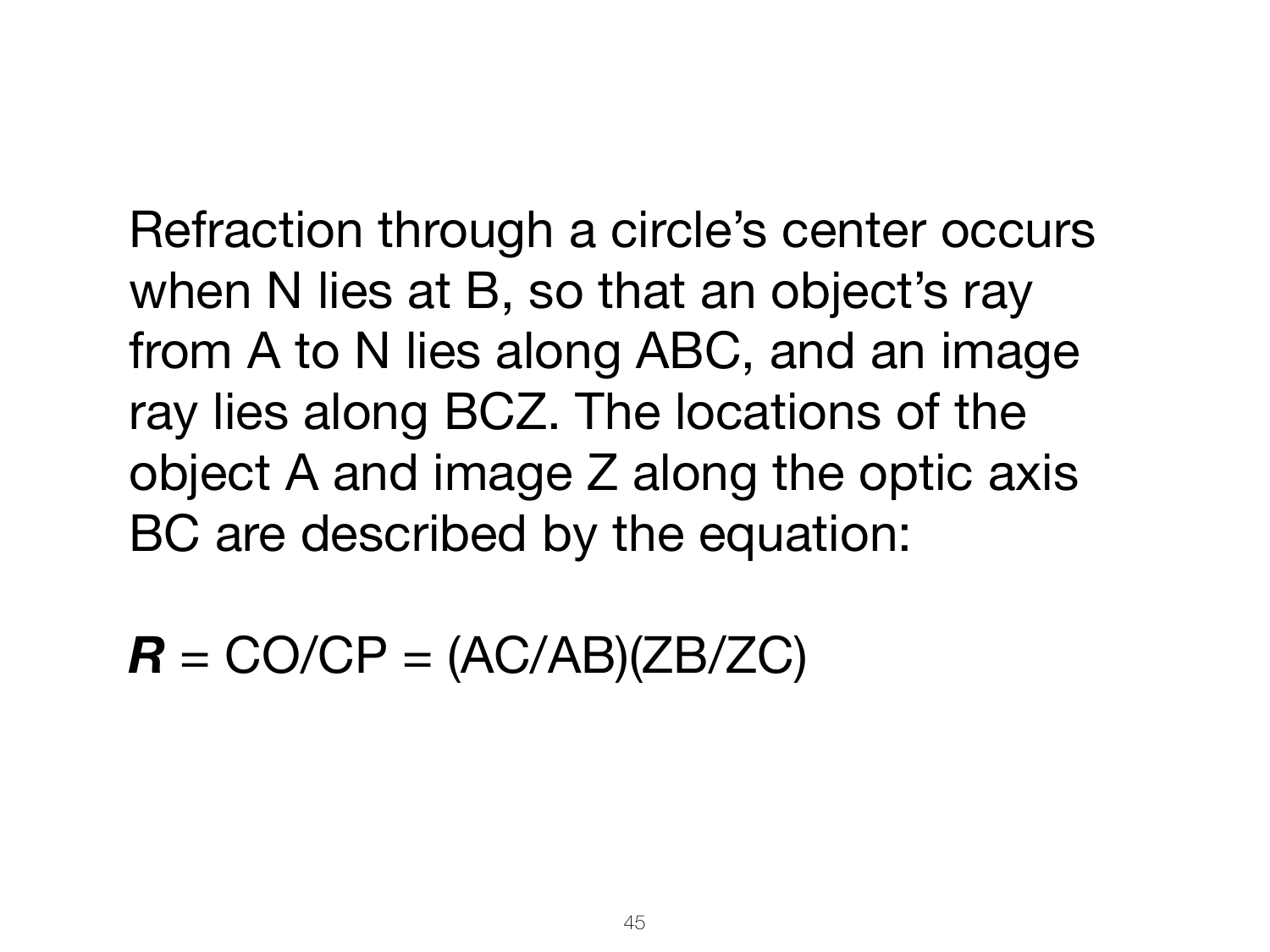If we draw A and Z along the optic axis BC *as if* it were a circle, and draw CDL so that AL || ZB:  $\triangle ACB \cong \triangle ZCD$ , and:  $(AC/AB)(ZB/ZC) =$  $(ZC/ZD)(ZB/ZC) =$ (ZB/ZD) so as the reference circle's radius  $\Rightarrow \infty$ 

 $(ZB/ZD) \Rightarrow R$ 

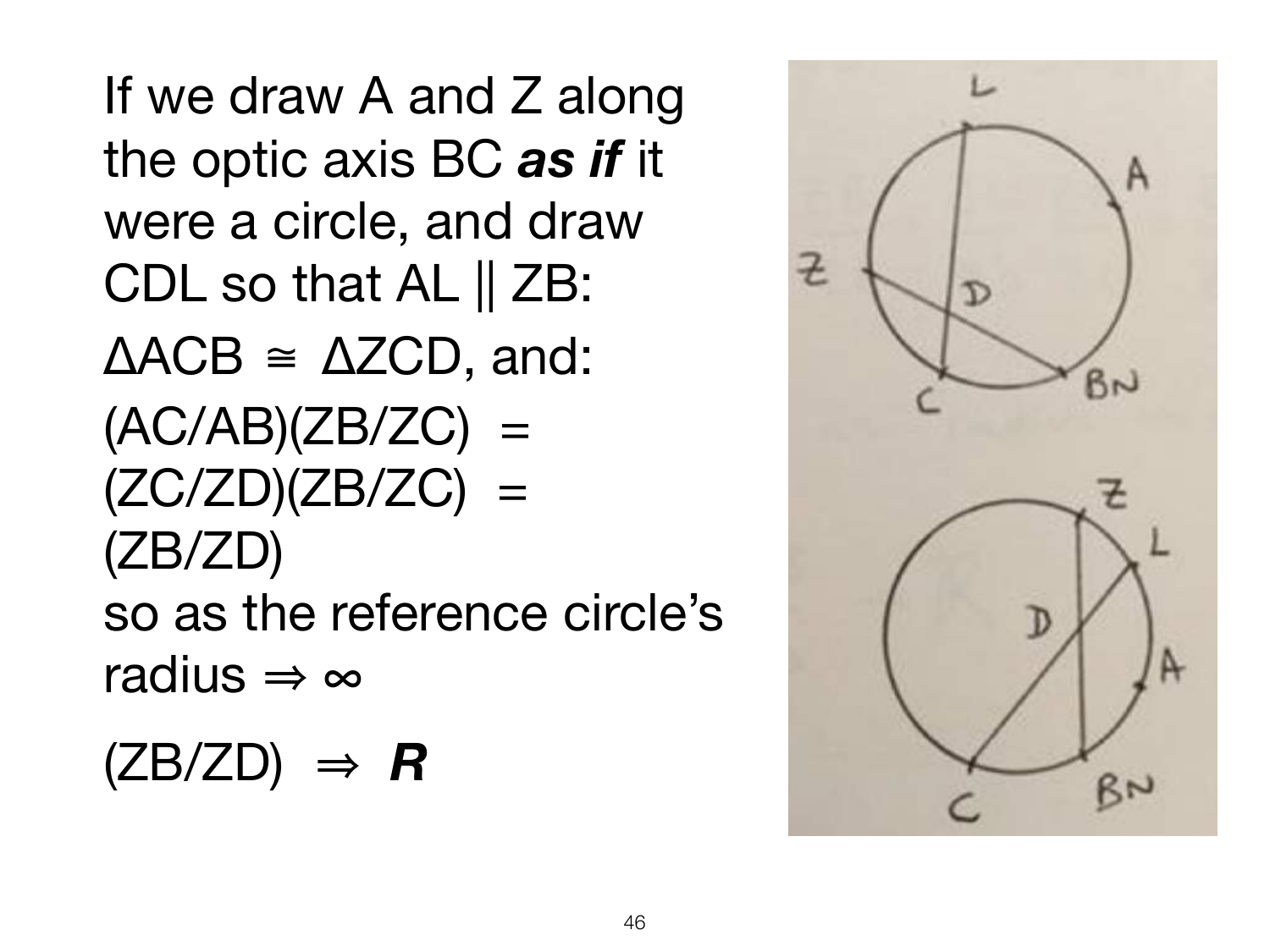AL ll ZB  $AZ = BL$  $\sim$ AZ =  $\sim$ BL

HZ ll CL  $ZC = LJ$  $\sim$ ZC =  $\sim$ LJ

 $\sim$ AZ +  $\sim$ ZC =  $\sim$ AZC  $\sim$ BL +  $\sim$ LJ =  $\sim$ BLJ

 $\sim$ AZC =  $\sim$ BLJ AJ ll CB

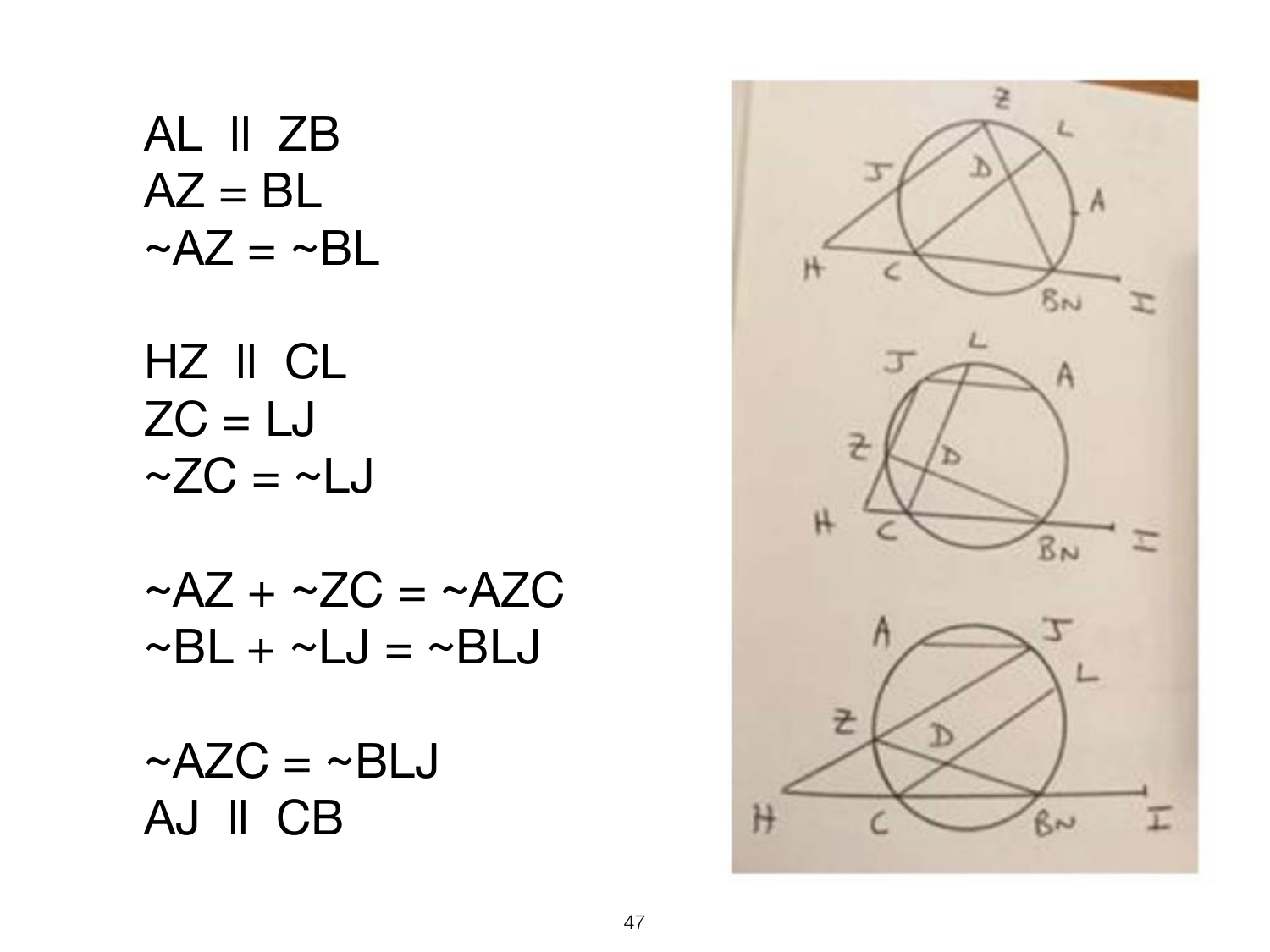HZ ll CL  $ZB/ZD = HB/HC$  $\triangle$ HBZ  $\cong$   $\triangle$ HJC when  $\triangle HJC = \triangle IAB$ :  $HC = IB$ , and:  $IB/IA = HZ/HB$ 

#### This results in **Newton's Equation**  as the reference circle's radius  $\Rightarrow \infty$ :

#### **(AI)(ZH) = (BI)(BH)**

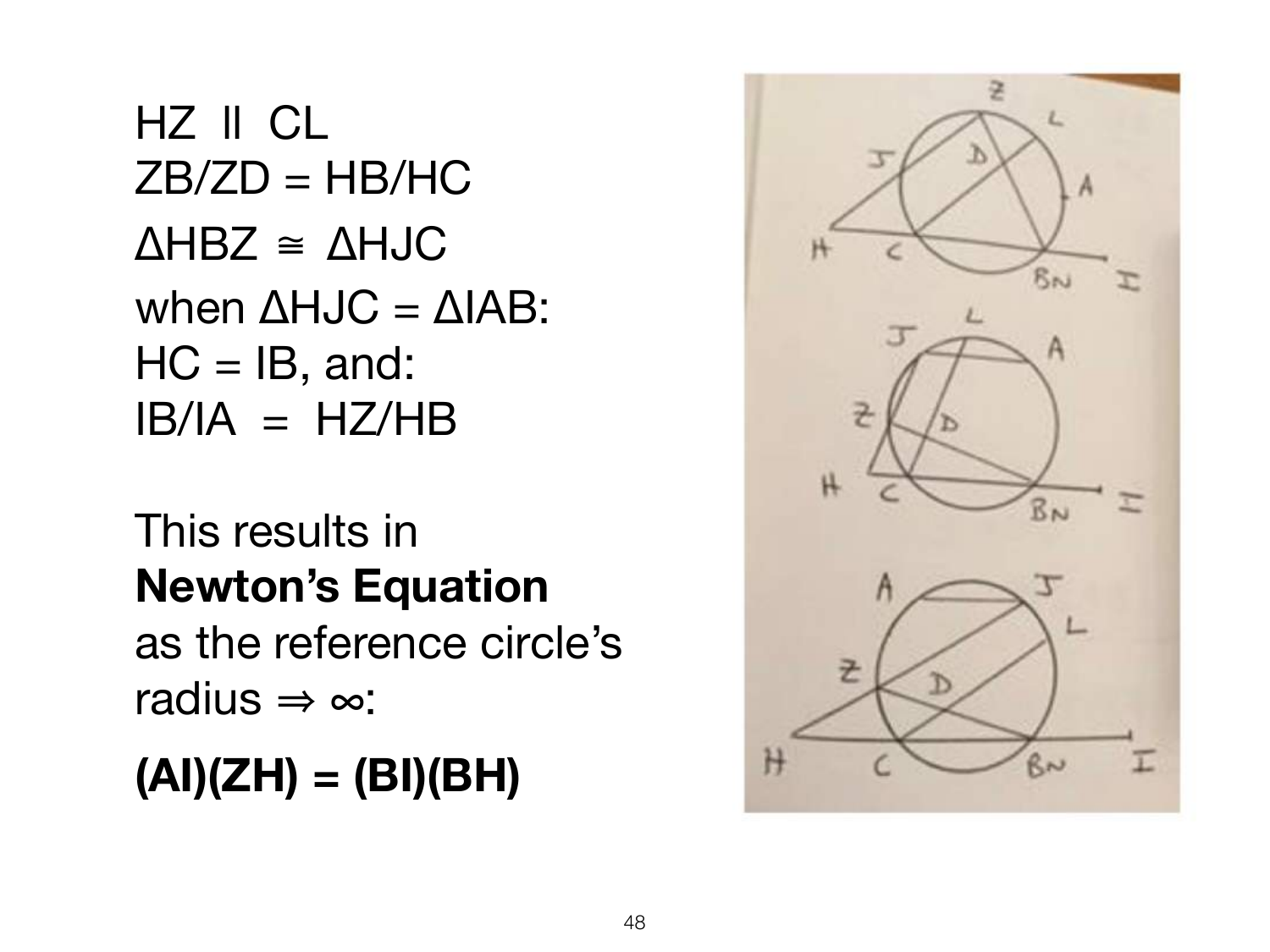$\triangle H C Z \cong \triangle H J B \cong \triangle B A Z$  $(HC/HZ) = (BA/BZ)$  $[1/(HZ)(BA)] = [1/(HC)(BZ)]$ 



2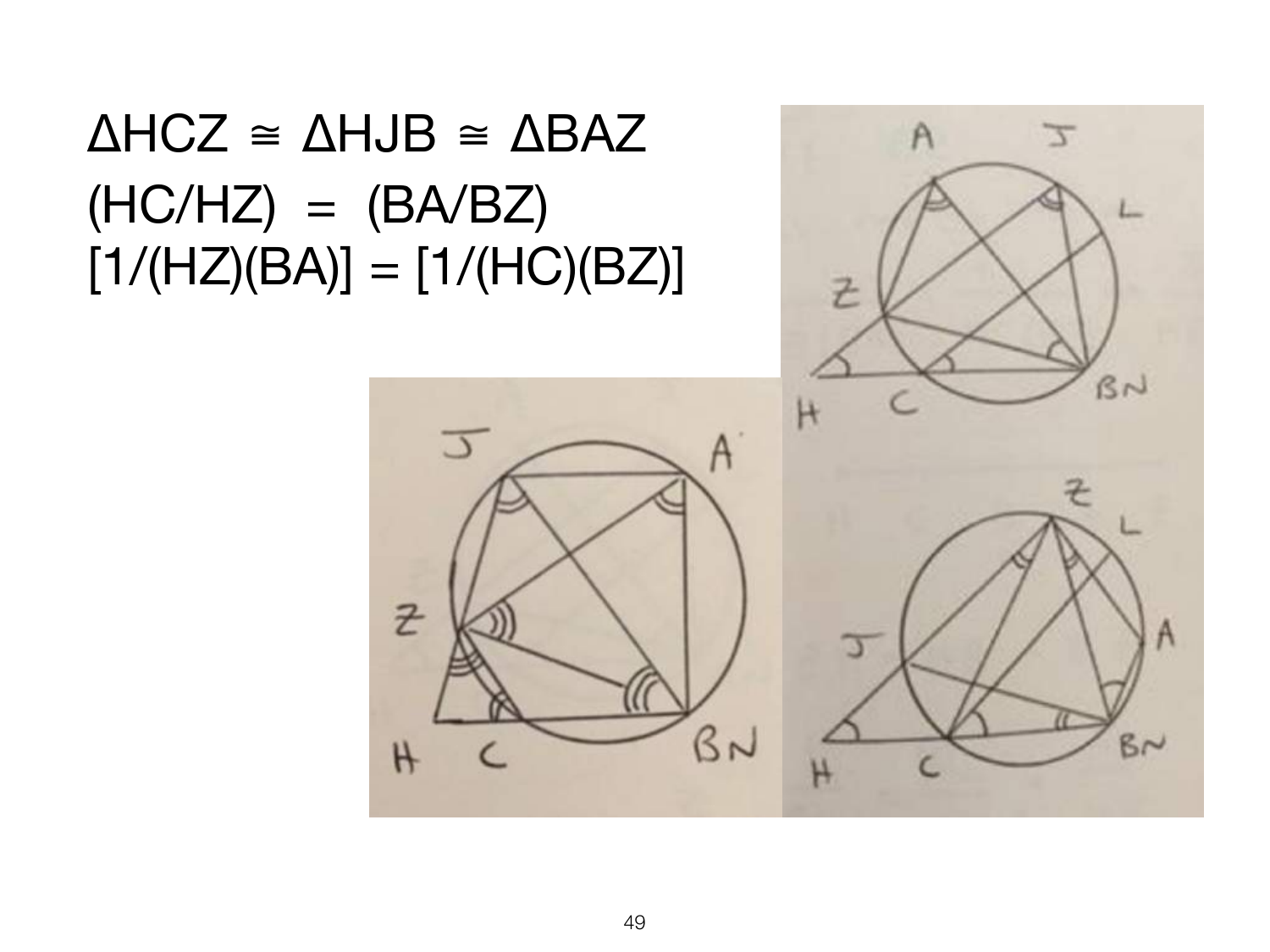as the reference circle's radius  $\Rightarrow \infty$ :  $[1/(HZ)(BA)] = [1/(HC)(BZ)] \Rightarrow R/(HB)(BZ)$ and the resulting possible sums occur:

 $HZ= HB + BZ$  $HB = HZ + BZ$  $BZ = HZ + HB$ 

which, when multiplied by the above three factors, form the **conjugate foci equations**.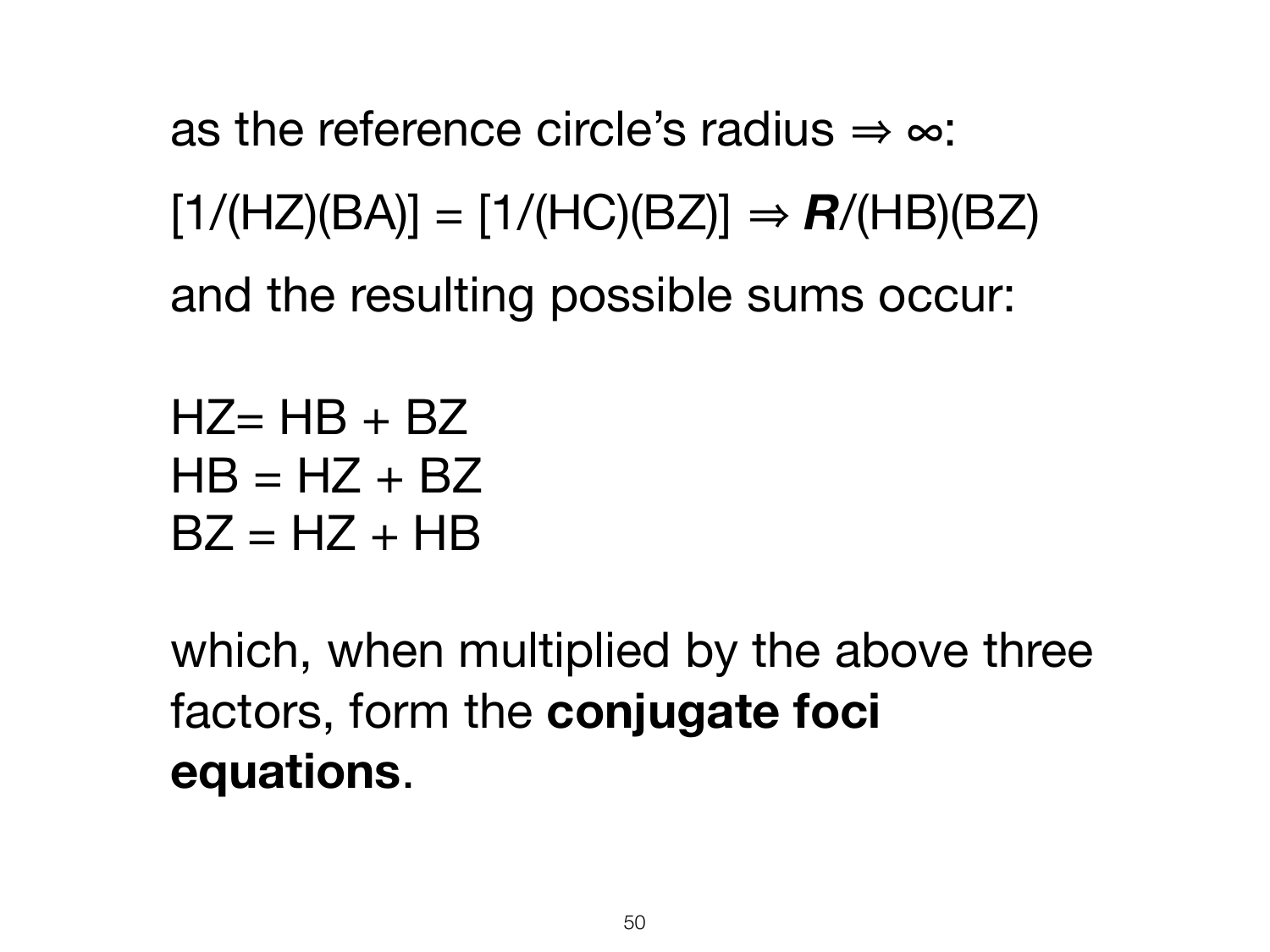The conjugate foci equations allow for the effect of axial refraction at a circle to be expressed as the term:

 $(1/HC) = (R/HB)$ 

which is then additive with object vergence, defined as (1/BA); or image vergence, defined as (*R*/BZ).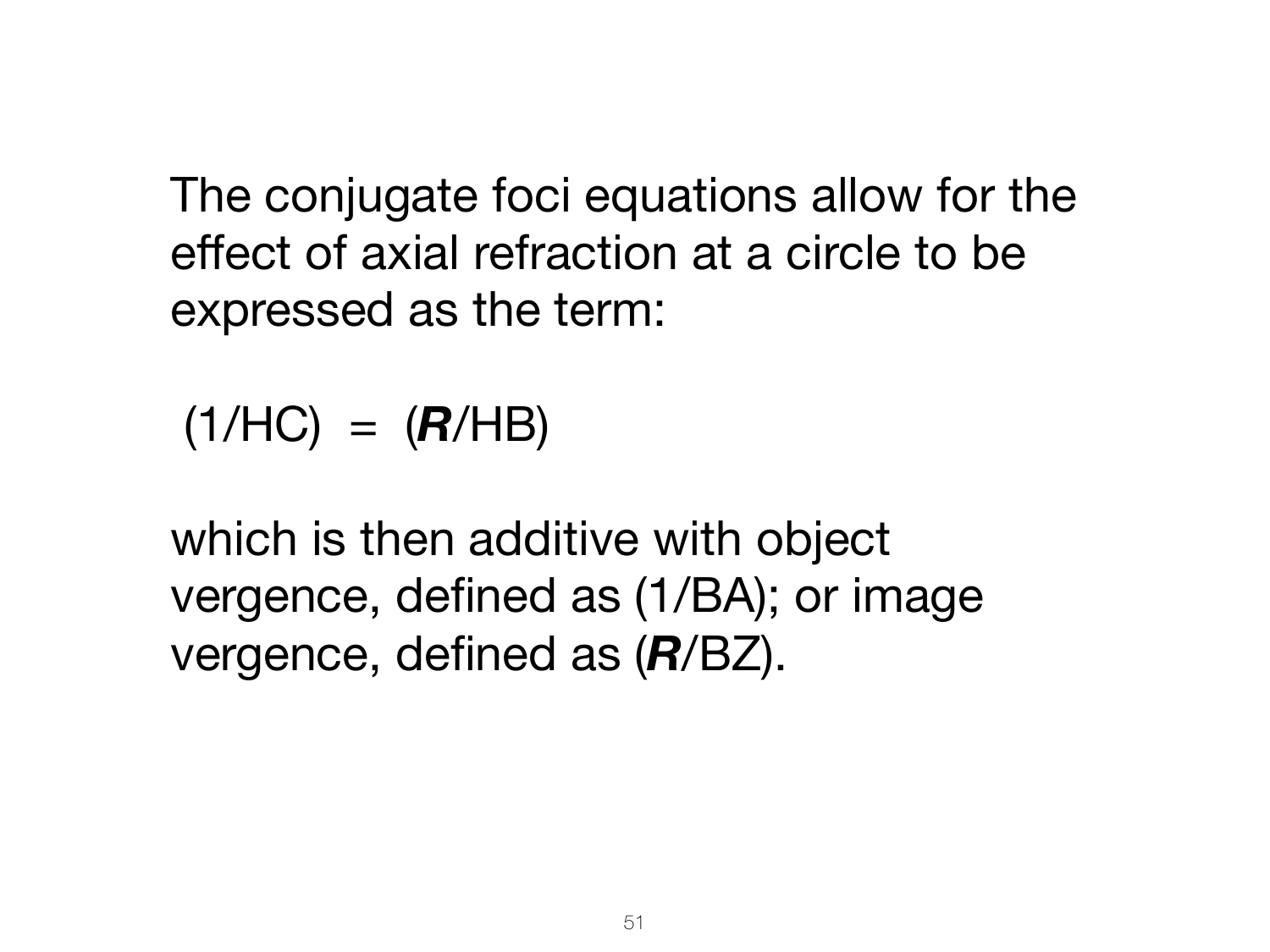## 5). afocal angular magnification/minification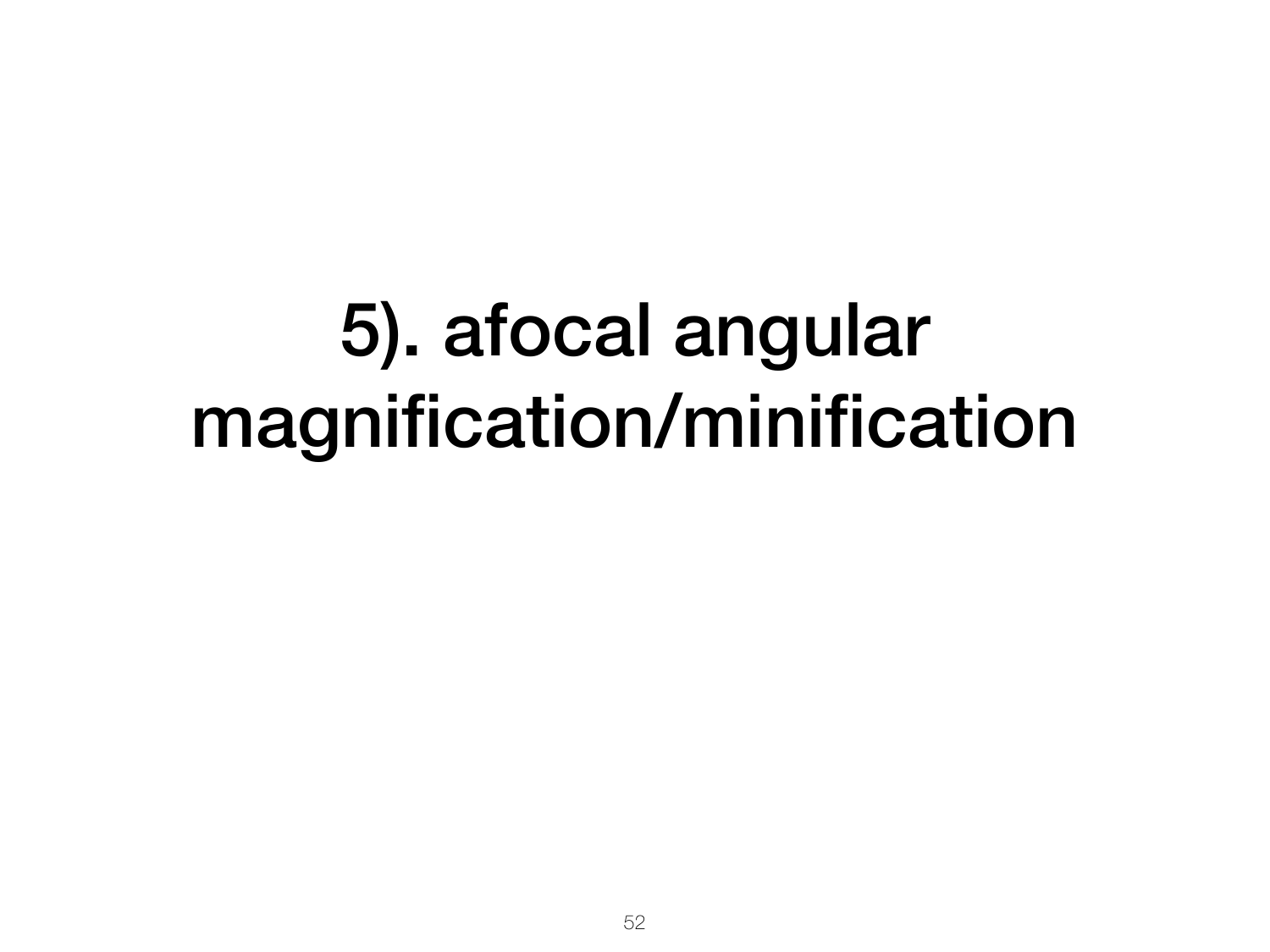### **Afocal Angular Magnification**

When distance refraction at ~JDE is followed by refraction into distance at ~QGS along axis DGF as shown; as ∠JFD =  $\angle$ SFG, and both approach zero:

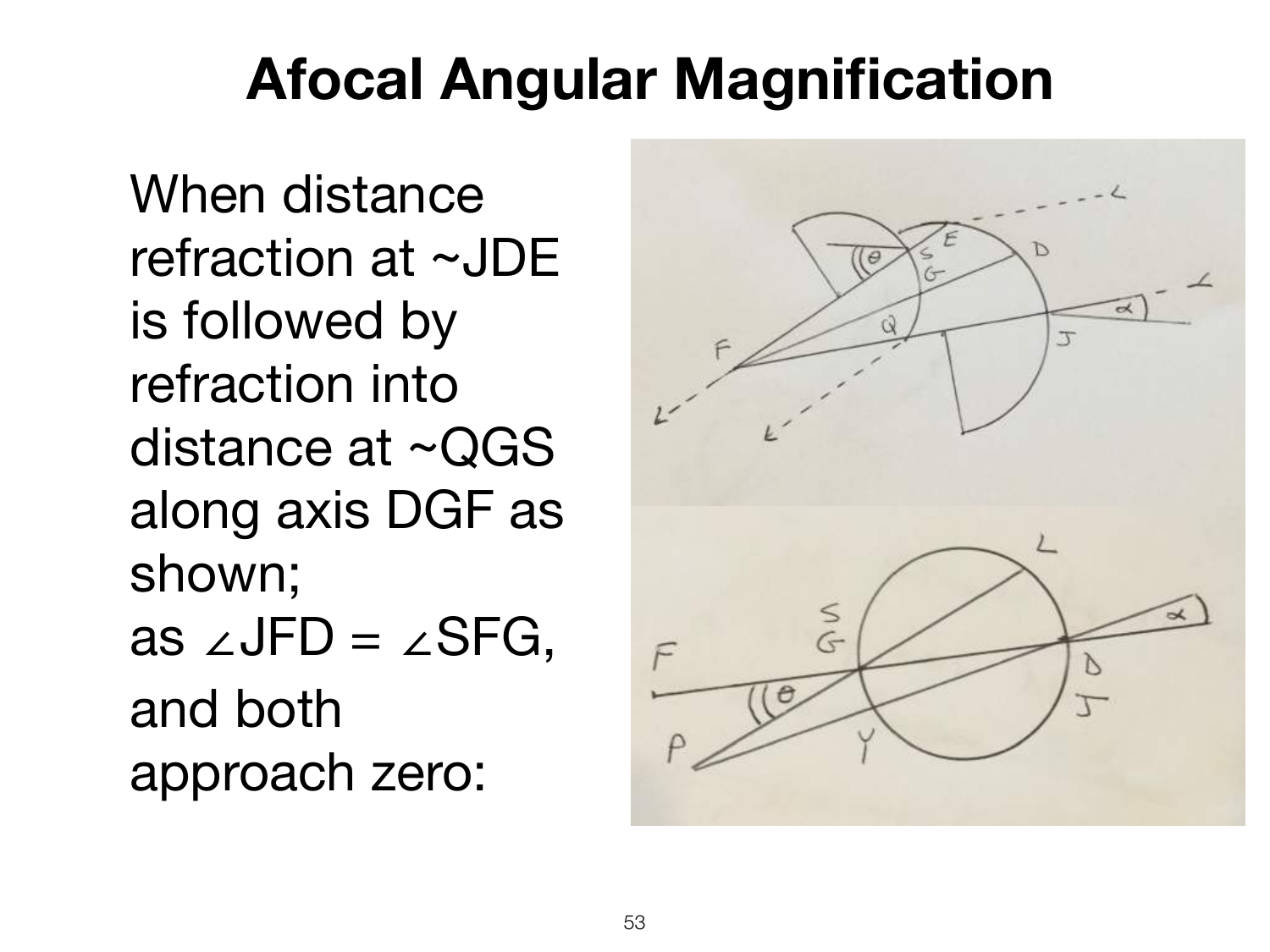### **Afocal Angular Minification**

Or when distance refraction at ~JDE is followed by refraction into distance at ~QGS along axis FDG, as shown; as ∠JFD =  $\angle$ SFG, and both approach zero:

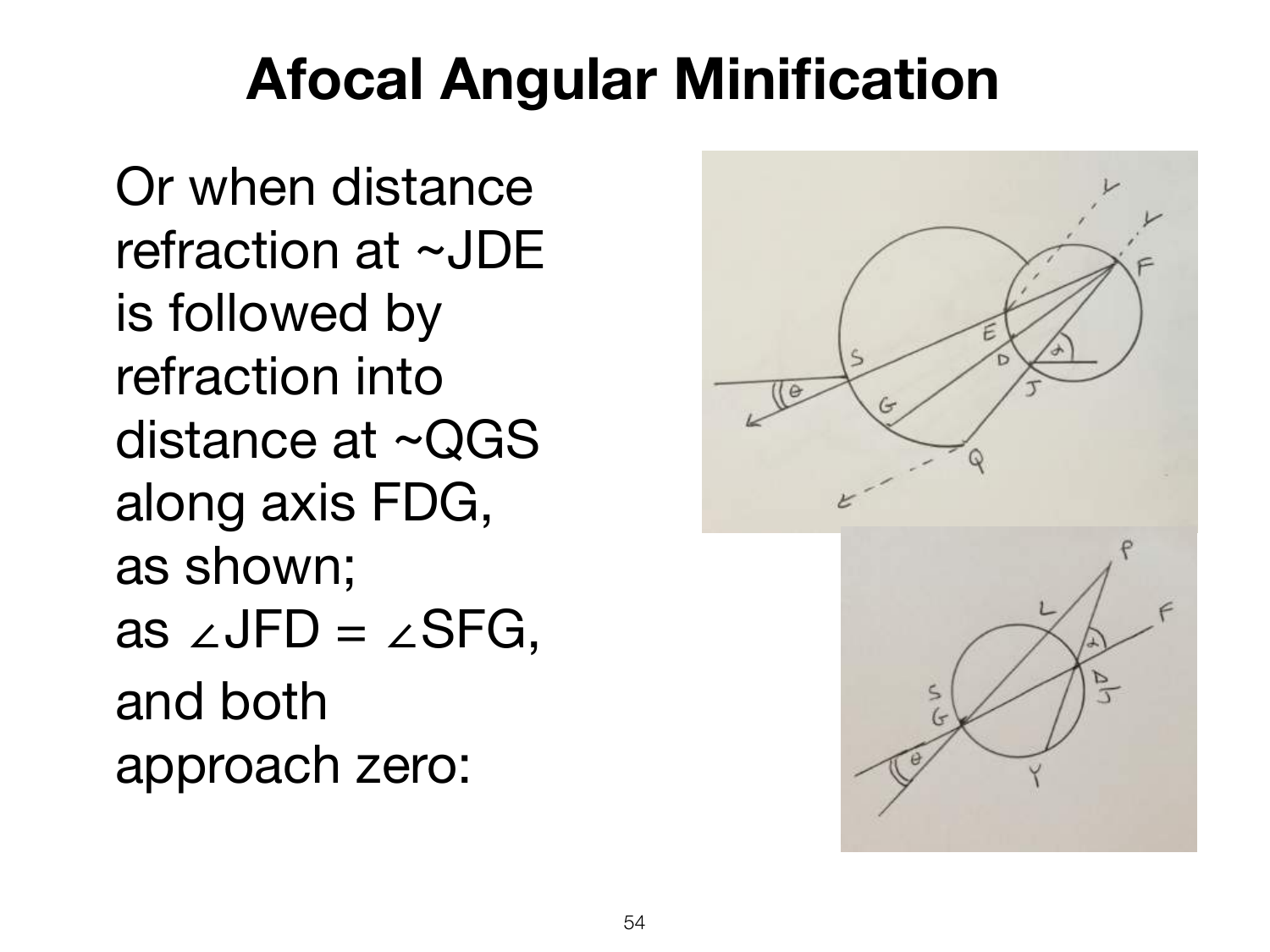### $\theta/\alpha \Rightarrow$  (~LD/GD)/(~YG/GD) as P  $\Rightarrow$  F  $\theta/\alpha \Rightarrow$  (FD/FG) as  $P \Rightarrow F$ so that **afocal** *axial* **angular magnification/minification** equals:

FD/FG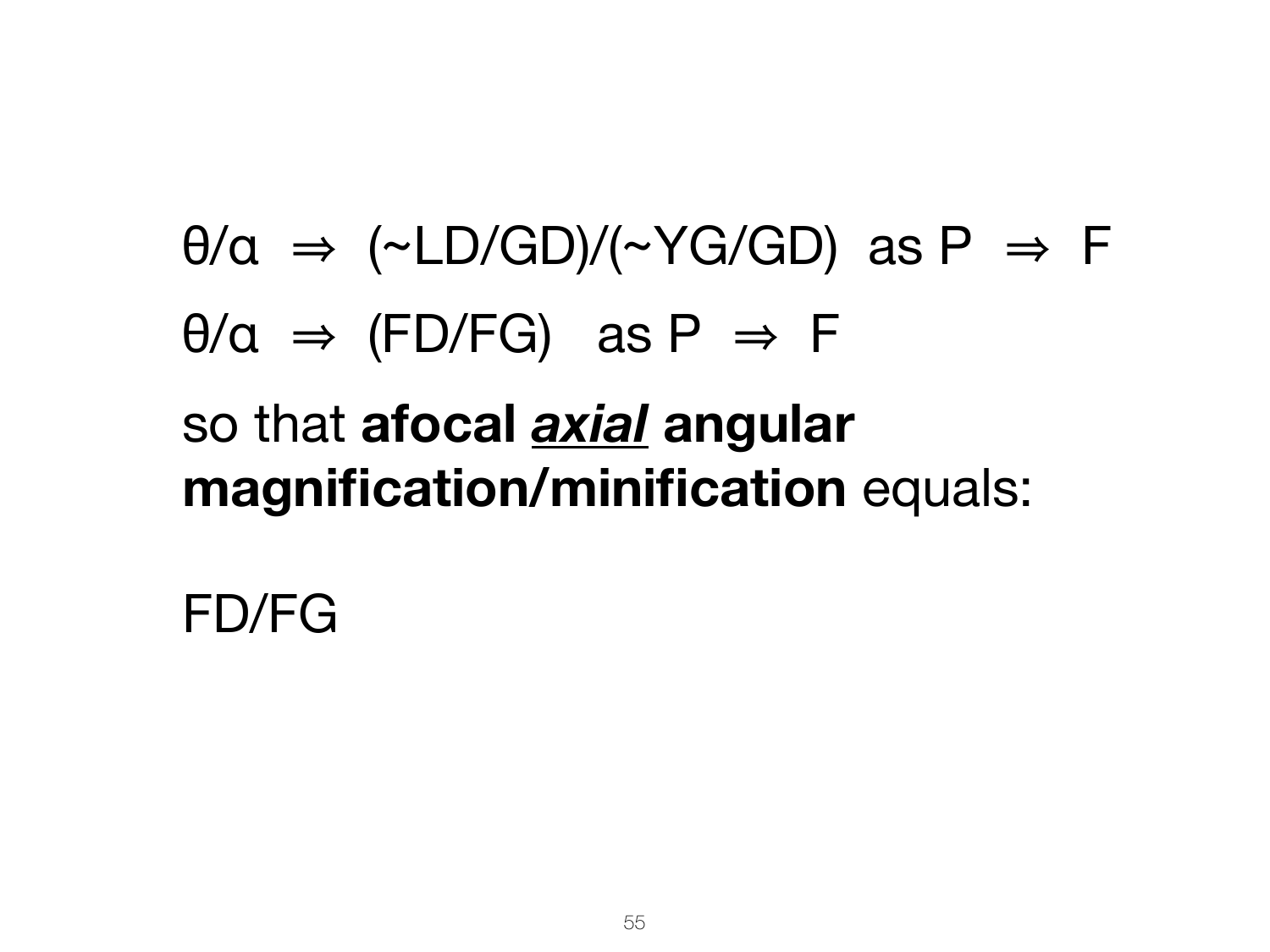# 6). retinal image size magnification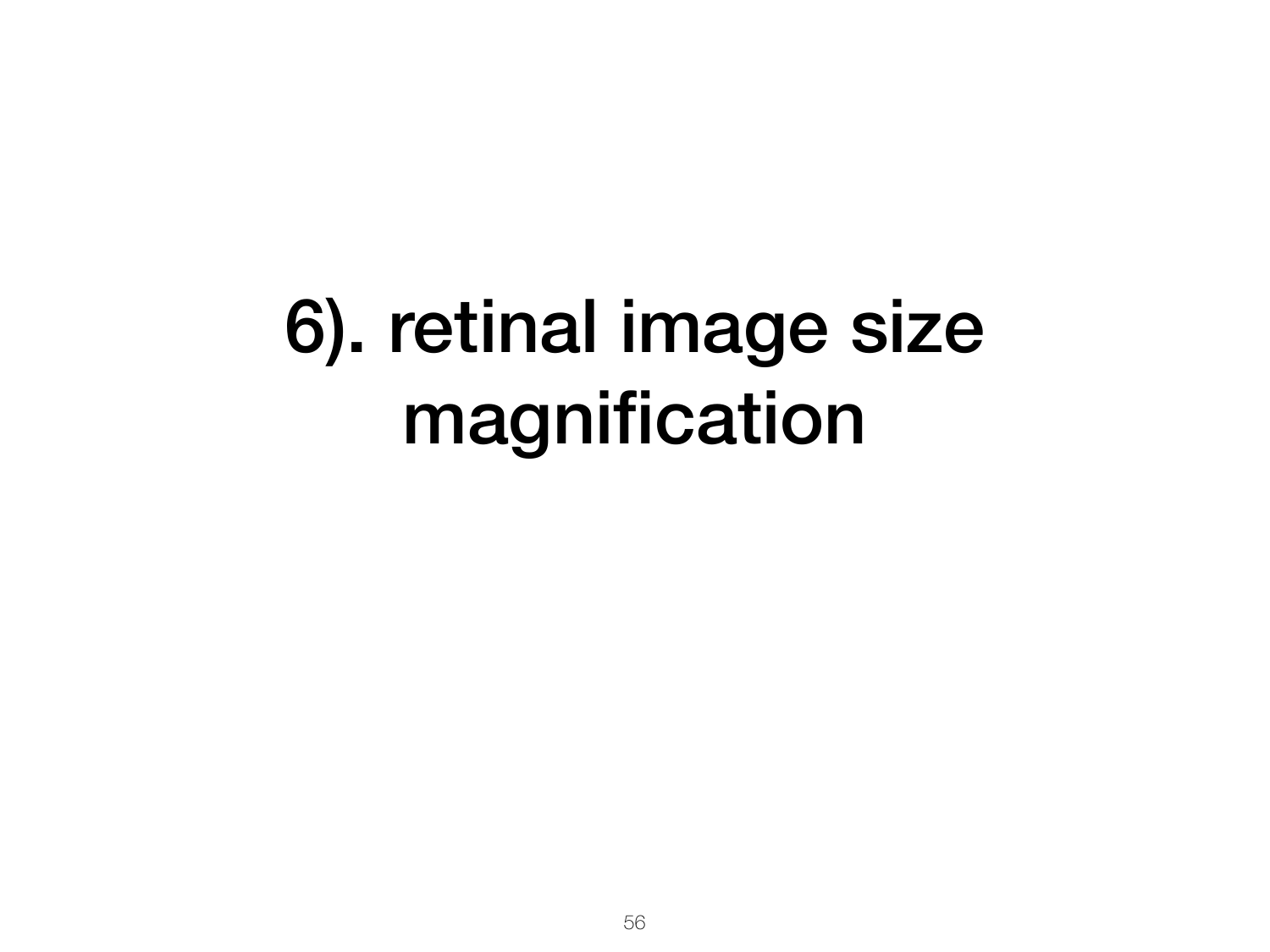The top diagram illustrates a standard single-surfaced eye with a distant object A, and resulting retinal image size  $H<sub>o</sub>Z<sub>o</sub>$ .

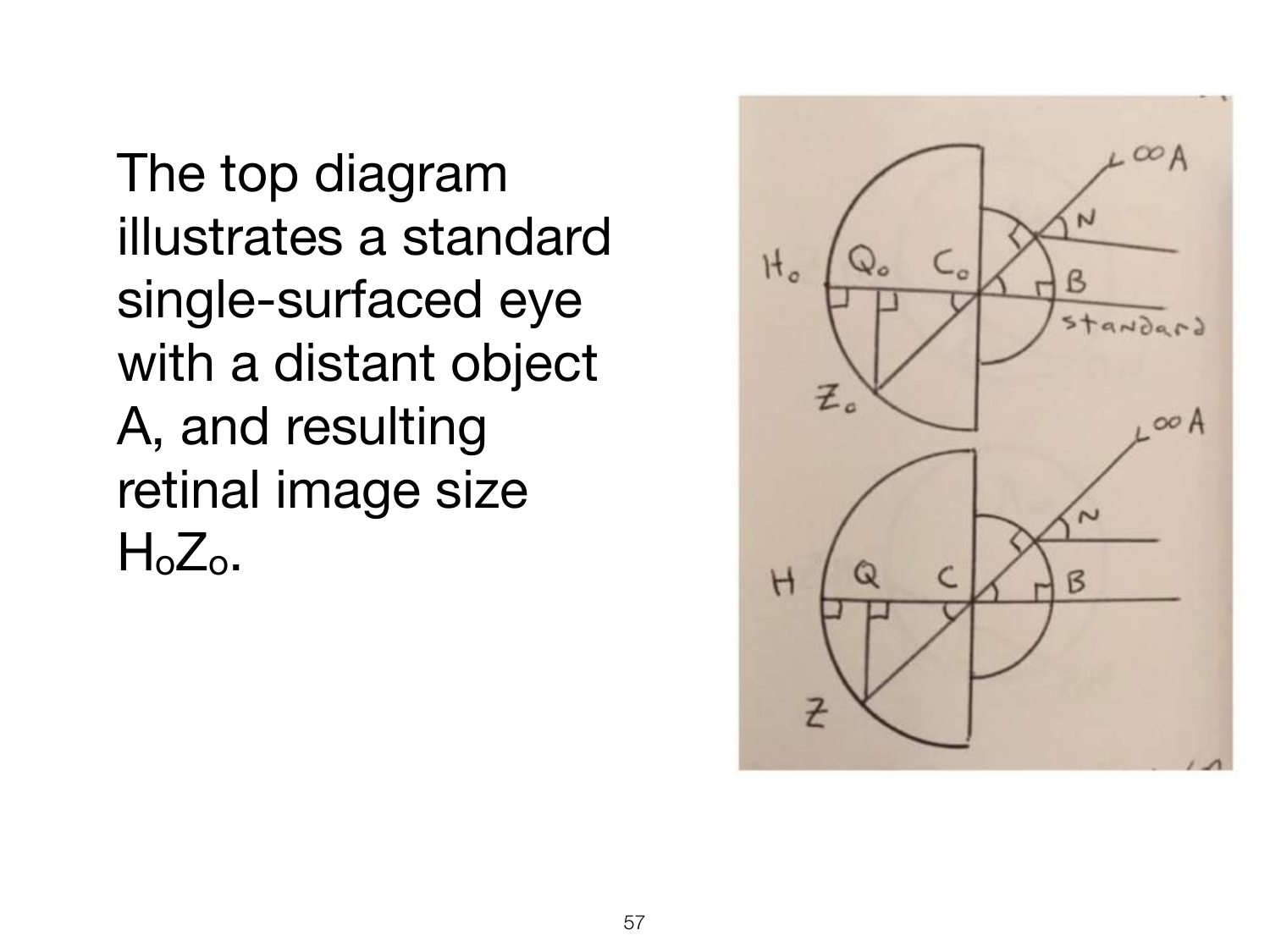The bottom diagram illustrates any singlesurfaced eye with a distant object A, and resulting retinal image size HZ.

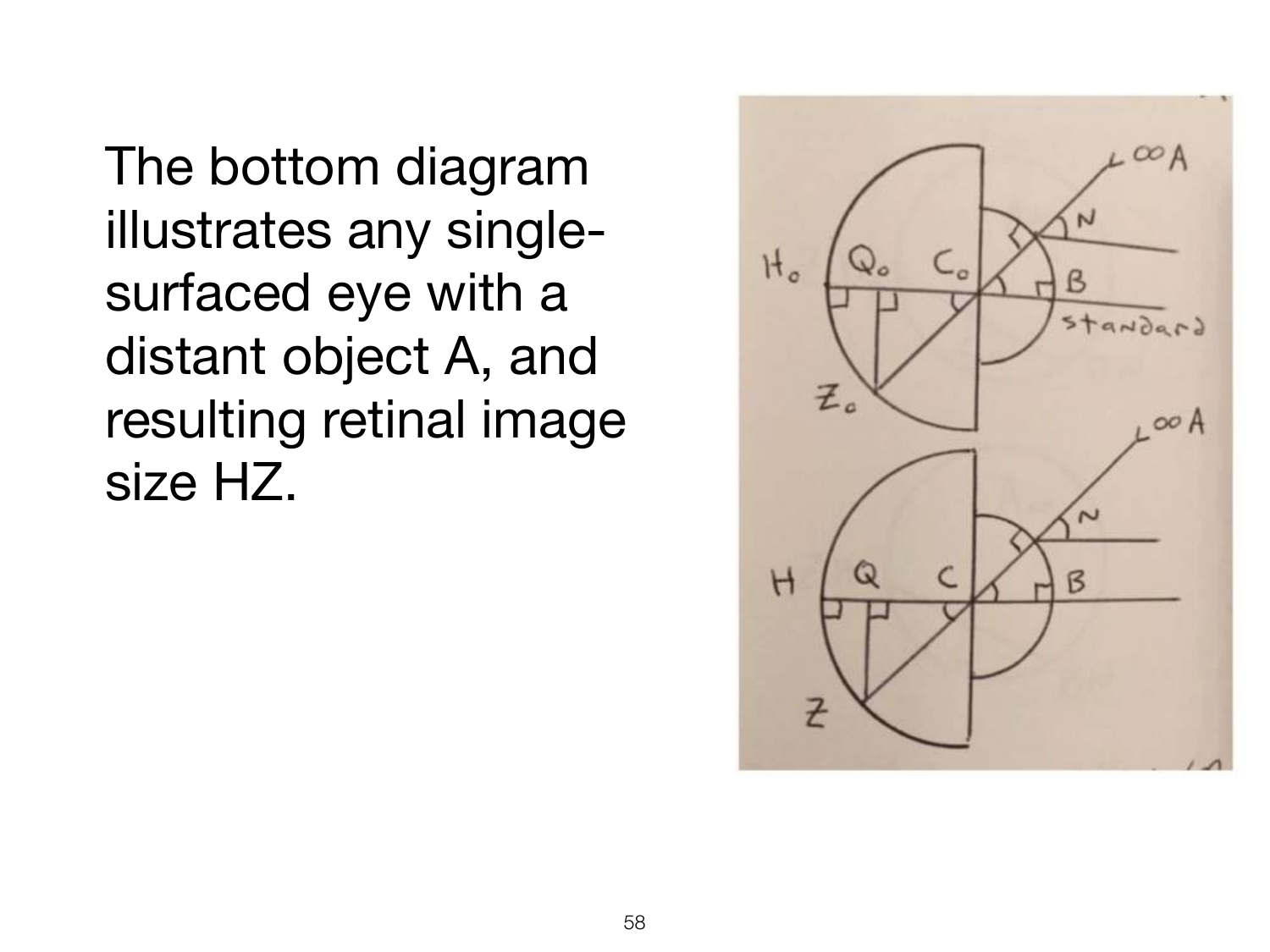As  $N \Rightarrow B$ , the retinal image size

magnification, ZH/Z<sub>o</sub>H<sub>o</sub>, (relative to an arbitrary standard which factors out with subsequent comparisons), then approaches its *axial* value:

 $ZQ/Z_0Q_0 = ZC/Z_0C_0 = HC/H_0C_0$ 

 $=$  (BH/ $R$ )/(BH<sub>o</sub>/ $R$ ) = BH/BH<sub>o</sub>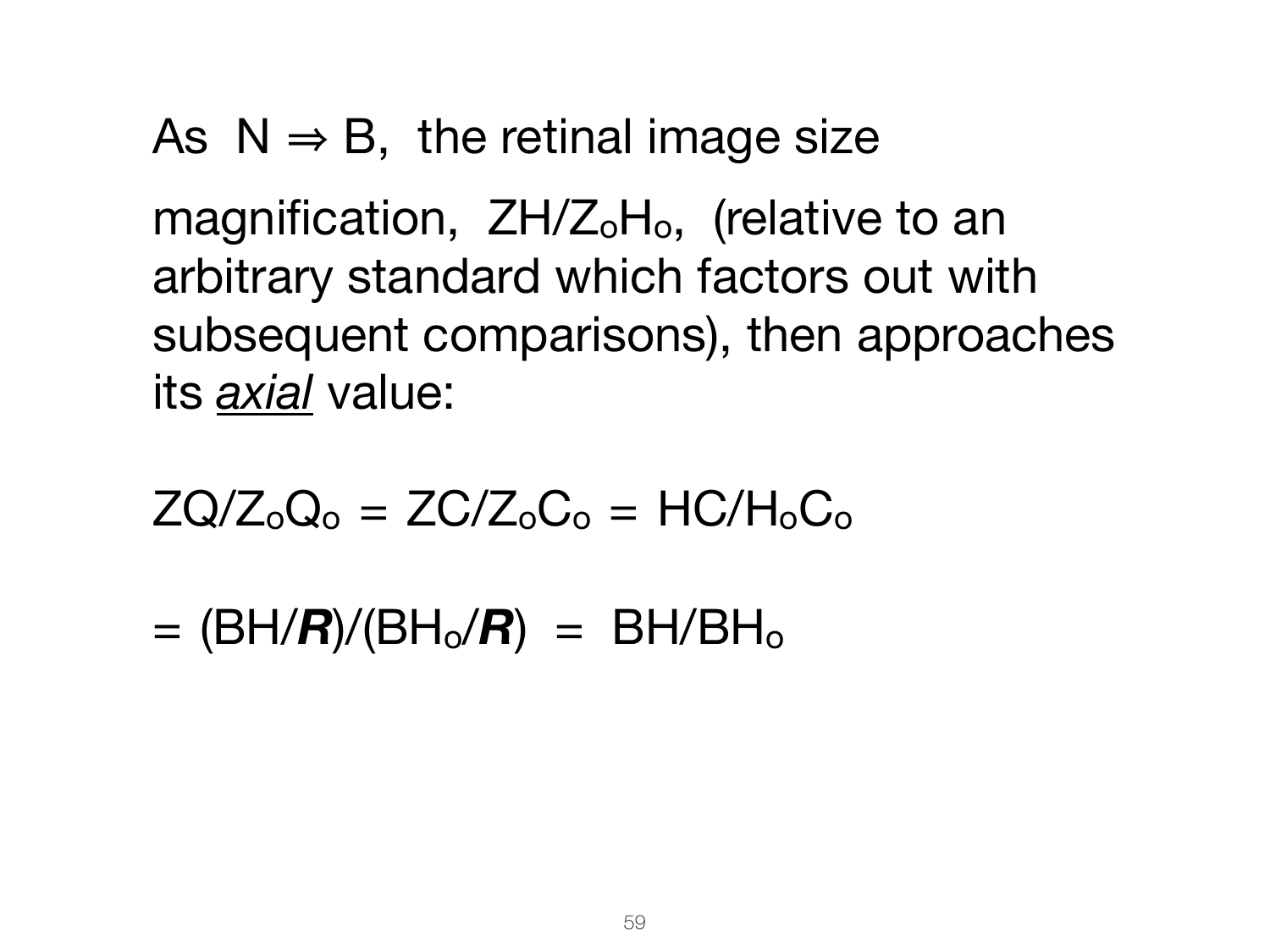## 7). axial magnification of distance correction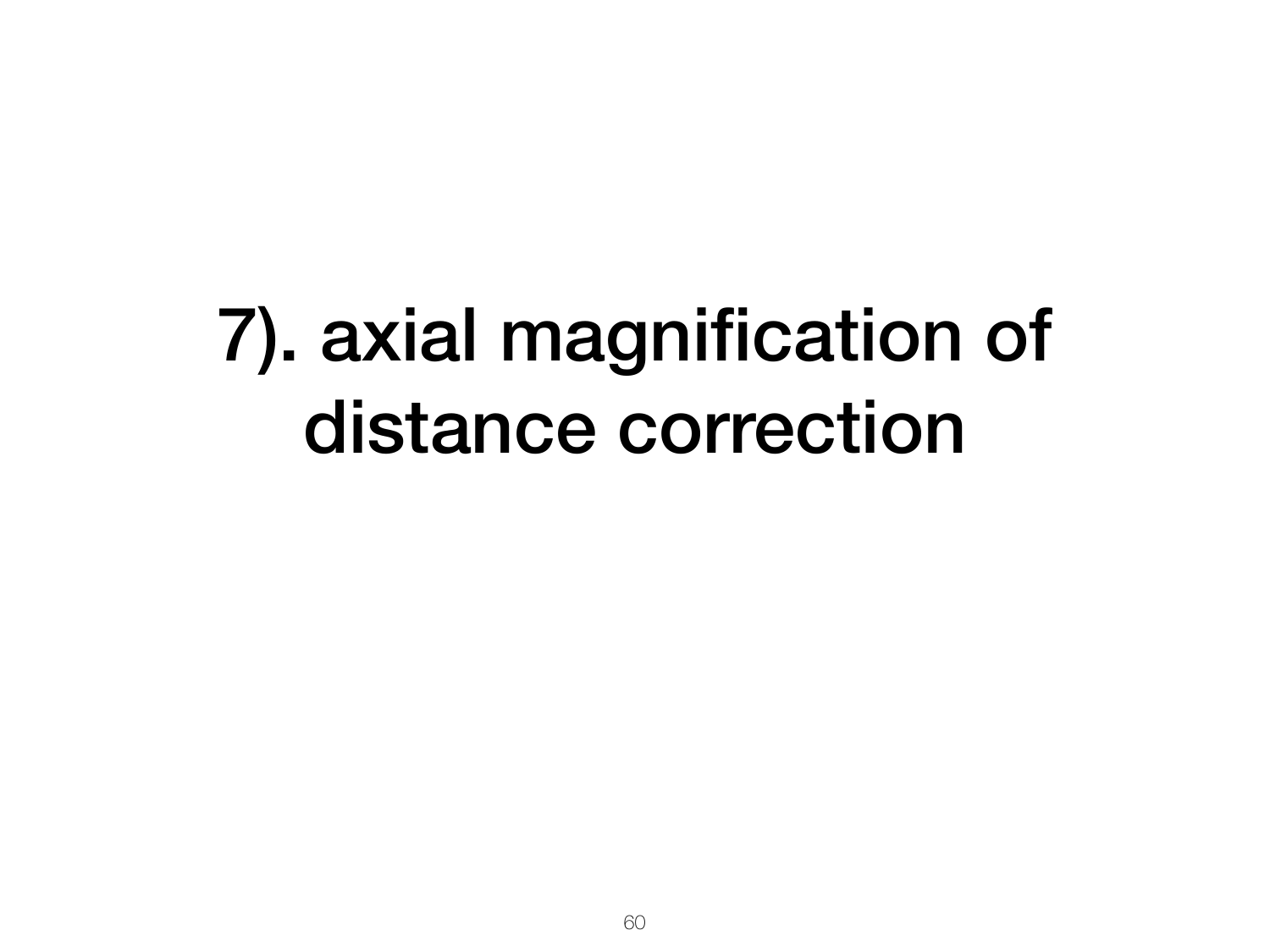Once again representing the optic axis BCZ as a circle of infinite radius, the distant object A is focused by the curve of radius BC towards the axial object Z, (which lies at the retina H when there is no distance refractive error).

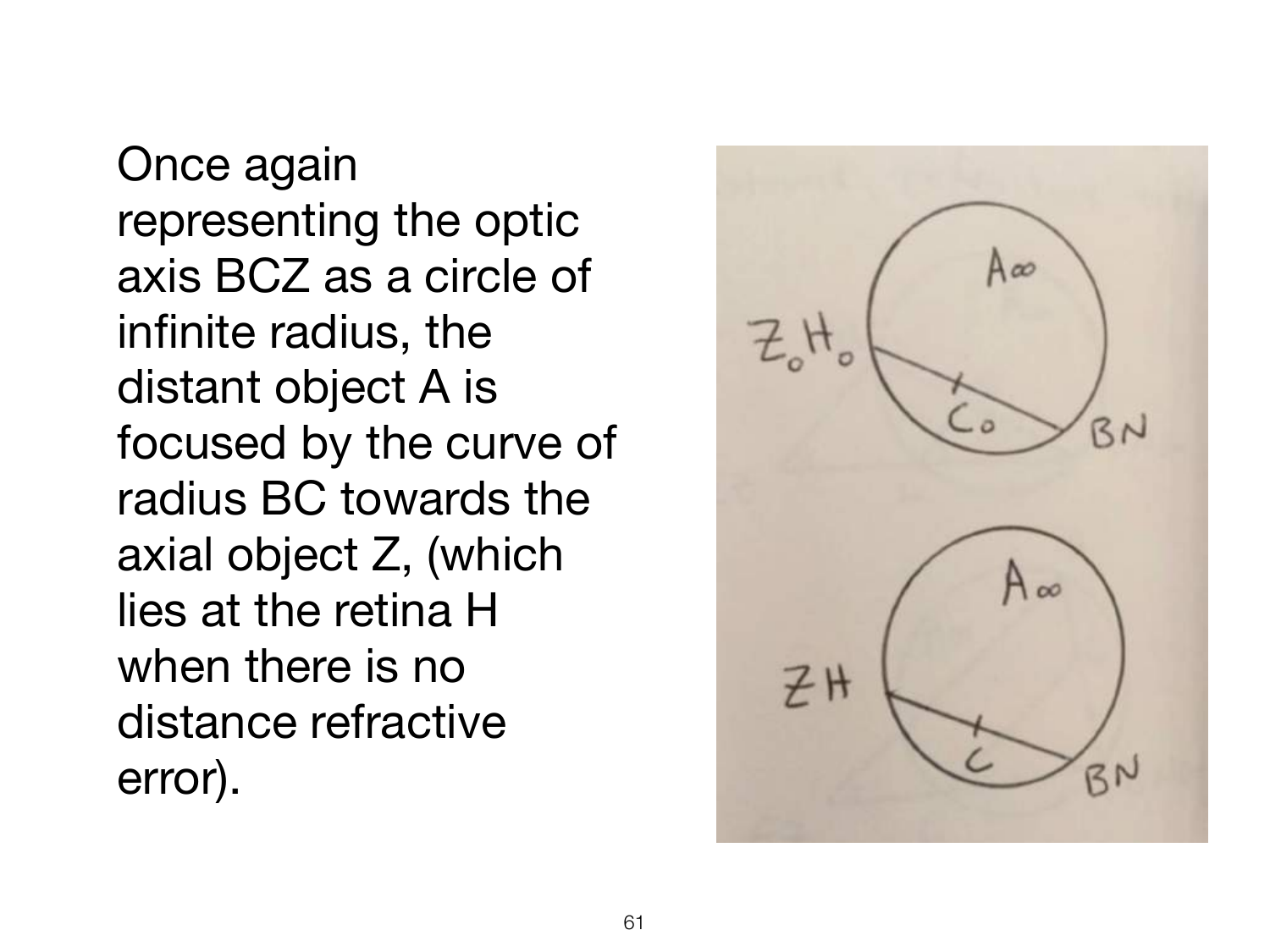additional refraction at G (at B) will create distance refractive error and a combined single refractive surface of radius BL.

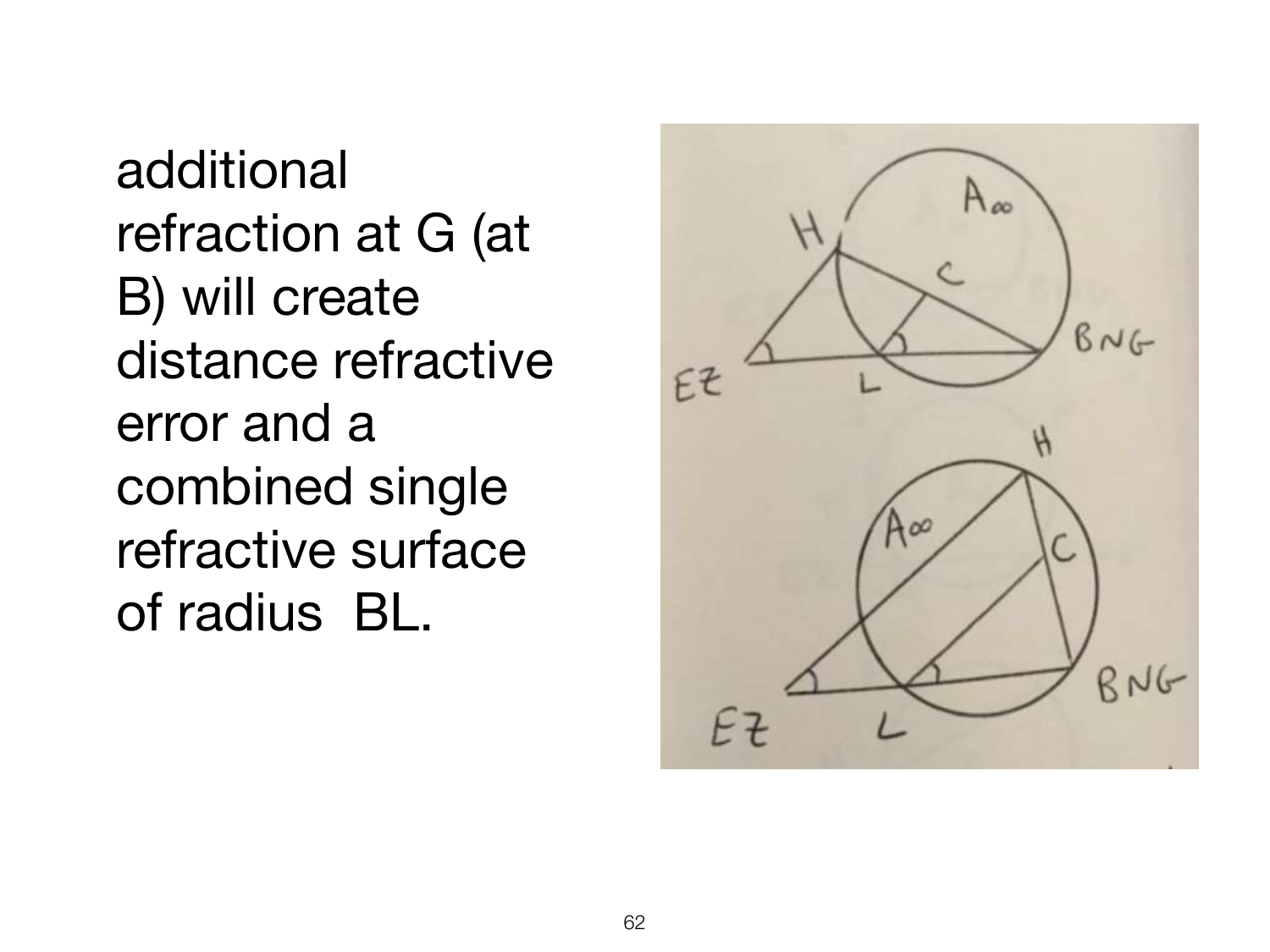A distance correction must focus the distant object A towards the focal point F of the refractive error G, so that JF || BE, in order to move Z back to H.

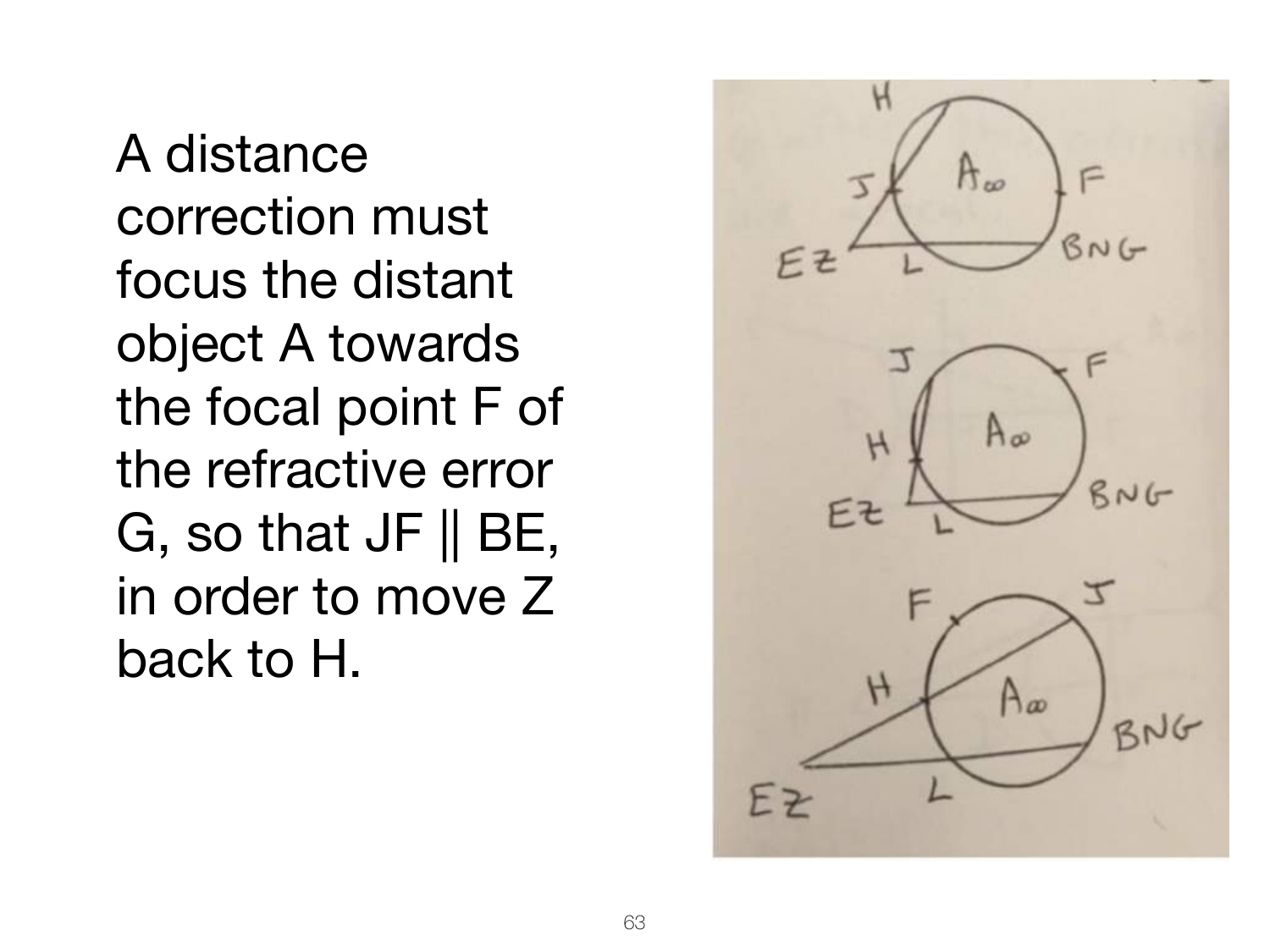### The distance correction at D:

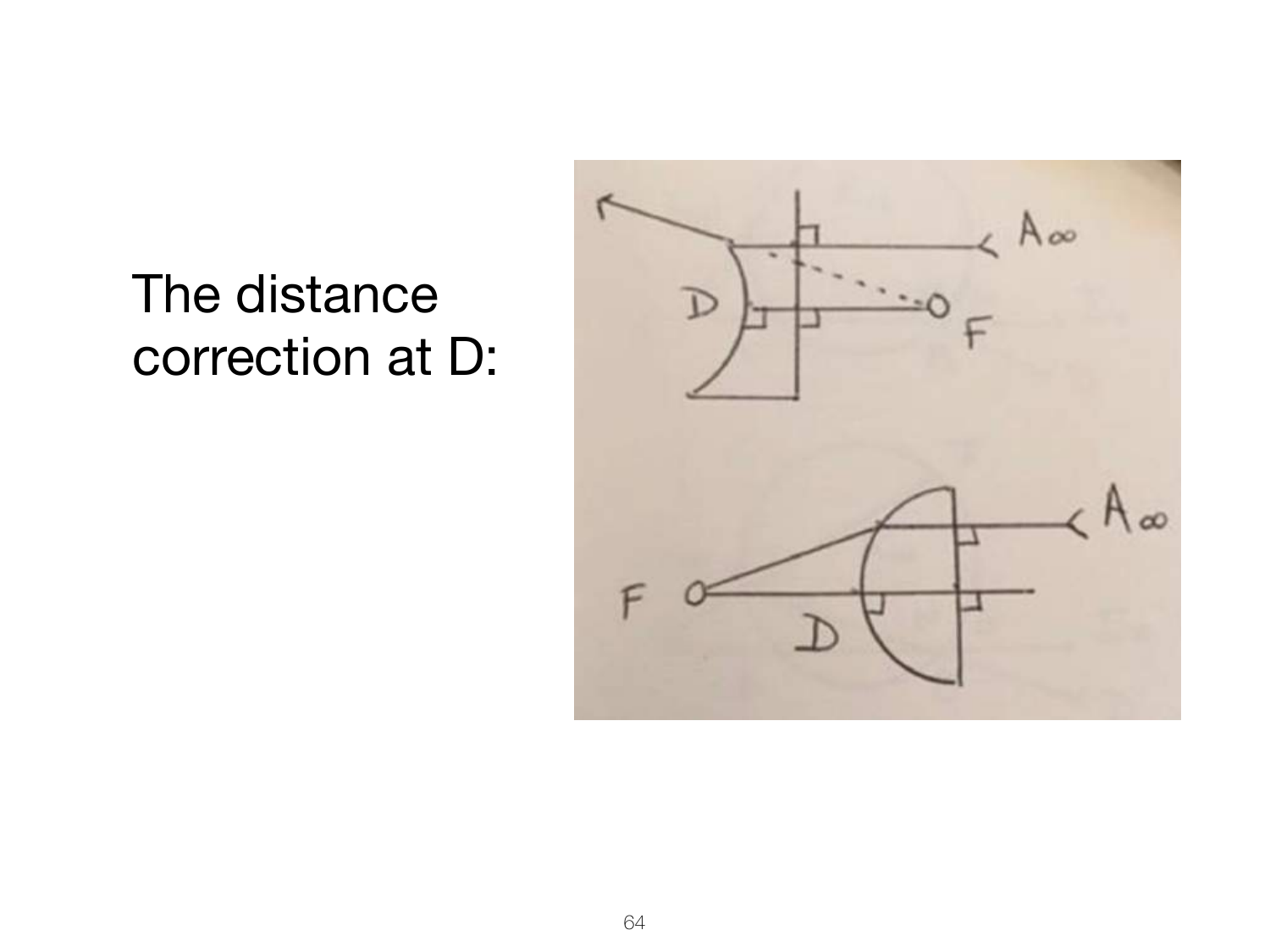Since the distance correction at D moves Z to H, rays leaving G after this correction must be afocal, resulting in afocal axial angular magnification equaling:

#### $FD/FG (= FD/FB)$

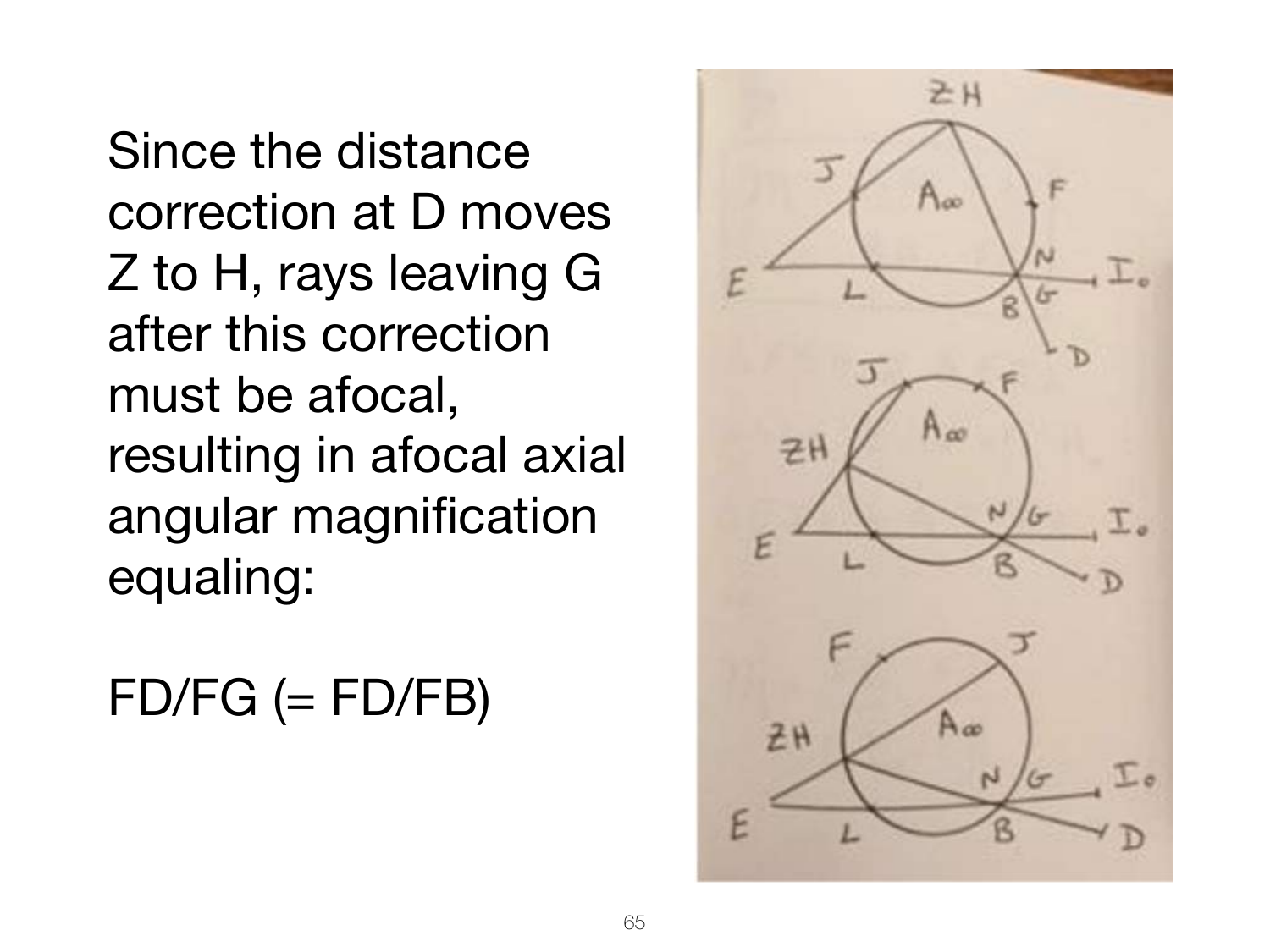The (total) axial magnification of distance correction equals:

 $M = (BH/BH<sub>o</sub>)(FD/FB)$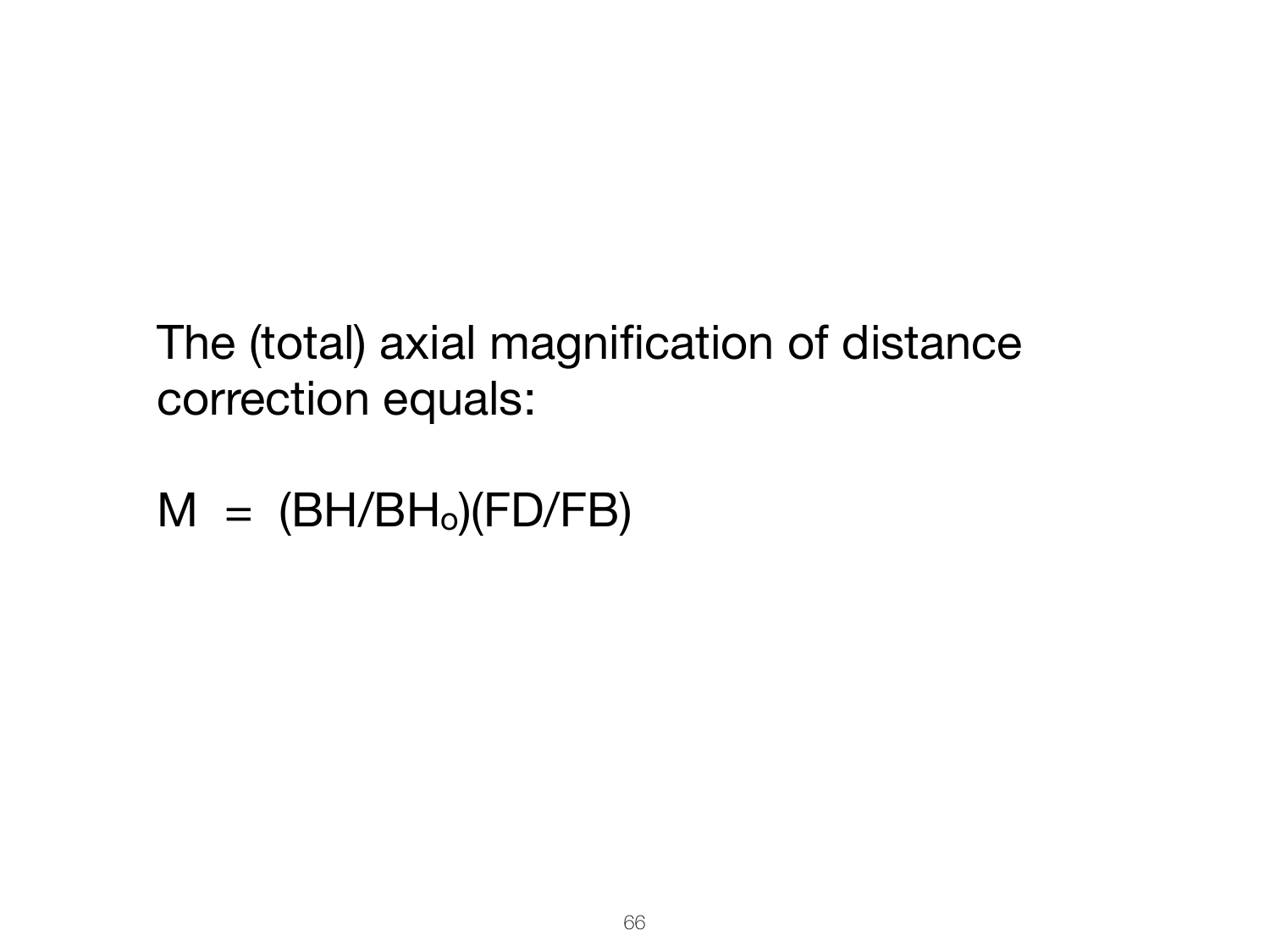#### $\triangle$ EBH  $\cong$   $\triangle$ EJL

If  $E$  is at  $H_0$ , the distance refractive error is completely due to an axial length that is not standard.

If  $\Delta$ EJL  $\cong$   $\Delta I_0$ FB, then:

 $M = (FB/FI<sub>o</sub>)(FD/FB) = FD/FI<sub>o</sub>$ 

There is then no (total) axial magnification of distance correction if the correction D lies at Io, the front focal point of the standard eye.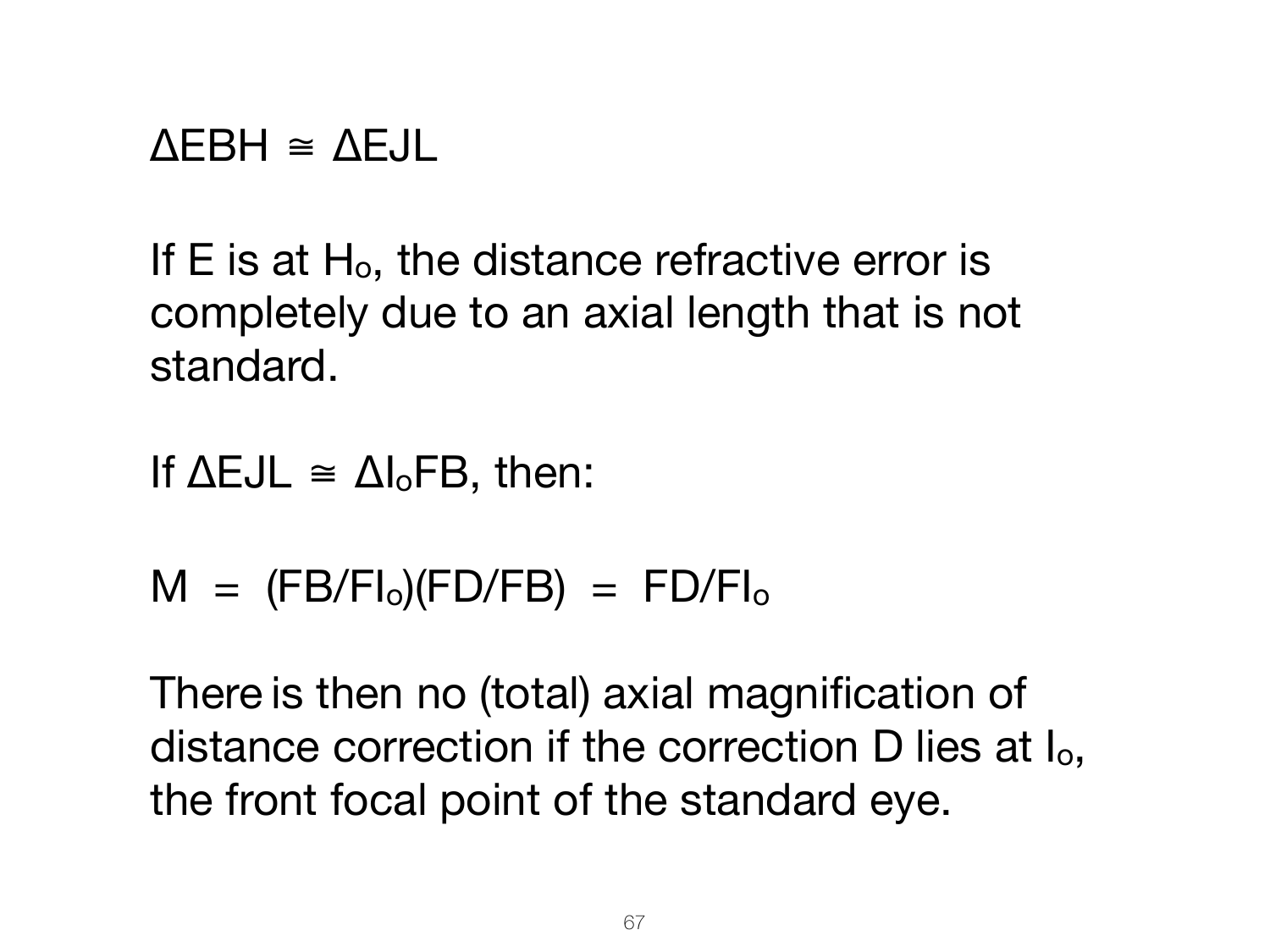# 8). axial magnification of near correction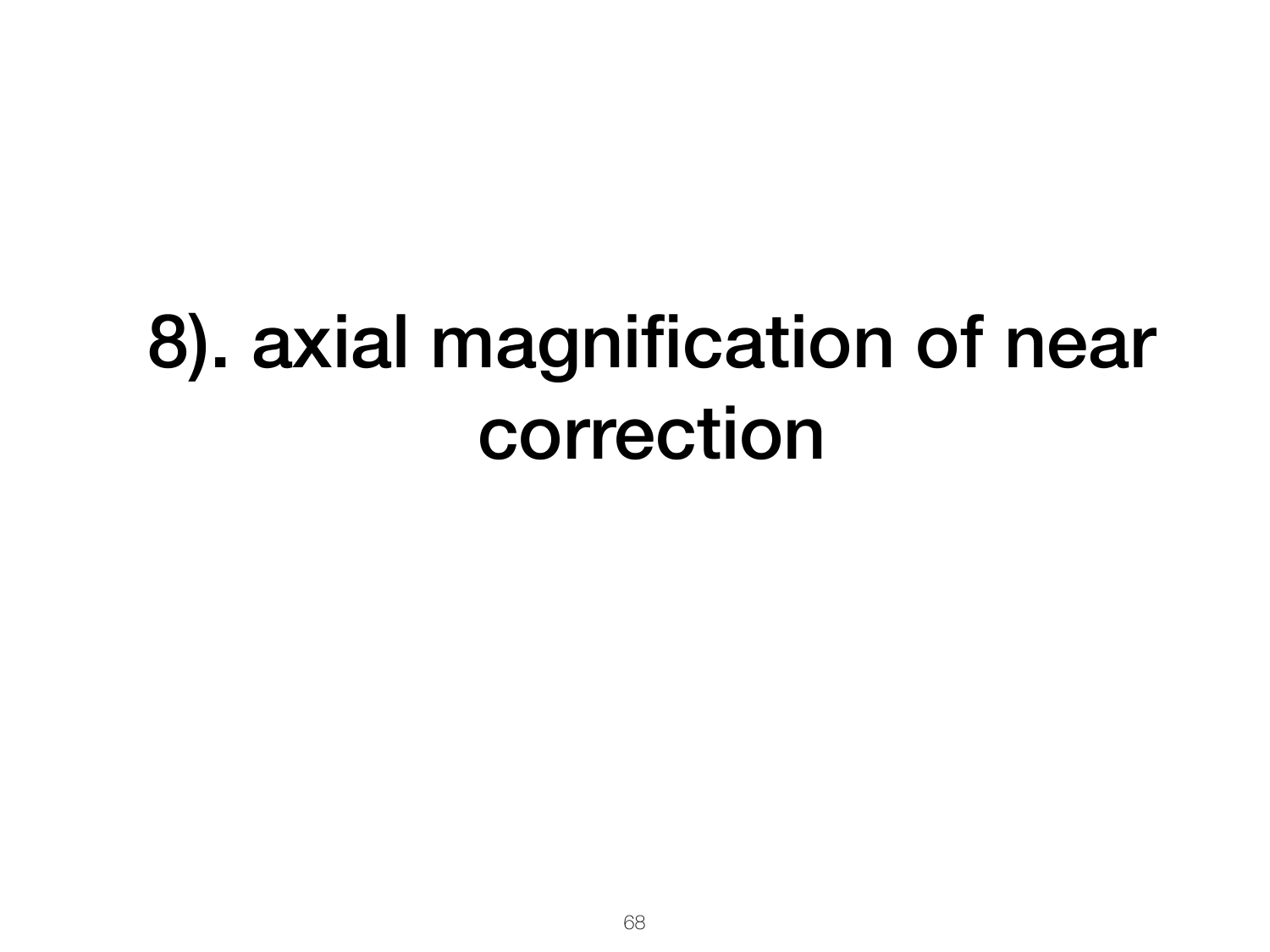There is no afocal axial angular magnification FD/FB when object A is at distance with an emetropic eye. (The refractive error at G, (at B), is zero; and the focal point F of that refractive error lies at infinity).

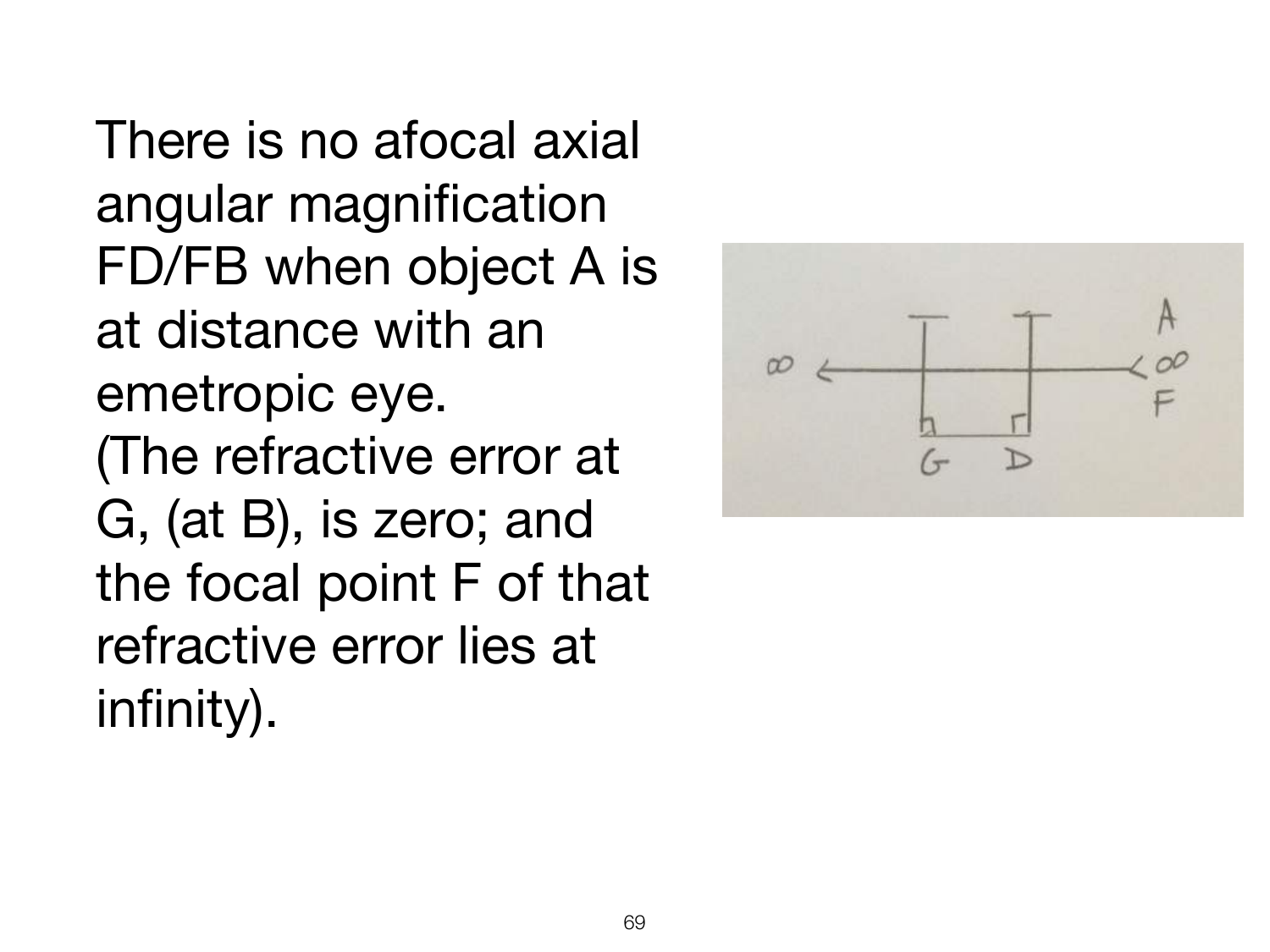There is also no afocal axial angular magnification when object A is at the front focal point of an uncorrected myopic eye. (The system is not afocal, and involves only one refracting element).

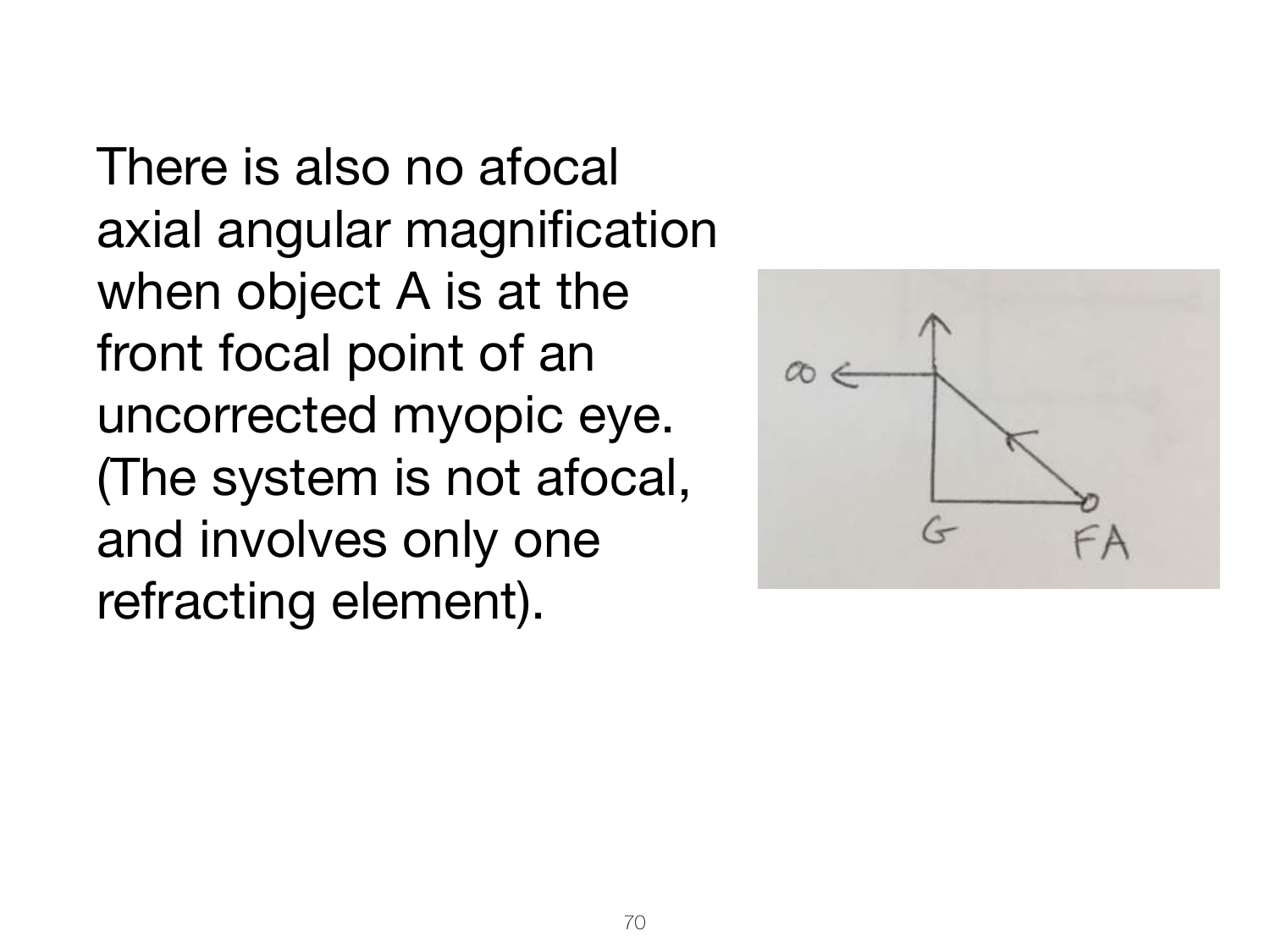As discussed, a distance myopic correction at D creates afocal axial angular minification:



### $FD/FG < 1$

and this is relative to either the myopic eye with object A at its front focal point F, or the emetropic eye with object A at distance.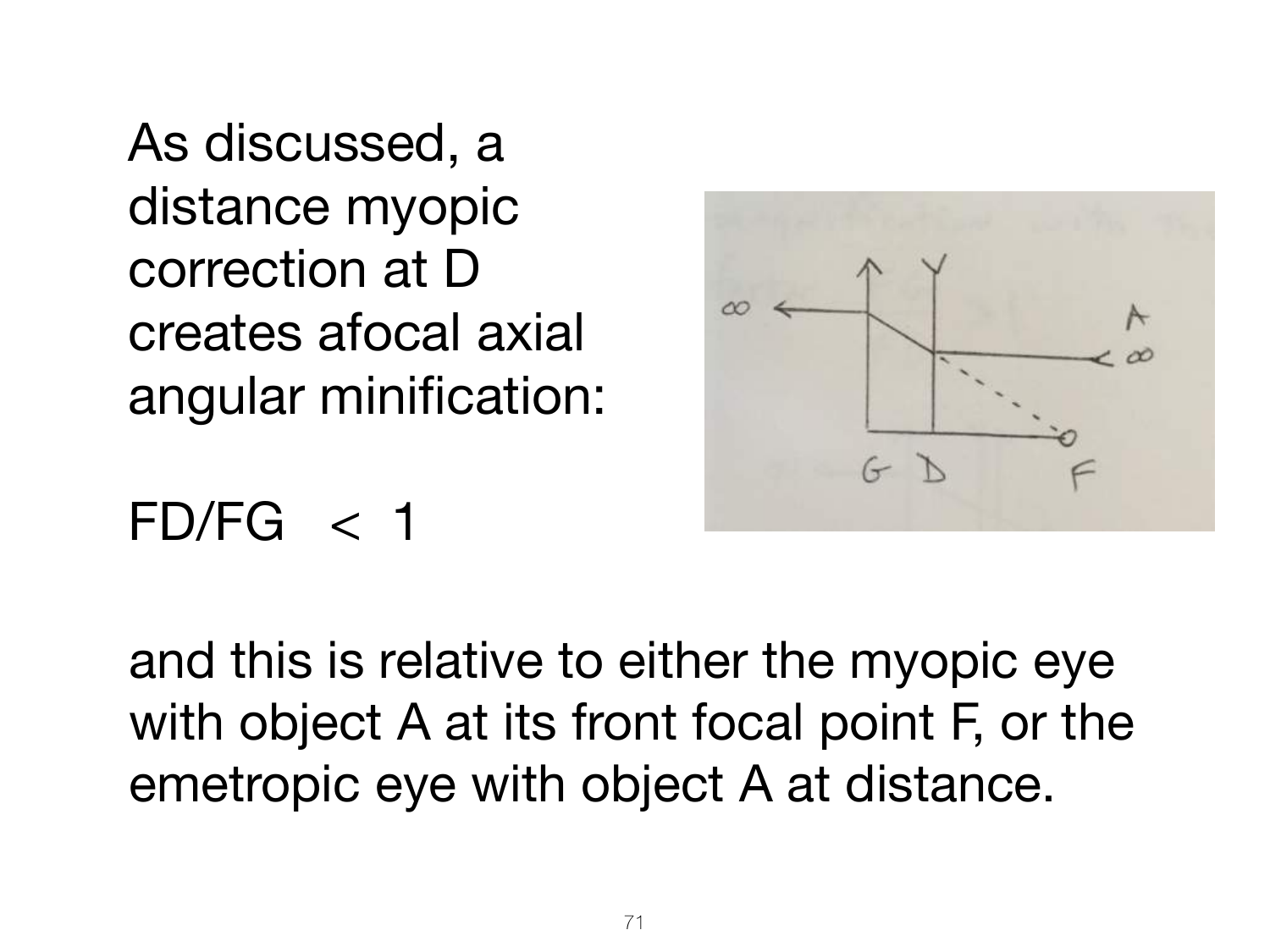Removing the myopic distance correction at D with a converging lens at D removes this afocal axial angular magnification with the factor:



#### $FG/FD > 1$

and this magnification of near correction is relative to the distance corrected myope.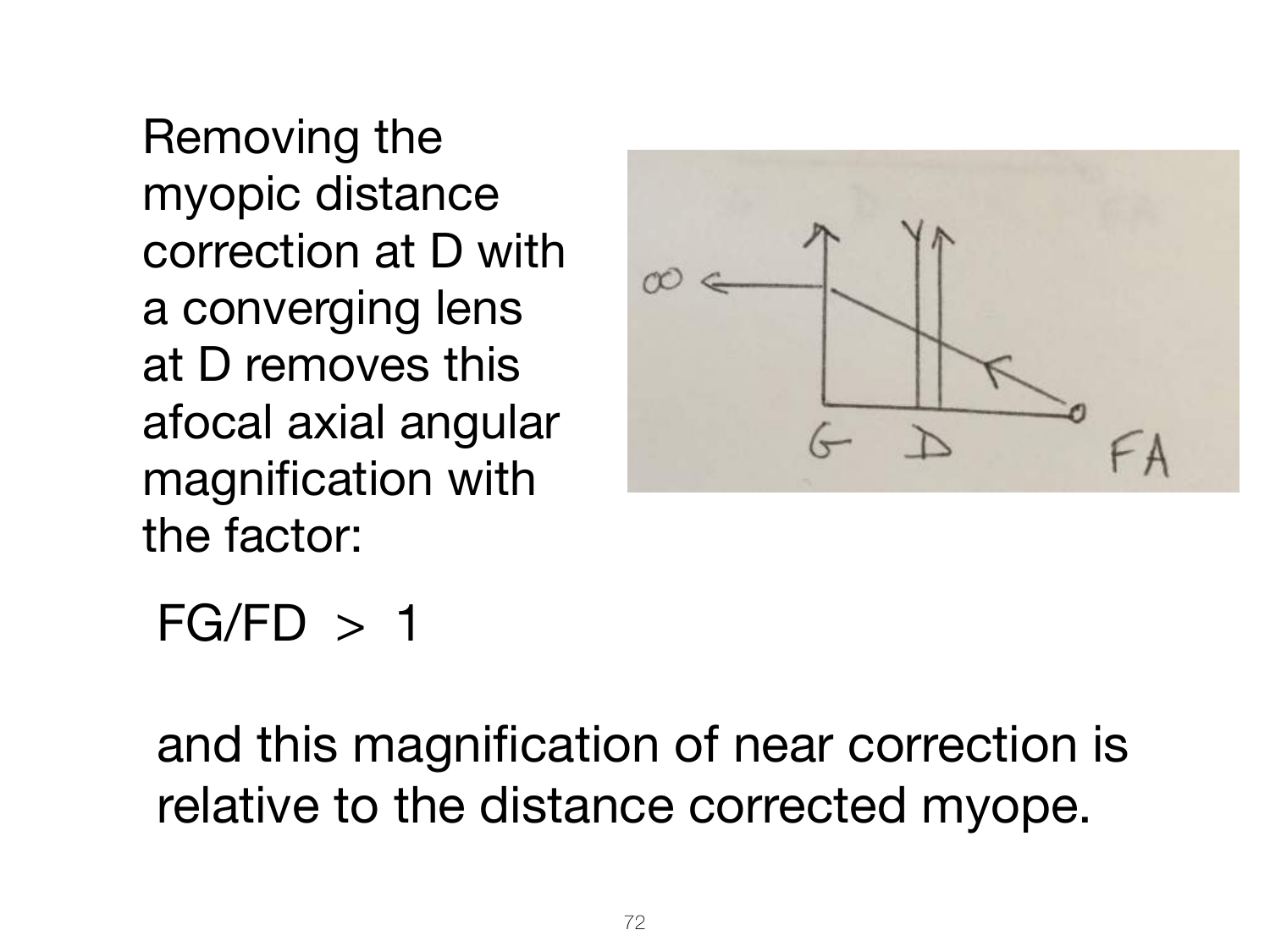If additional converging power is added to the converging lens so that the near focal point is in focus for an emetropic eye, which we then consider to be the reference eye, the magnification of near correction is still that which is removed with the factor:



### $FG/FD > 1$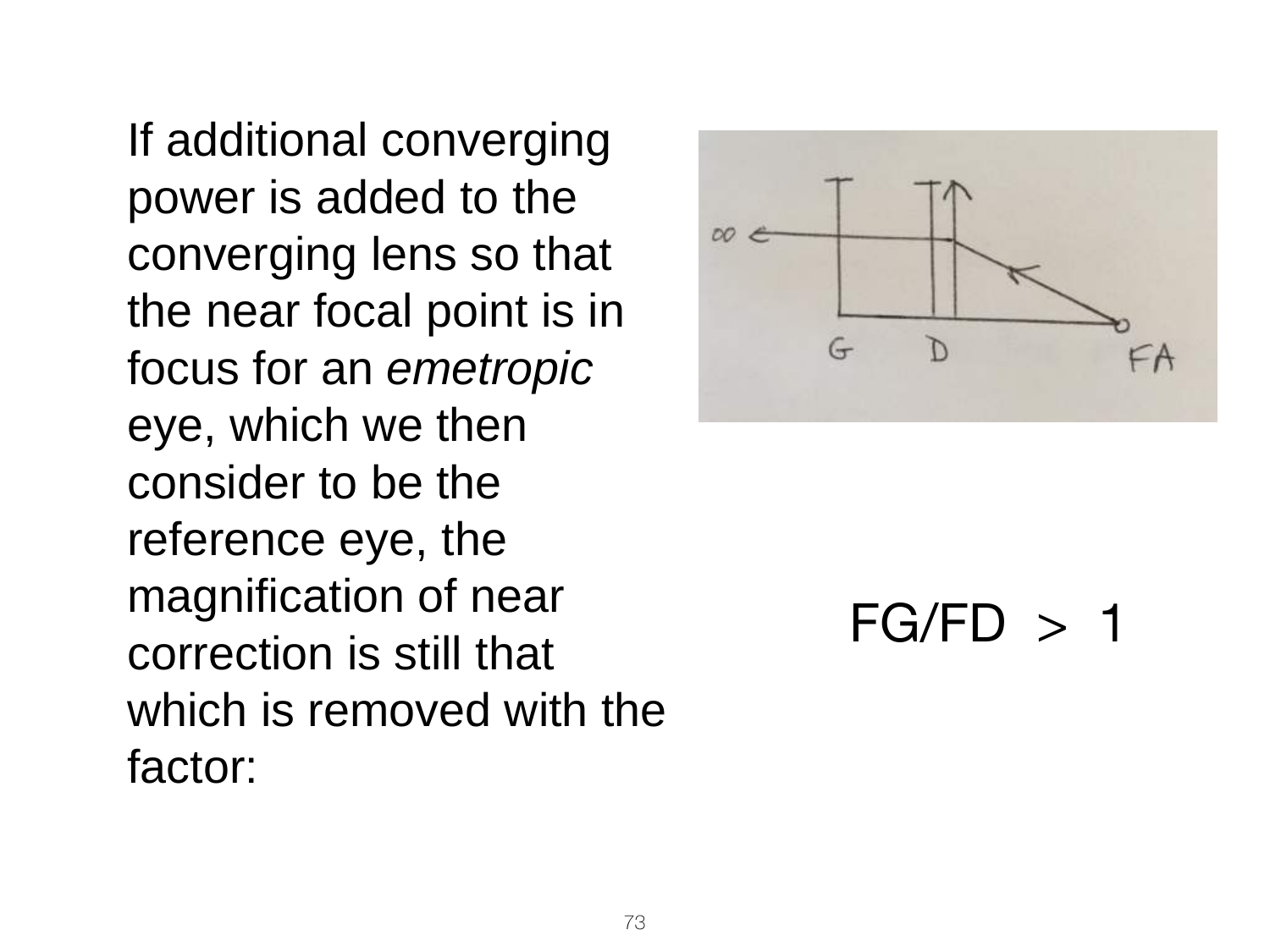# 9). object angular subtense magnification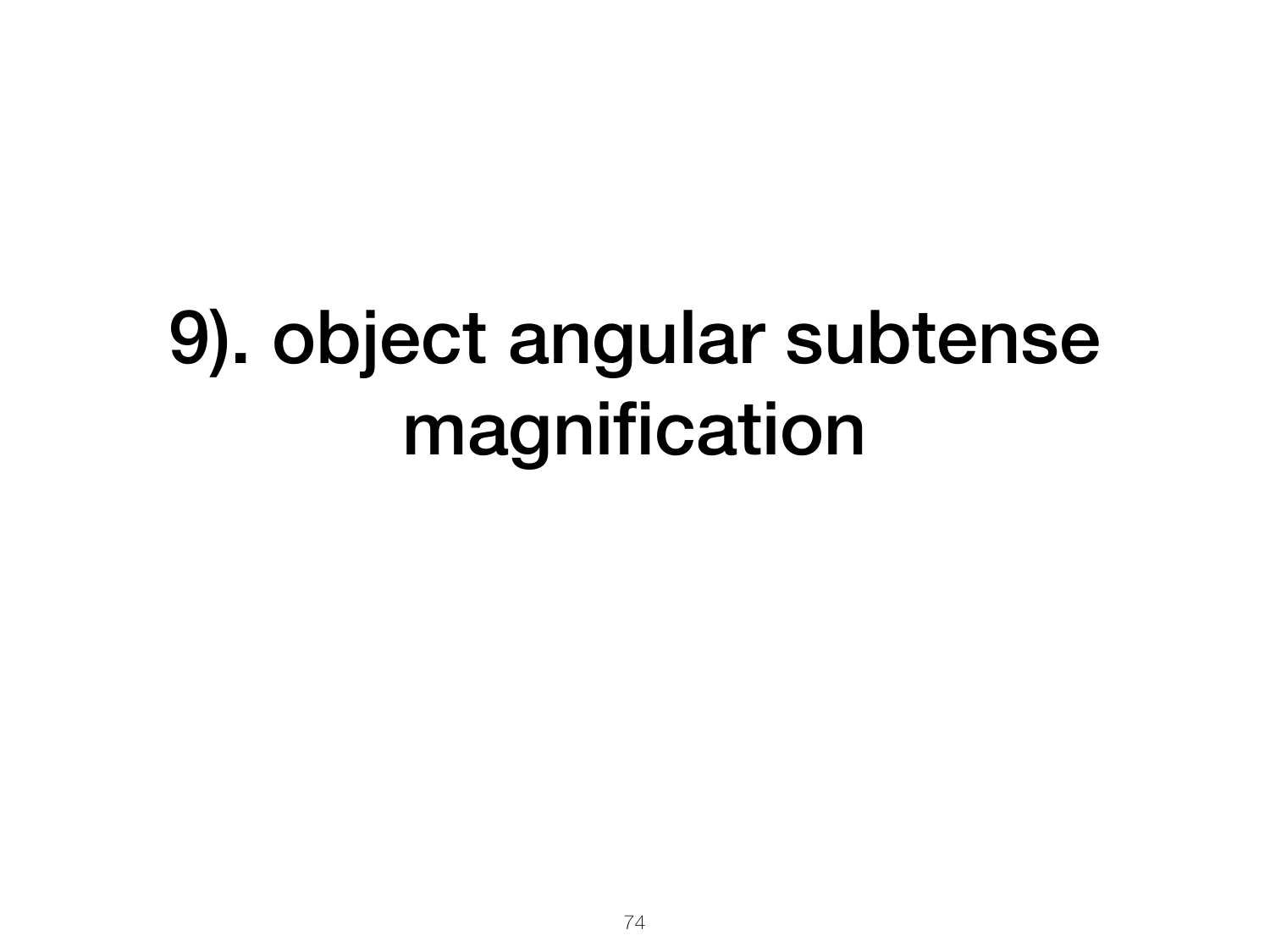When an object at a standard distance Fs is moved to F:

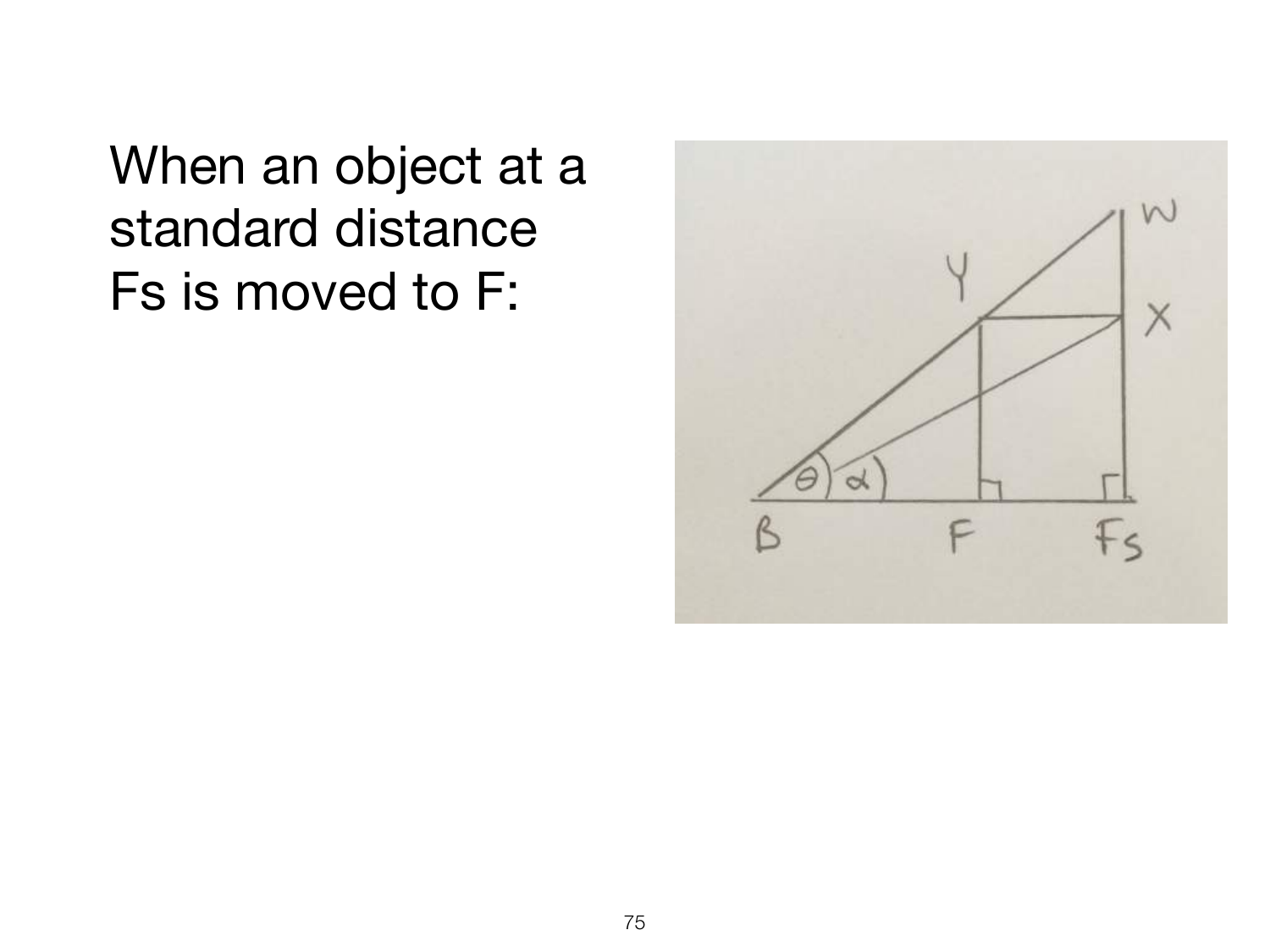The object angular subtense magnification equals:



### $\theta/\alpha$  = (~GFs/BFs)/(~EFs/BFs)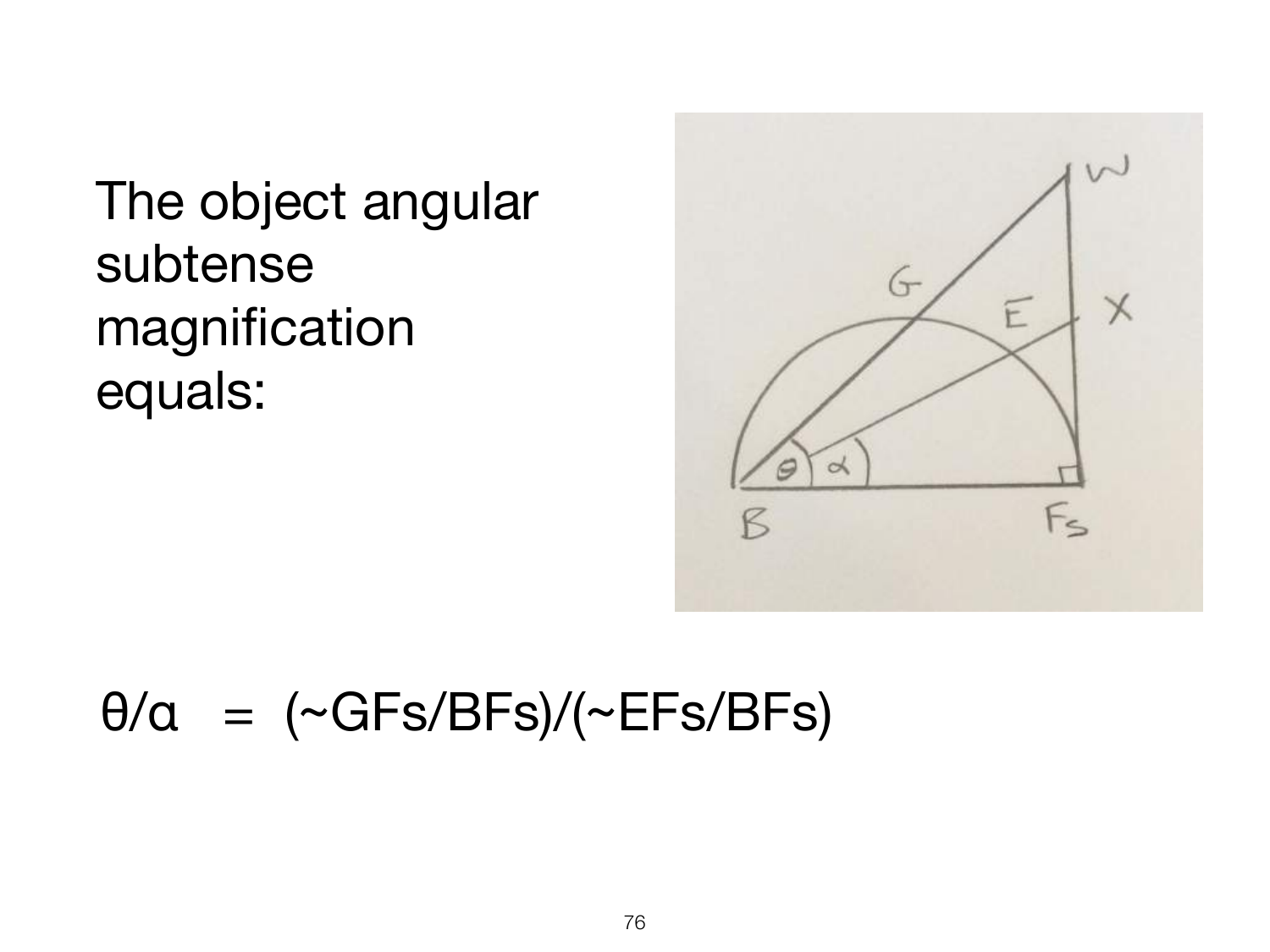as 
$$
XFs \Rightarrow 0
$$

the object angular subtense magnification approaches its axial value:

 $\theta/\alpha \Rightarrow WFs/XFs = WFs/YF = BFs/BF$ which equals the *axial* object angular subtense magnification.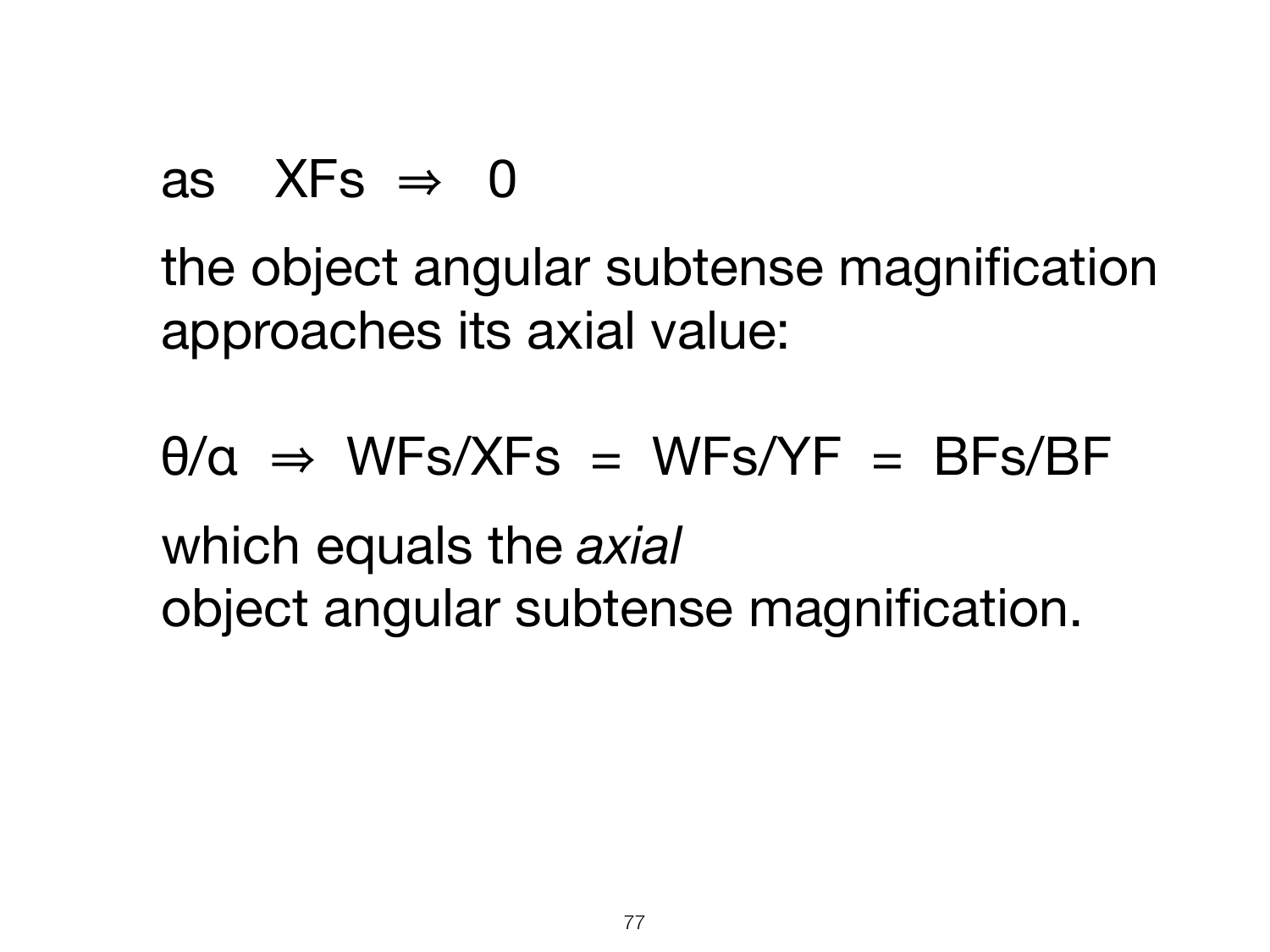The ratio describing axial object angular subtense magnification:

### BFs/BF

when multiplied by the ratio describing near magnification due to a single converging lens producing parallel light for an emmetropic eye:

#### FB/FD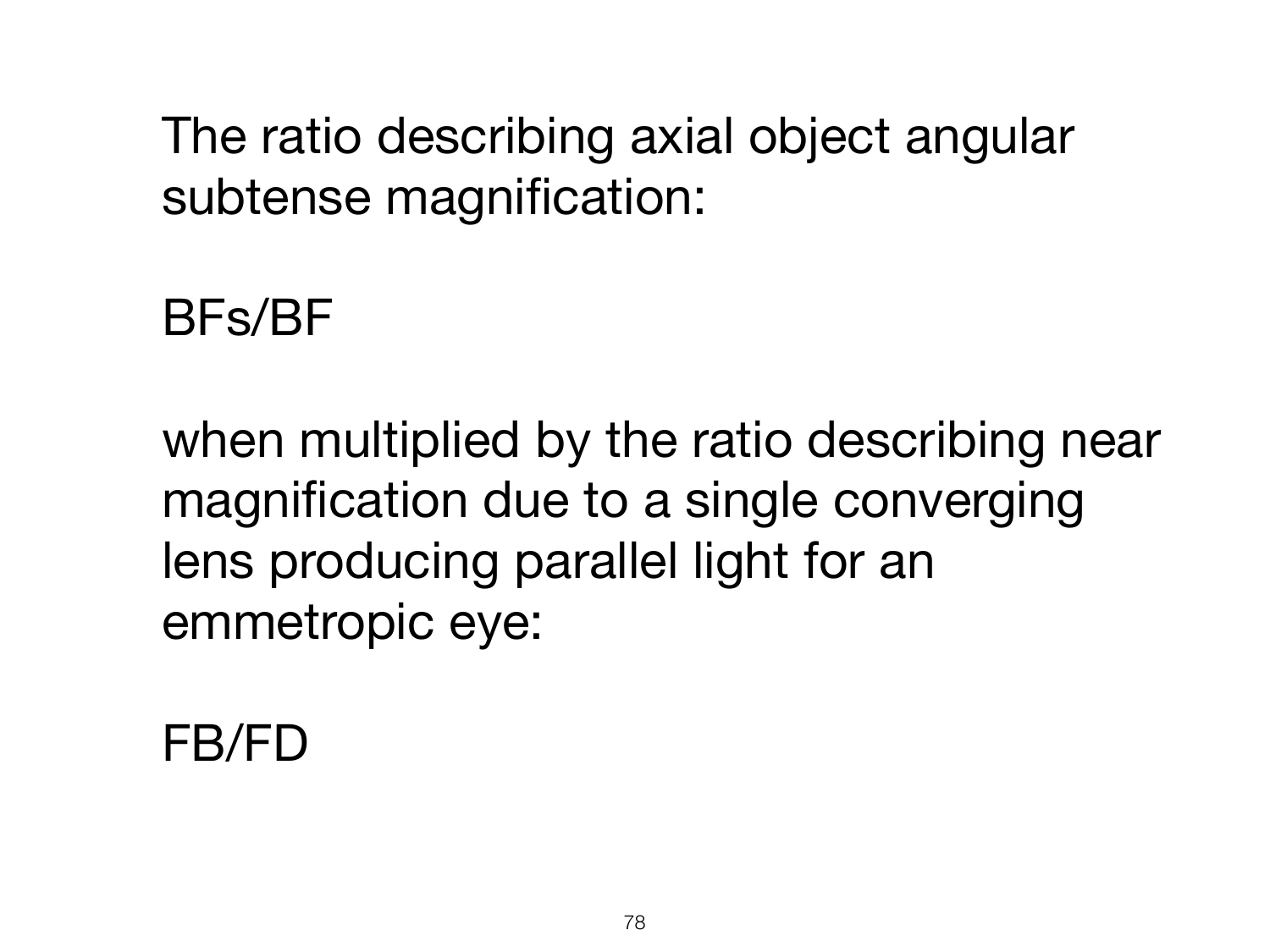produces a ratio which factors out the object's actual distance to the eye, confirming that when a converging lens is used with its front focal point at the object, so parallel light leaves the converging lens from the object, the image size is the same regardless of the object-to-eye distance.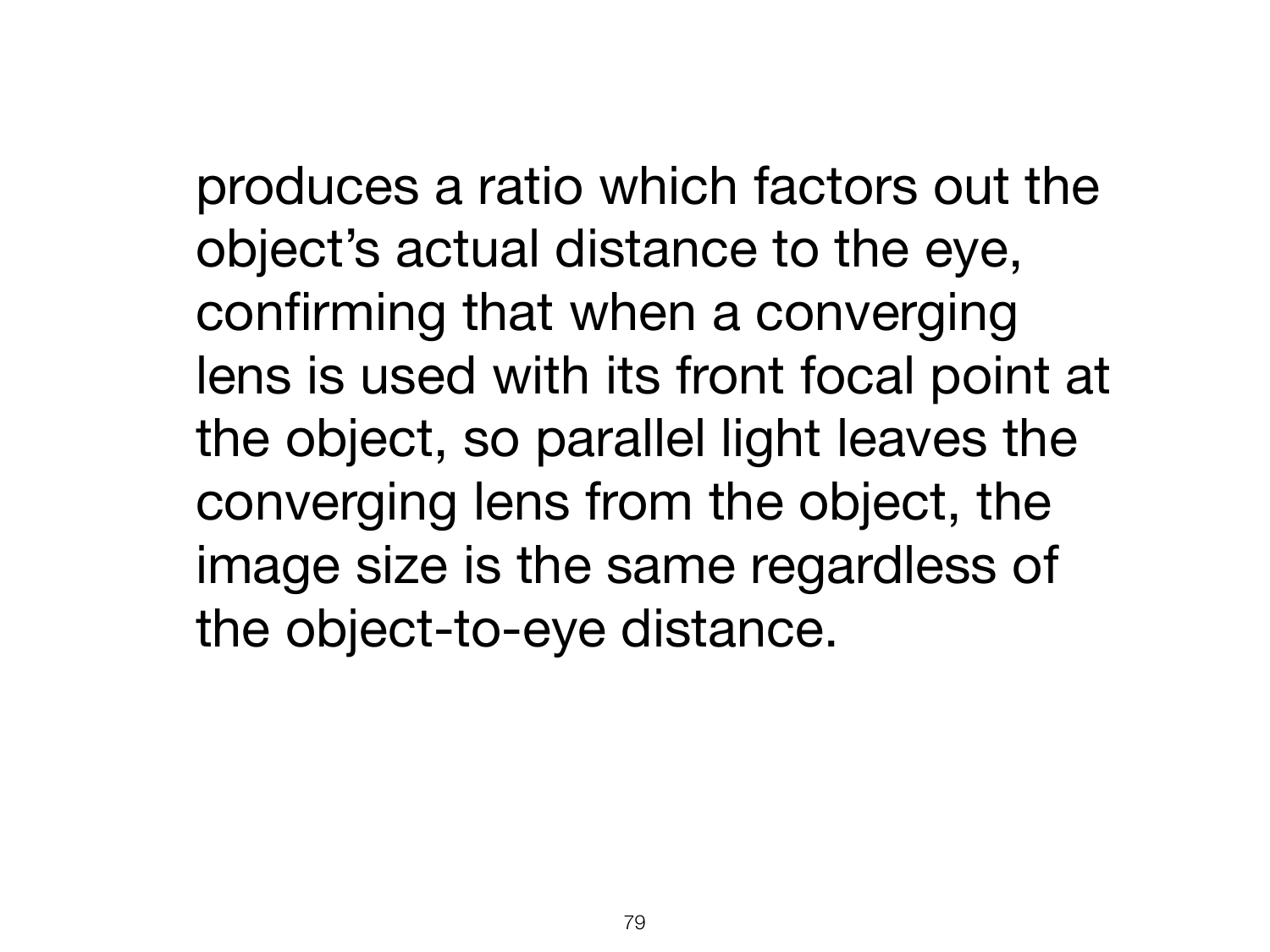# 10). stand magnifier magnification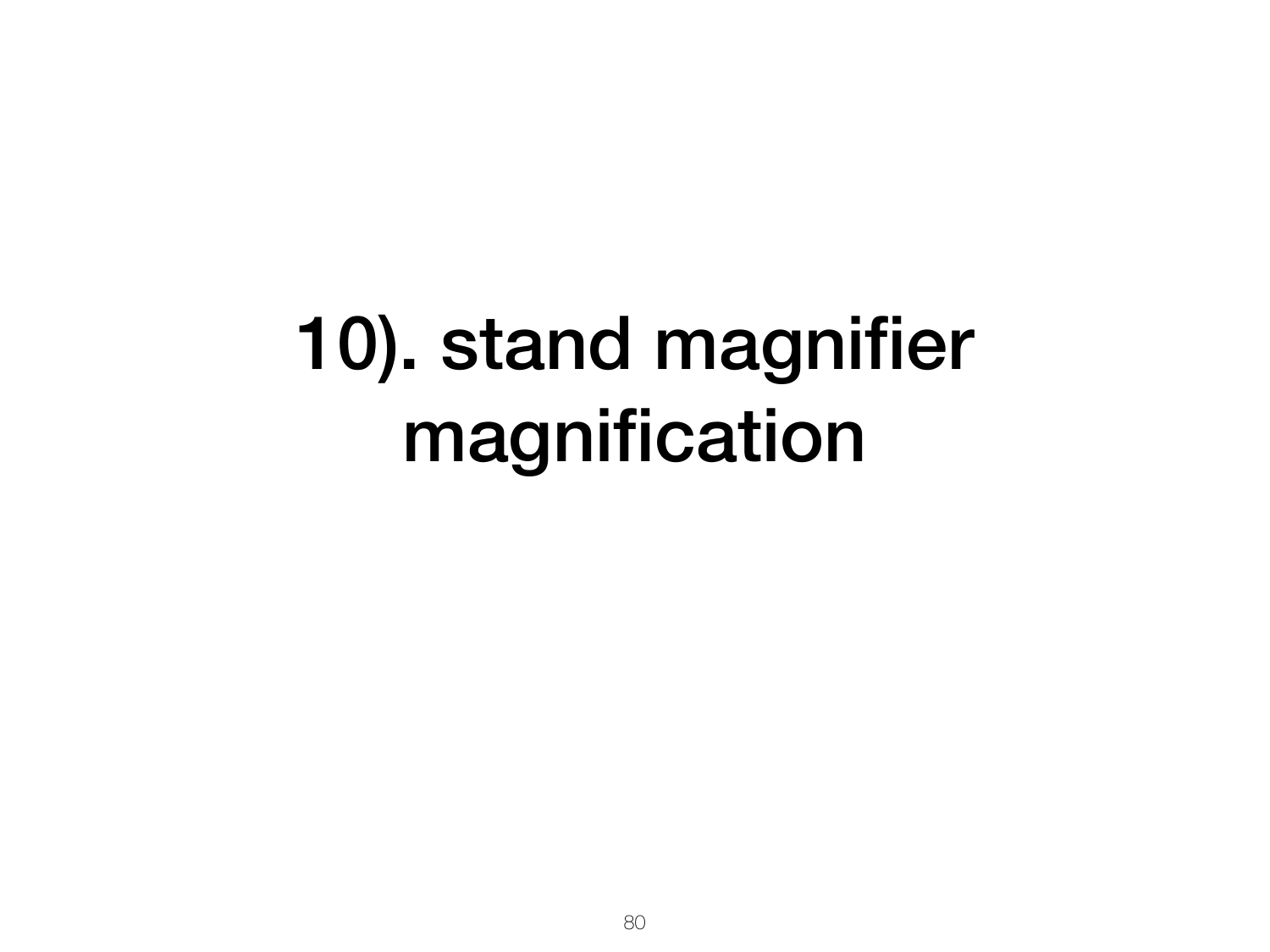When the converging lens at D is split into two converging lenses:

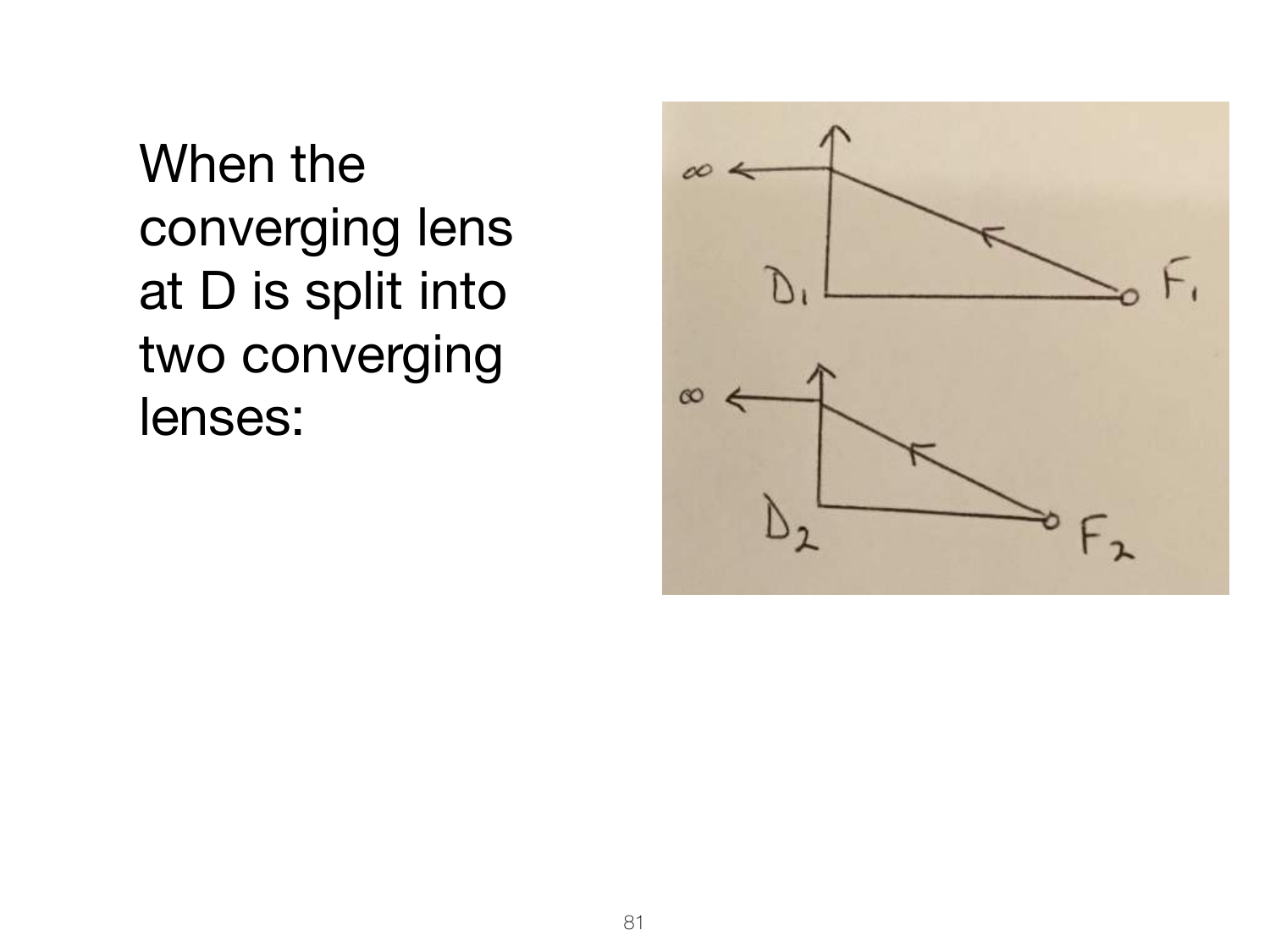with the same combined focus F:

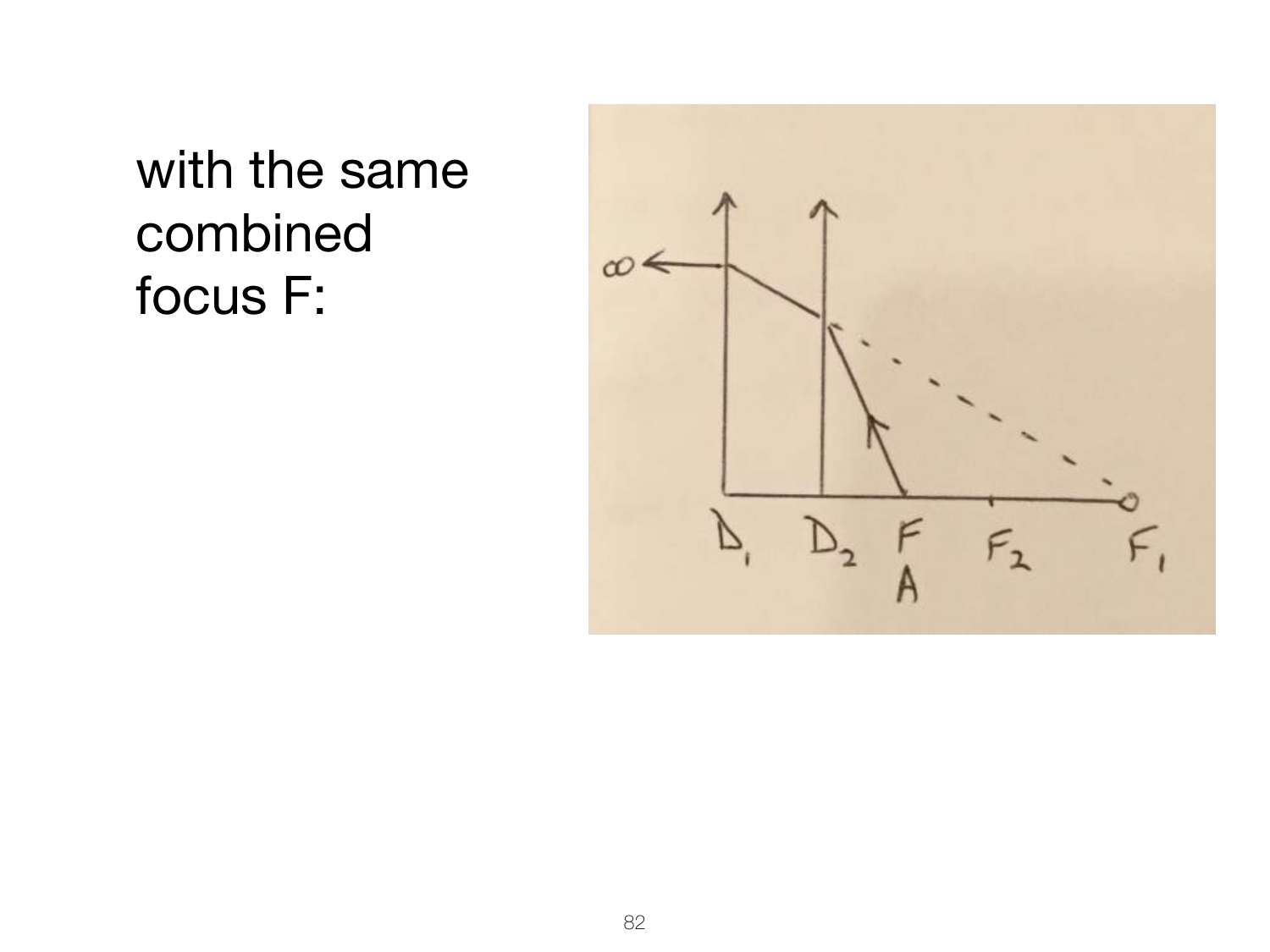the ratio describing axial near magnification due to a single converging lens producing parallel light for an emmetropic eye:

FB/FD

must be expressed *as if* all convergence occurred at a single unknown axial point De:

FB/FDe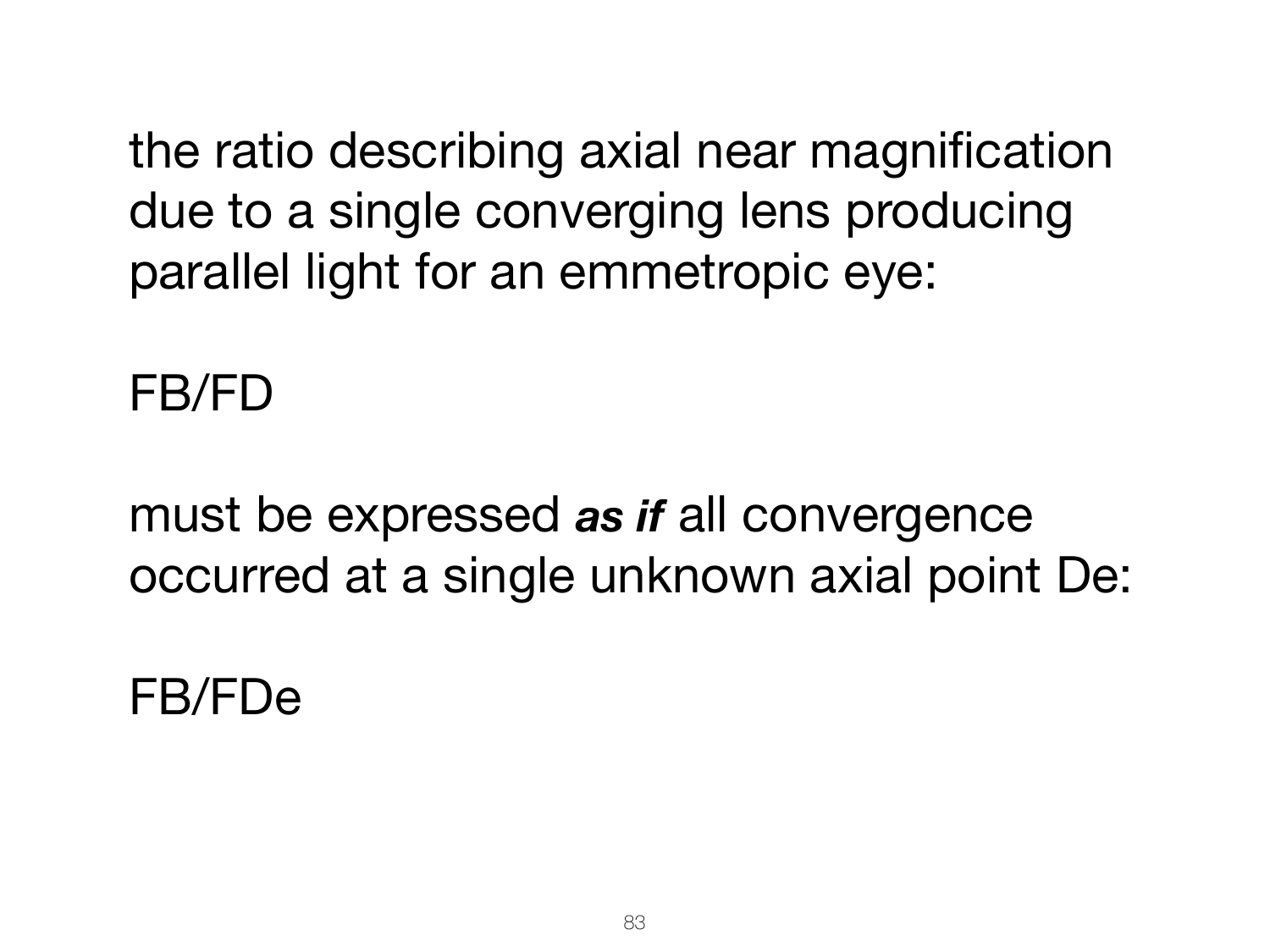De can be located using triangles.

 $D_2G/D_2F = DeQ/DeF$ 

 $D_2G/D_2F_1 = D_1J/D_1F_1$ 



 $D_2F(DeQ/DeF) = D_2F_1(D_1J/D_1F_1)$ 

 $DeQ/DeF = (D<sub>2</sub>F<sub>1</sub>/D<sub>2</sub>F)(D<sub>1</sub>J/D<sub>1</sub>F<sub>1</sub>)$ 

 $1/DeF = (D<sub>2</sub>F<sub>1</sub>/D<sub>2</sub>F)(1/D<sub>1</sub>F<sub>1</sub>)$ 

 $FB/FDe = (D_2F_1/D_2F)(FB/D_1F_1)$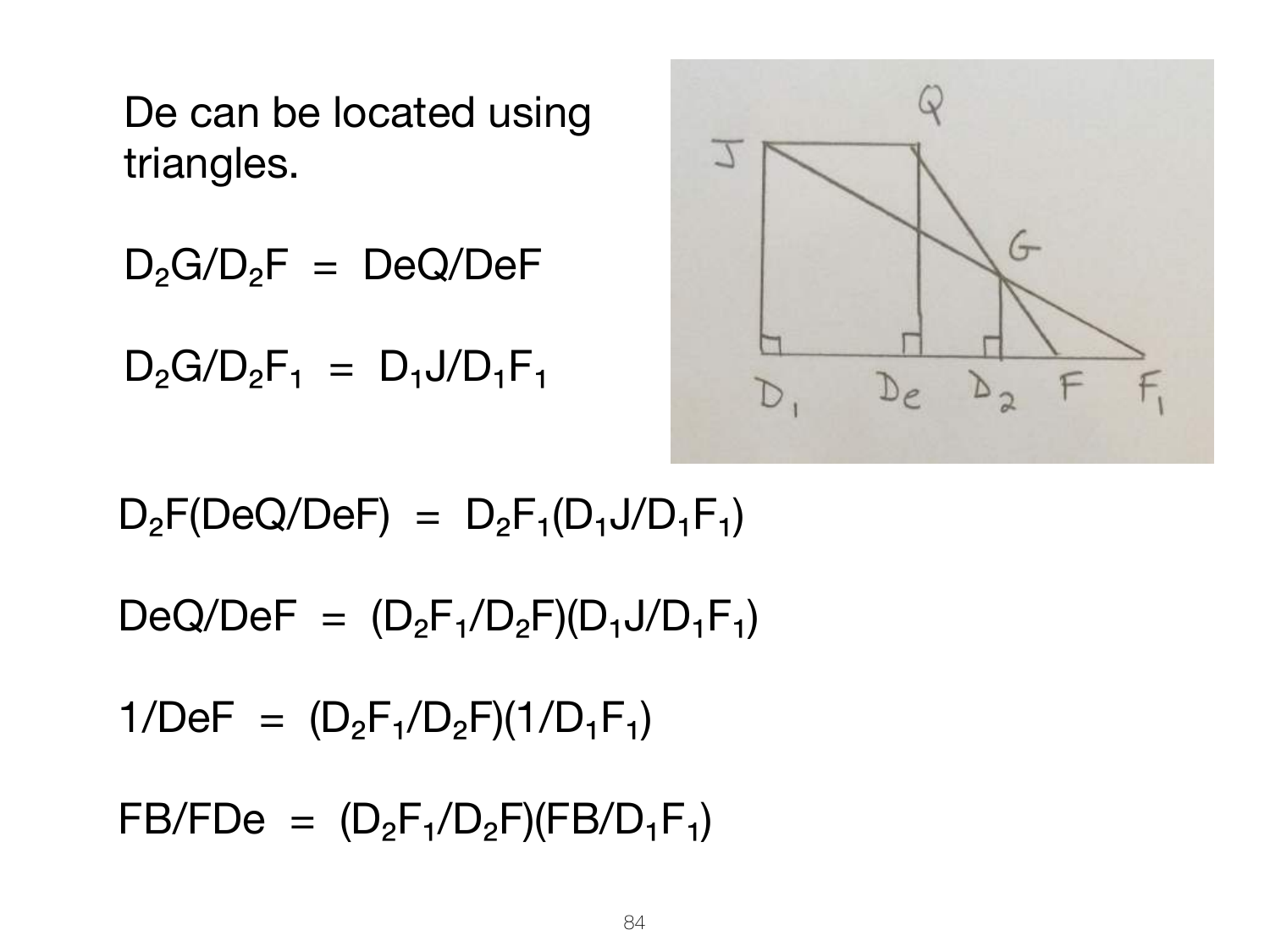Multiplying the axial object subtense magnification by the axial magnification of near correction (relative to the same eye without refractive error) produces:

 $BFs/FDe = (D<sub>2</sub>F<sub>1</sub>/D<sub>2</sub>F)(BFs/D<sub>1</sub>F<sub>1</sub>)$